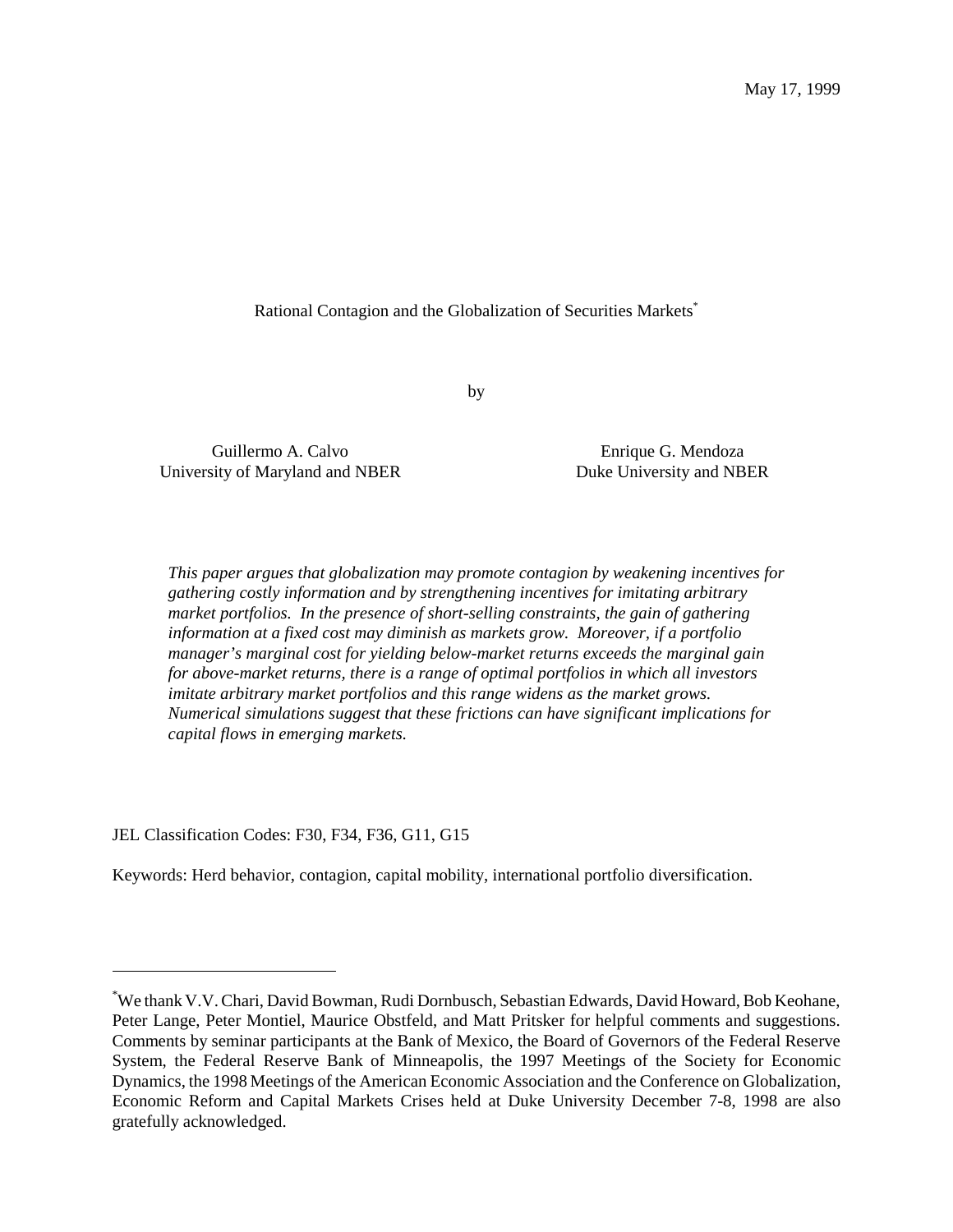*"If I may be allowed to appropriate the term speculation for the activity of forecasting the psychology of the market, and the term enterprise for the activity of forecasting the prospective yield of assets over their whole life, it is by no means always the case that speculation predominates enterprise. As the organisation of investment markets improves, the risk of the predominance of speculation does, however, increase. ...Speculators may do no harm as bubbles on a steady stream of enterprise. But the position is serious when enterprise becomes the bubble on a whirlpool of speculation." (J. M. Keynes, The General Theory of Employment, Interest, and Money, pp.158-159)*

## **1. Introduction**

In the aftermath of the Mexican crash of 1994, several emerging stock markets fell as investors "ran for cover," expecting that vulnerable countries like Argentina and Brazil, or even rising stars as Chile or Singapore, would be next in a series of currency crises.<sup>1</sup> Similarly, the spreading of the financial crisis that originated in Thailand across several countries in East Asia in 1997 and the global financial turmoil triggered by Russia's default in 1998 are widely attributed to unprecedented contagion effects across globalized securities markets. In all these instances, investors seemed to follow the "market" rather than take the time and expense to make their own assessments of each country's fundamentals, perhaps guessing that "market" portfolios embodied relevant information, or fearing the consequences of disagreeing with the "market." A similar phenomenon, albeit at a smaller scale, also appears to operate in the recurrent waves of optimism by institutional investors observed in industrial countries.<sup>2</sup>

The extreme volatility of these speculative capital flows, and the costly economic crises that have accompanied recent financial crashes, have led researchers and policy-makers to reconsider the merits of the trend toward the liberalization of global asset trading that prevailed during the last 15 years. The introduction of controversial capital controls, taxes, and other barriers to asset trading is gaining increasing popularity in the wake of the recent financial turmoil. Chile's taxes and timing restrictions on inflows and outflows of short-term capital, which had been in place since the early 1990s, are an oftencited example of the type of controls that could be useful to prevent contagion. Malaysia's decision to suspend foreign trading in its currency and impose widespread capital controls in 1998 is a more radical

-1-

<sup>&</sup>lt;sup>1</sup>Calvo and Mendoza (1996) review factual evidence of herding by holders of Mexican securities. Calvo and Reinhart (1995) provide some statistical evidence of contagion effects in emerging markets. <sup>2</sup>See the survey data analysis of contagion by word of mouth by Shiller and Pound (1986) and (1987).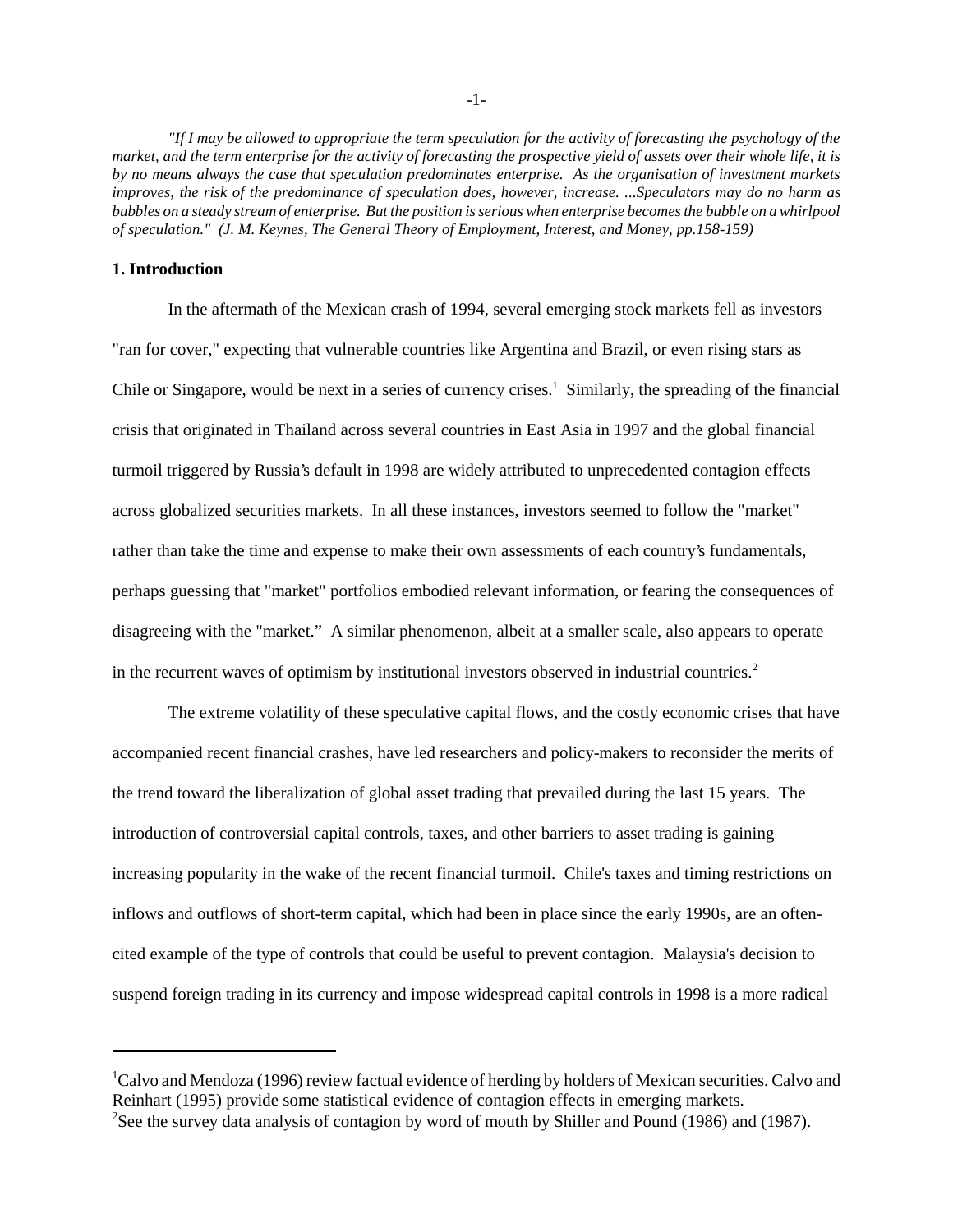example. Even at the New York Stock Exchange (NYSE), there are automatic trading halts that stop trading for periods of time during market sessions when stock prices fluctuate too much. However, given that our understanding of the distortions that may produce contagion, and of how these distortions interact with the globalization of capital markets, is very limited, one must remain skeptic about the effectiveness and desirability of these policies.

The aim of this paper is to demonstrate that contagion can be an outcome of optimal portfolio diversification that becomes more prevalent as securities markets grow. Contagion is defined as a situation in which utility-maximizing investors choose not to pay for information that would be relevant for their portfolio decision -- thereby making them susceptible to react to country-specific rumors -- or in which investors optimally choose to mimic arbitrary "market" portfolios. Using a basic framework of mean-variance portfolio diversification, the paper shows that two characteristics of imperfect information can produce equilibria in which incentives for contagion grow stronger as capital markets grow:

(1) If there is a fixed cost of *gathering* and *processing* country-specific information, and institutional arrangements or government regulations impose binding short-selling constraints, the utility gain of paying the fixed information cost generally falls as the number of countries where wealth can be invested grows. Portfolio allocations also become more sensitive to changes in asset returns as markets grow, and thus contagion is more likely to prevail and to produce larger capital flows in globalized markets. (2) If portfolio managers face a variable cost or gain that depends on the mean return of their portfolios relative to that of a given market portfolio, and the marginal cost exceeds the marginal gain, there is a range of multiple equilibria inside of which investors rationally choose to mimic market portfolios. When a rumor favors another portfolio in that range, all investors "follow the herd." In this case, globalization exacerbates contagion because the indeterminacy range widens as the market grows.

Since the potential magnitude of contagion effects is largely unknown, and the model proposed here lacks in general tractable analytical solutions, the paper also examines the model's quantitative implications. The quantitative analysis is based on historical data from equity markets and country credit

-2-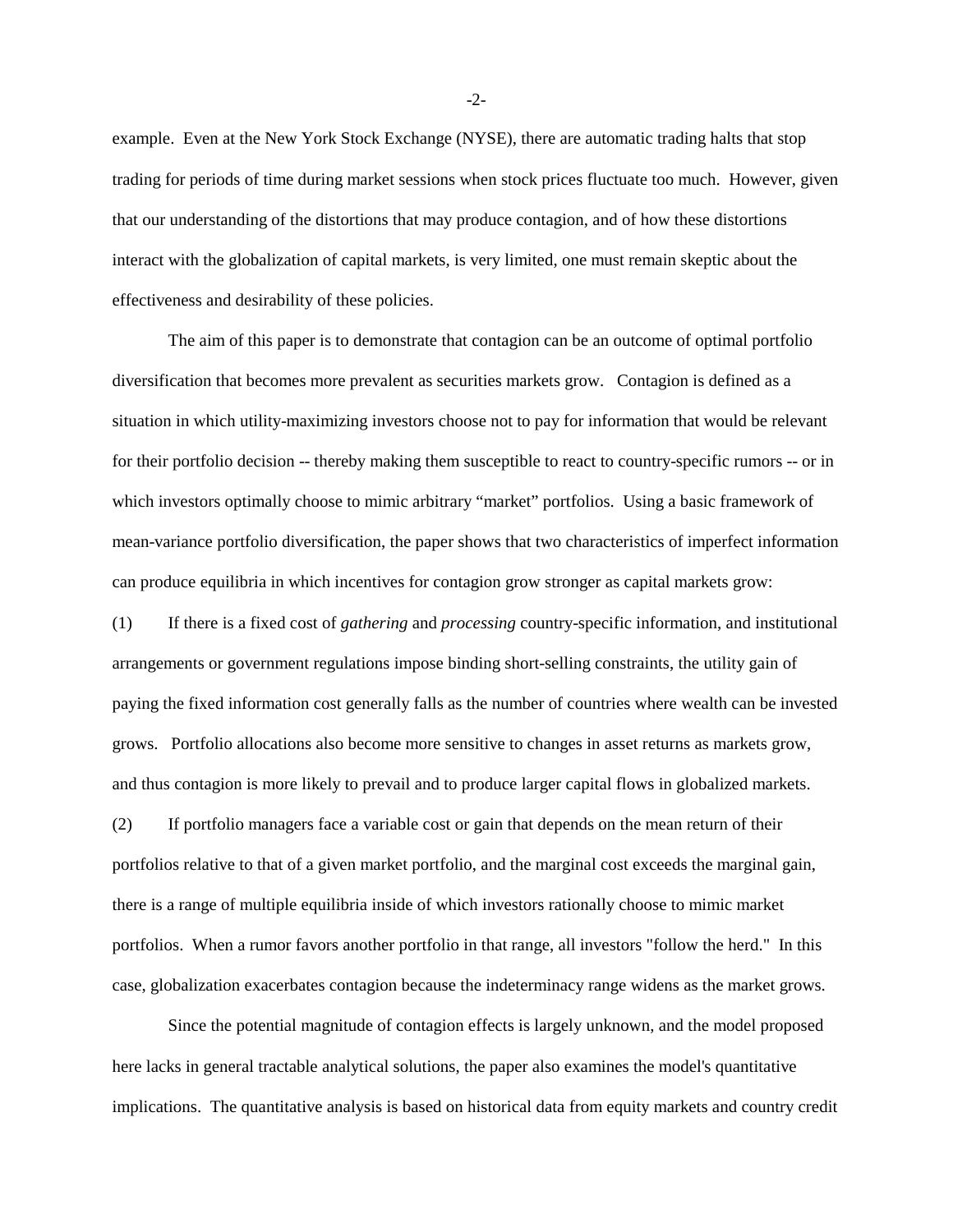ratings (CCRs). Equity-market measures of the mean and variance of country asset returns over a historical period are viewed as free information, while the detailed country expertise imbedded in CCRs is assumed to be costly. Two key empirical regularities are identified in these credit ratings: (a) the ratings of both industrialized and least developed countries are very stable, reflecting the fact that new information does not alter much the perception of investment conditions in these countries, whereas the ratings of emerging economies are very volatile, and (b) information gathering generally leads to larger adjustments of the mean and variance of asset returns, compared to historical equity-market moments, for emerging markets than for OECD countries. Thus, the entry of emerging economies into the global market added investment opportunities for which historical equity-market data were not very informative of future asset returns. The model is calibrated to capture these stylized facts, and simulated to assess the magnitude of the maximum fixed cost agents would pay for country-specific information, and how this maximum is affected by the growth of the global market.

The simulations show that realistic assumptions on the size of the world market, the mean and variance of asset returns, and the information updates provided by CCRs, are consistent with large capital flows driven by contagion. If emerging economies are viewed as a segmented market, our analysis shows that investors rationally choose not to assess the veracity of country-specific rumors if fixed information costs exceed 1/5 of the mean portfolio return prior to the emergence of a rumor. The expected utility gain of information gathering is a steep decreasing function of the number of countries in the portfolio - the full adverse effect of globalization on information gains is transmitted with about a dozen countries. When variable performance costs are considered, there is a range of portfolio shares, measuring about 2.5 percentage points, that supports contagion equilibria even for small costs. Simulations applied to Mexican data suggest that through both fixed- and variable-cost channels the model can rationalize capital outflows exceeding \$15 billion that are unrelated to the country's "fundamentals."

The model examined here does not differentiate global capital markets from domestic stock markets. However, the *key* distinctive feature of global markets is the fact that information frictions play

-3-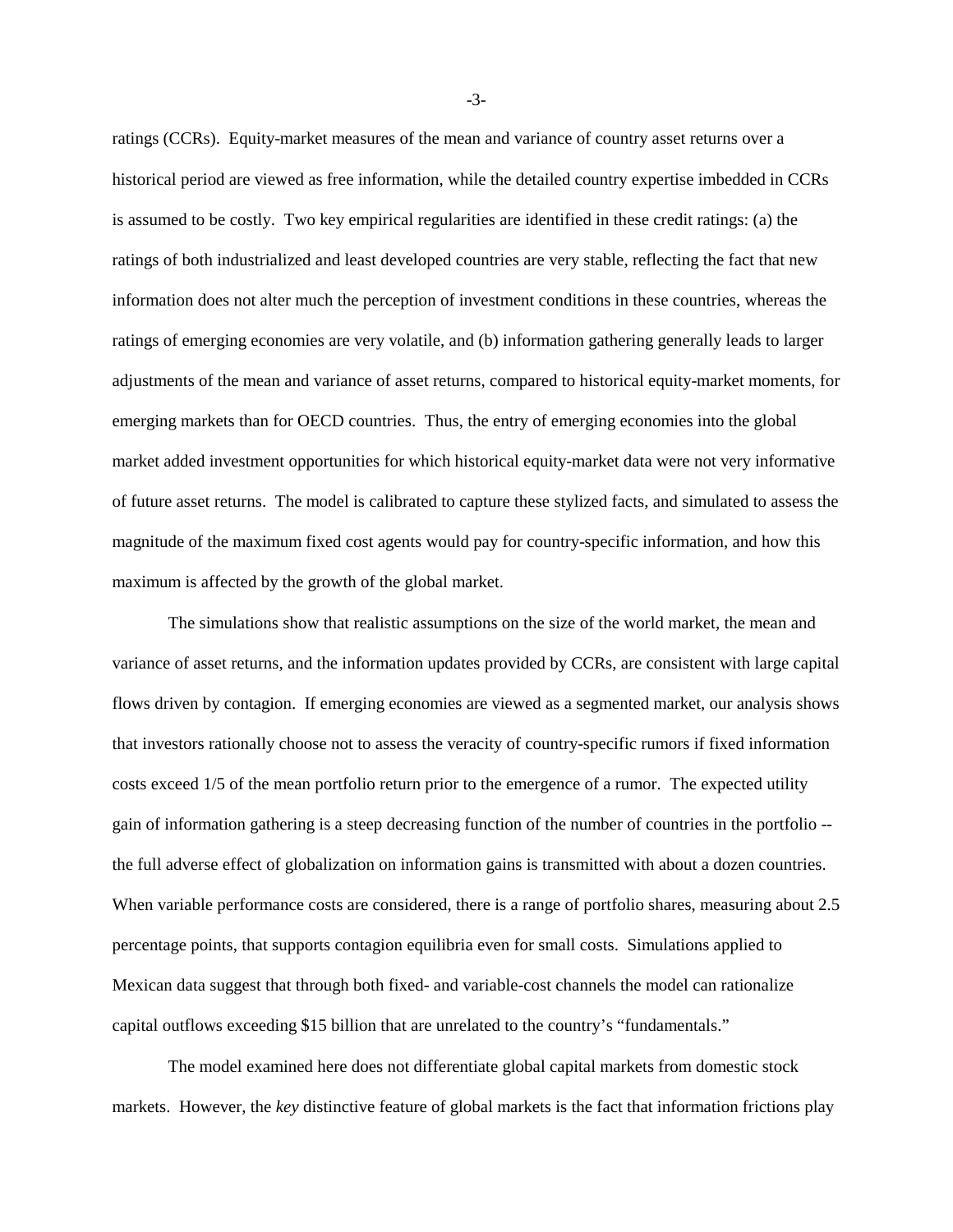a much larger role in investment decisions than in domestic markets. This is consistent with the empirical regularities identified in country credit ratings, and is also in line with the detailed warnings that securities firms give investors to highlight the special risks of global investing. Advertisements for U.S.-based international mutual funds typically warn of several risks like fluctuations in exchange rates, imposition of withholding taxes, reduced availability of information on non-U.S. firms, political and economic developments, the imposition of capital and exchange controls, differences in regulatory practices and reporting standards, higher volatility and reduced liquidity of foreign securities, and even the possibility of expropriations and confiscatory taxation. The issues of concern to international investors are thus radically different from those that worry domestic investors, and the costs incurred in gaining an expertise at the same level of that typically acquired for domestic investment are much higher (see Frankel and Schmukler (1996)).

Keynes's (1936) classic analysis of "rational speculation," which he defined as "the activity of forecasting the psychology of the market," is an important precursor to our work. Keynes argued that speculation is likely to be more pervasive in larger, better organized markets, as eloquently stated in the quotation that opens this paper. He proposed other mechanisms that could drive speculation -- changes of opinion driven by mass psychology, perverse incentives of professional investors, and changes in the confidence of lenders that finance speculators -- which have been the focus of most of the modern literature on contagion and herding (see, for example, Scharfstein and Stein (1990) and Banerjee (1992)).

The rest of the paper is organized as follows. Section 2 analyses the relationship between contagion and globalization. Section 3 examines the quantitative implications of the model. Section 4 concludes with a discussion of normative issues and suggestions for further research.

# **2. Contagion in A Basic Optimizing Framework of Global Portfolio Diversification**

Consider a globalized securities market consisting of *J* countries  $(2 \le J \le \infty)$  and a large number of identical investors. The portfolio of the representative investor is to be divided between *J-1* identical countries and a single country (Country *i*) which generally has different asset return characteristics. All

-4-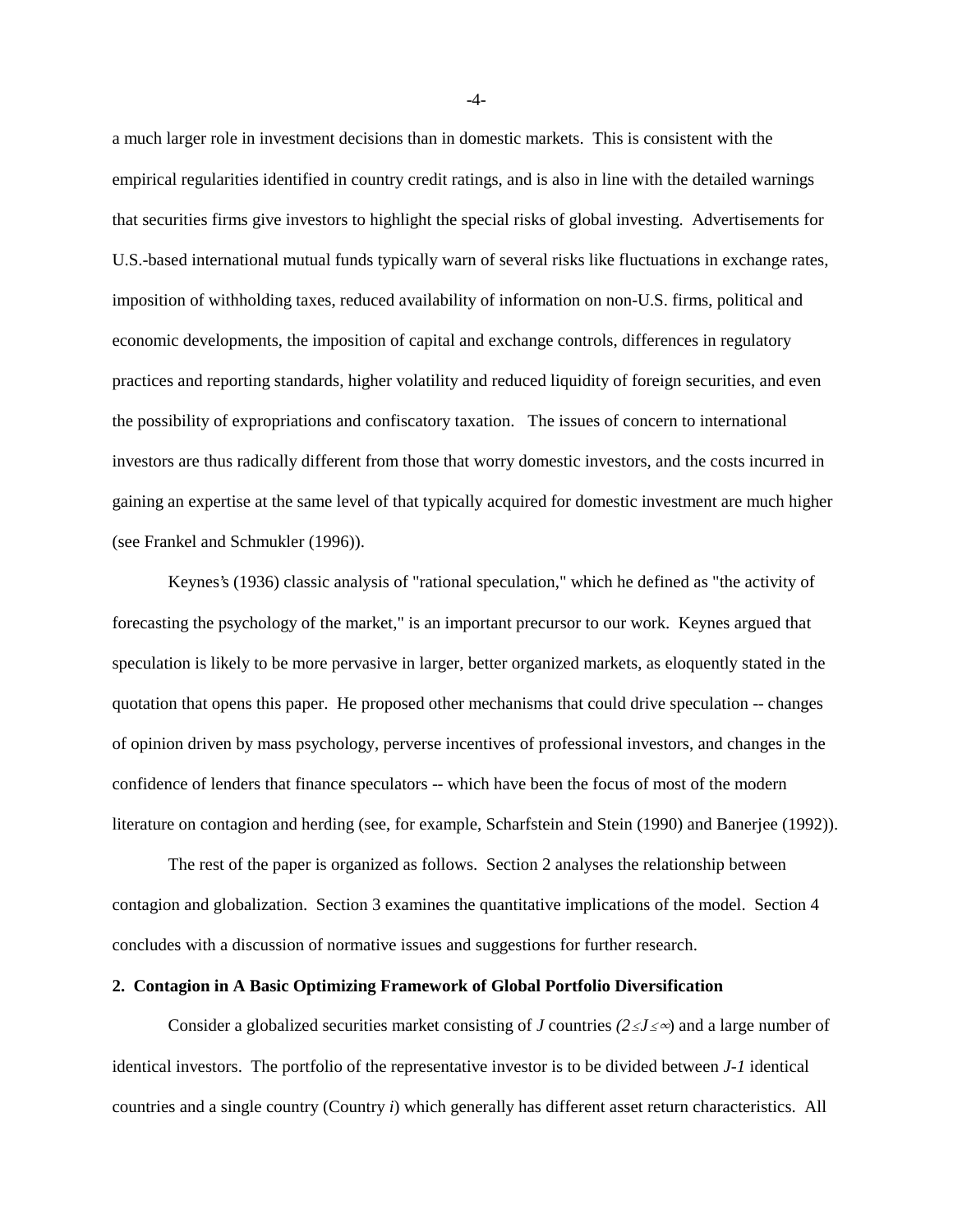countries but *i* pay asset returns that follow i.i.d. processes with mean  $\rho$  and variance  $\sigma_j^2$ , which we refer to as the mean and variance of the "world fund." As a result, at equilibrium each one of the *J-1* countries will be allocated an identical share of the portfolio. Country *i* pays expected return  $r^*$  with variance  $\sigma_i^2$ , which is correlated with the world fund according to a correlation coefficient *n*. The share of the portfolio invested in the world fund is defined as  $\theta$ . The investor's preferences are characterized by the following indirect expected utility function:

$$
EU(\theta) = \mu(\theta) - \frac{\gamma}{2}\sigma(\theta)^2 - \kappa - \lambda(\mu(\Theta) - \mu(\theta)), \quad \gamma, \kappa > 0.
$$
 (1)

 $\gamma$  is the coefficient of absolute risk aversion,  $\mu$  and  $\sigma$  define respectively the mean and standard deviation of the portfolio as a function of  $\theta$ ,  $\kappa$  represents a fixed cost of acquiring country-specific information, and  $\lambda(\mu(\Theta)-\mu(\theta))$  represents the variable performance cost (benefit) of obtaining a mean portfolio return lower (higher) than the mean return of an arbitrary portfolio  $\Theta$ . The properties of  $\lambda$  are specified later.

The objective of this section is to show that both the fixed cost and the performance cost introduce frictions that reduce incentives for information gathering as the globalization progresses (i.e. as *J* rises). This is done by isolating the effects of each cost on the design of optimal portfolios.

# *Contagion Driven by Fixed Information Costs and Short-Selling Constraints*

Consider an initial equilibrium in which Country *i* is identical to the rest (i.e.  $r^* = \rho$  and  $\sigma_i = \sigma_j = \sigma$ ) and asset returns are uncorrelated  $(\eta = 0)$ , so that the investor allocates equal amounts of wealth across all countries. Assuming, without loss of generality, that he has one unit of wealth, the share of the portfolio invested in each country is  $1/J$  and portfolio mean return and variance are  $\rho$  and  $\sigma^2/J$  respectively.

The investor then hears a "credible" rumor indicating that Country *i*'s mean return is  $r, r \le r^*$ , but its variance is still  $\sigma^2$ . The investor can acquire *and* process country-specific information at the fixed cost  $\kappa$  to assess the veracity of the rumor and update the mean and variance of Country *i*. Assume, for simplicity, that if the investor chooses not to pay  $\kappa$ , the investor believes the rumor -- the rumor is indeed "credible". Thus, in this case the portfolio choice involves  $J-1$  countries with asset return moments  $\rho$  and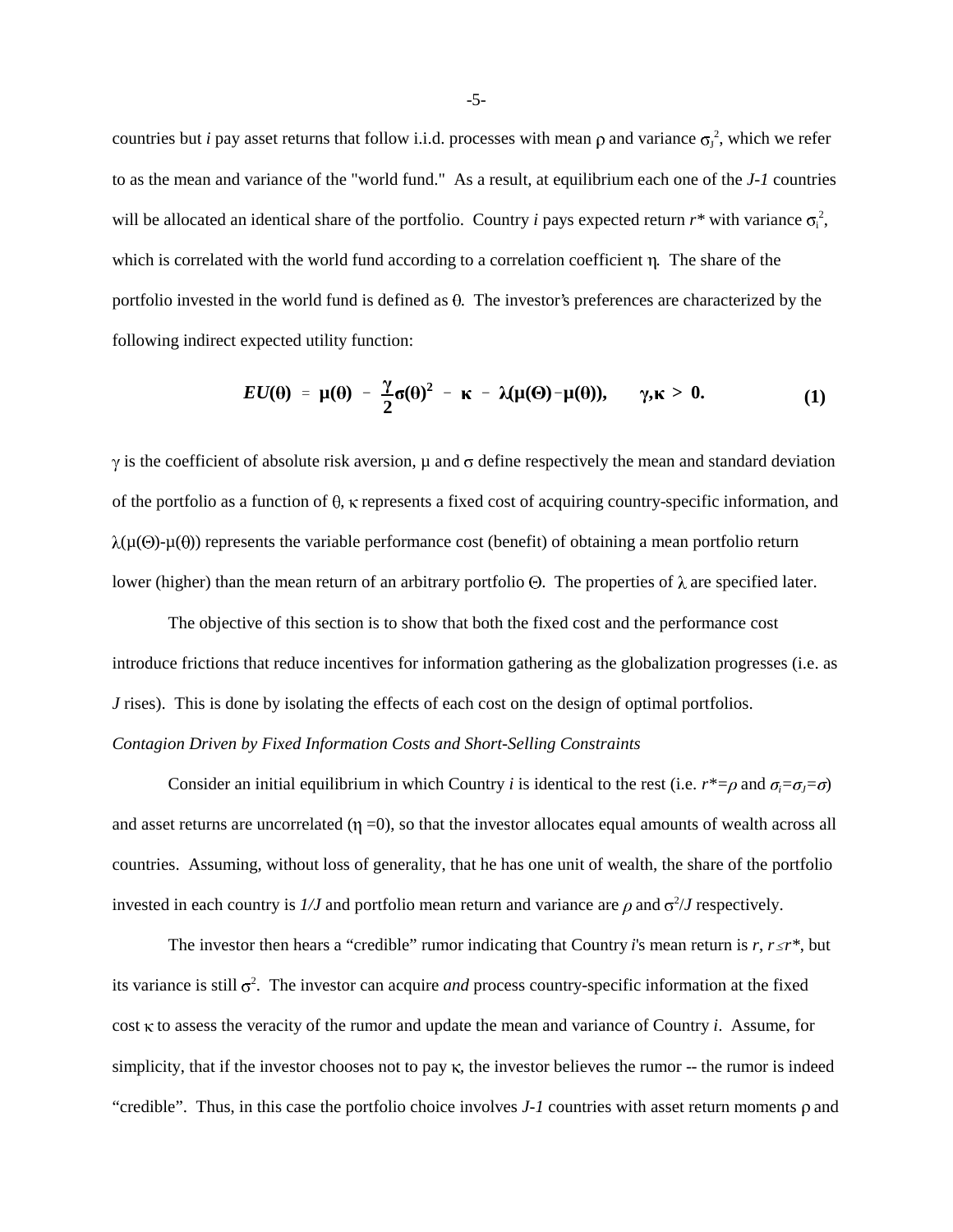<sup>2</sup>, and Country *i* with the same variance but expected return *r*. If he pays  $\kappa$ , asset return characteristics in the *J-1* countries are unchanged, but the mean and variance of Country *i* are updated. For analytical tractability, we focus on the case in which the investor that pays  $\kappa$  learns the "true" return of Country *i*. Later in the numerical analysis we study the more general case in which he only learns updated values of the mean and variance of Country *i* returns.<sup>3</sup> The investor knows that by paying  $\kappa$  he will learn a new return  $r<sup>I</sup>$  with zero variance. Before paying  $\kappa$ , however, the potential update of the return  $r<sup>I</sup>$  is itself a random variable drawn from a known probability distribution function (p.d.f.).<sup>4</sup> This p.d.f. represents the investor's priors. Clearly, the investor will pay the information cost only if expected utility conditional on costly information,  $EU<sup>I</sup>$ , exceeds that conditional on free information,  $EU<sup>U</sup>$  (i.e. the gain from costly information  $S = EU^I - EU^U$  must be positive).

Let  $\theta^U$  and  $\theta^I$  be the portfolio shares chosen by the investor if he decides to be uninformed or informed respectively.  $\theta^U$  is chosen so as to maximize:

$$
EU^U = \theta^U \rho + (1 - \theta^U) r - \frac{\gamma}{2} \left[ \frac{(\theta^U)^2}{J - 1} + (1 - \theta^U)^2 \right] \sigma^2.
$$
 (2)

For internal solutions, the corresponding first-order condition implies that the optimal portfolio is:

$$
\theta^U = \left(\frac{J-1}{J}\right) \left[1 + \frac{\rho - r}{\gamma \sigma^2}\right].
$$
 (3)

We also assume that optimal portfolios may represent corner solutions because of short-selling constraints. In particular, we assume that  $-a \le \theta^U \le b$ , for given constants *a* and *b* such that  $0 \le a \le \infty$  and  $1 \leq b \leq \infty$ . The case  $a=0$ ,  $b=1$  is the extreme case in which short positions in Country *i* and the world fund are ruled out. Short-selling constraints imply that  $\theta^U = b$  for  $r \leq r^{min}$ , where  $r^{min} = \rho \cdot \gamma \sigma^2 [J(b-1)+1]/(J-1)$ ,

<sup>&</sup>lt;sup>3</sup>The numerical analysis will cover general cases in which  $r^* \neq \rho$ ,  $\eta \neq 0$ , and  $\sigma_i \neq \sigma_j$ .<br><sup>4</sup>A consistency condition under rational expectations implies  $F(r/l/\kappa) = r^*$  since r

A consistency condition under rational expectations implies  $E(r^{I}/\kappa) = r^*$ , since  $r^*$  is an expectation based on free information and the p.d.f. of  $r<sup>I</sup>$  is known. This would make rumors  $r < r<sup>*</sup>$ non-credible. Most of our analysis maintains the consistency condition, but we also examine the effects of arbitrary "credible" rumors.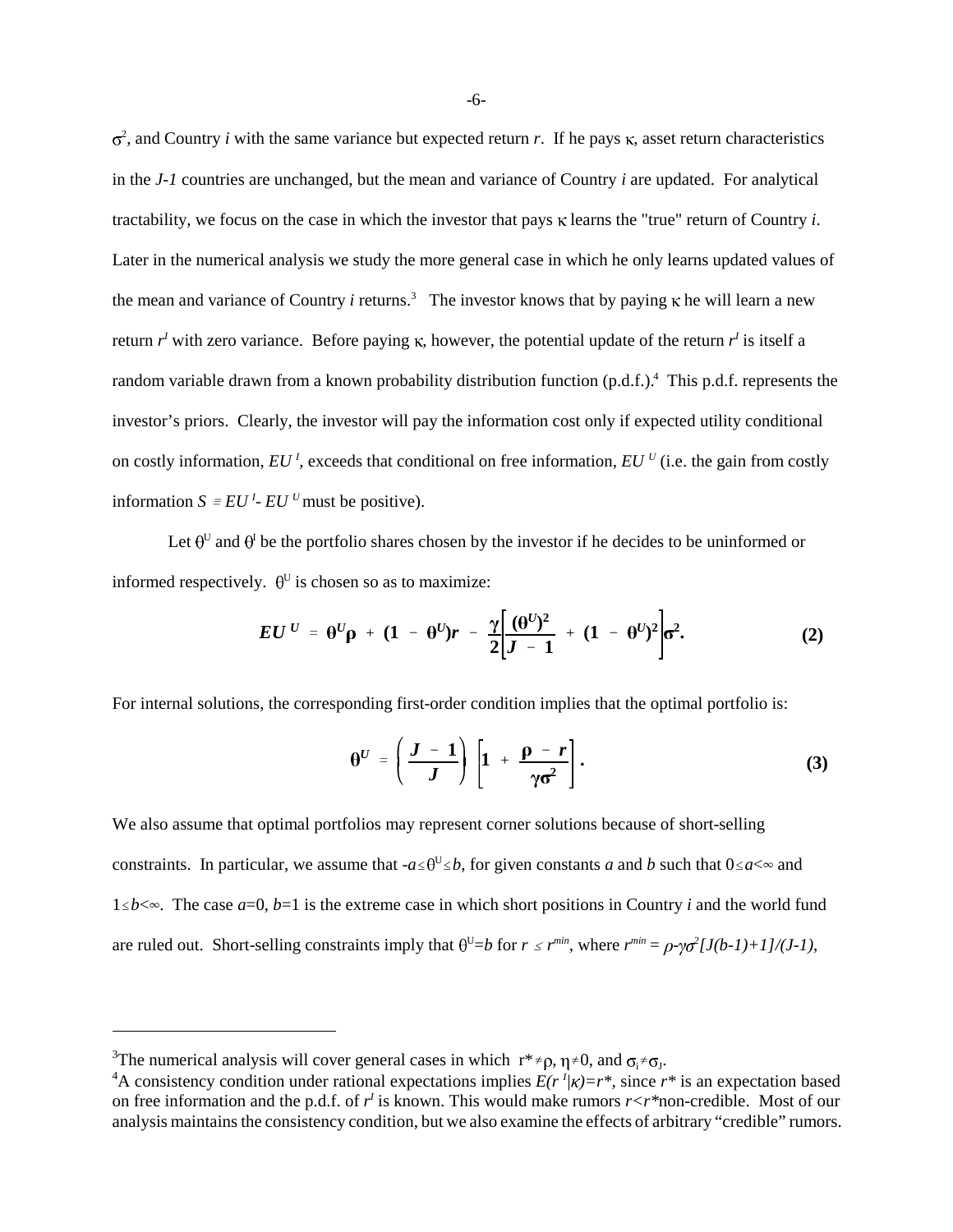and  $\theta^U = -a$  for  $r \ge r^{max}$ , where  $r^{max} = \rho + \gamma \sigma^2 [J(1+a) - I]/(J-1)$ . Note that as *J* goes to  $\infty$ , the interval of returns that supports internal solutions for  $\theta^U$  shrinks and converges to  $r^{max}$ - $r^{min} = \gamma \sigma^2 [b + a]$ .

The analysis that follows focuses for simplicity on cases in which *r* is such that the portfolio conditional on free information features internal solutions. For *r* in the interval  $r^{min} < r < r^{max}$ ,  $EU^{U}$ valued at the maximum is:

$$
EU^U = \left( r - \frac{\gamma \sigma^2}{2 J} + \frac{(\rho - r) J - 1}{2 J} \left[ 2 + \frac{(\rho - r)}{\gamma \sigma^2} \right] \right) \tag{4}
$$

We examine next the portfolio problem under the assumption that the investor pays for information. An investor who paid  $\kappa$  learns the realization  $r<sup>I</sup>$ . State-contingent utility  $U<sup>I</sup>(r<sup>I</sup>)$  is:

$$
U^{I}(r^{I}) = \theta^{I}\rho + (1 - \theta^{I})r^{I} - \frac{\gamma}{2}\left[\frac{(\theta^{I})^{2}}{J - 1}\right]\sigma^{2} - \kappa.
$$
 (5)

For internal solutions, the optimal, state-contingent portfolio is:

$$
\theta^I(r^I) = (J-1)\left[\frac{\rho-r^I}{\gamma\sigma^2}\right].
$$
 (6)

For corner solutions, the short-selling constraints imply:  $\theta^I(r^I) = a$  if  $r^I \ge r_{max}^I$  and  $\theta^I(r^I) = b$  if  $r^I \le r_{min}^I$  where:

$$
r_{\min}^I = \rho - \frac{b\gamma\sigma^2}{J-1}, \qquad r_{\max}^I = \rho + \frac{a\gamma\sigma^2}{J-1} \tag{7}
$$

It is important to note that these expressions imply that the interval of returns that supports optimal portfolios of an informed investor with internal solutions vanishes as *J* grows infinitely large. Thus, as the market grows infinitely large, optimal portfolios conditional on costly information always hit the short selling constraints. This plays a key role in producing the result that *S* can be decreasing in *J*.

Let  $F(r^I)$  and  $f(r^I)$  denote the c.d.f. and p.d.f. of  $r^I$ .  $EU^I$  is therefore given by:

$$
EU^{I} = \int_{-\infty}^{\infty} \left[ \theta^{I}(r^{I}) \rho + (1 - \theta^{I}(r^{I}))r^{I} - \frac{\gamma}{2} \left[ \frac{(\theta^{I}(r^{I}))^{2}}{J - 1} \right] \sigma^{2} \right] f(r^{I}) dr^{I} - \kappa.
$$
 (8)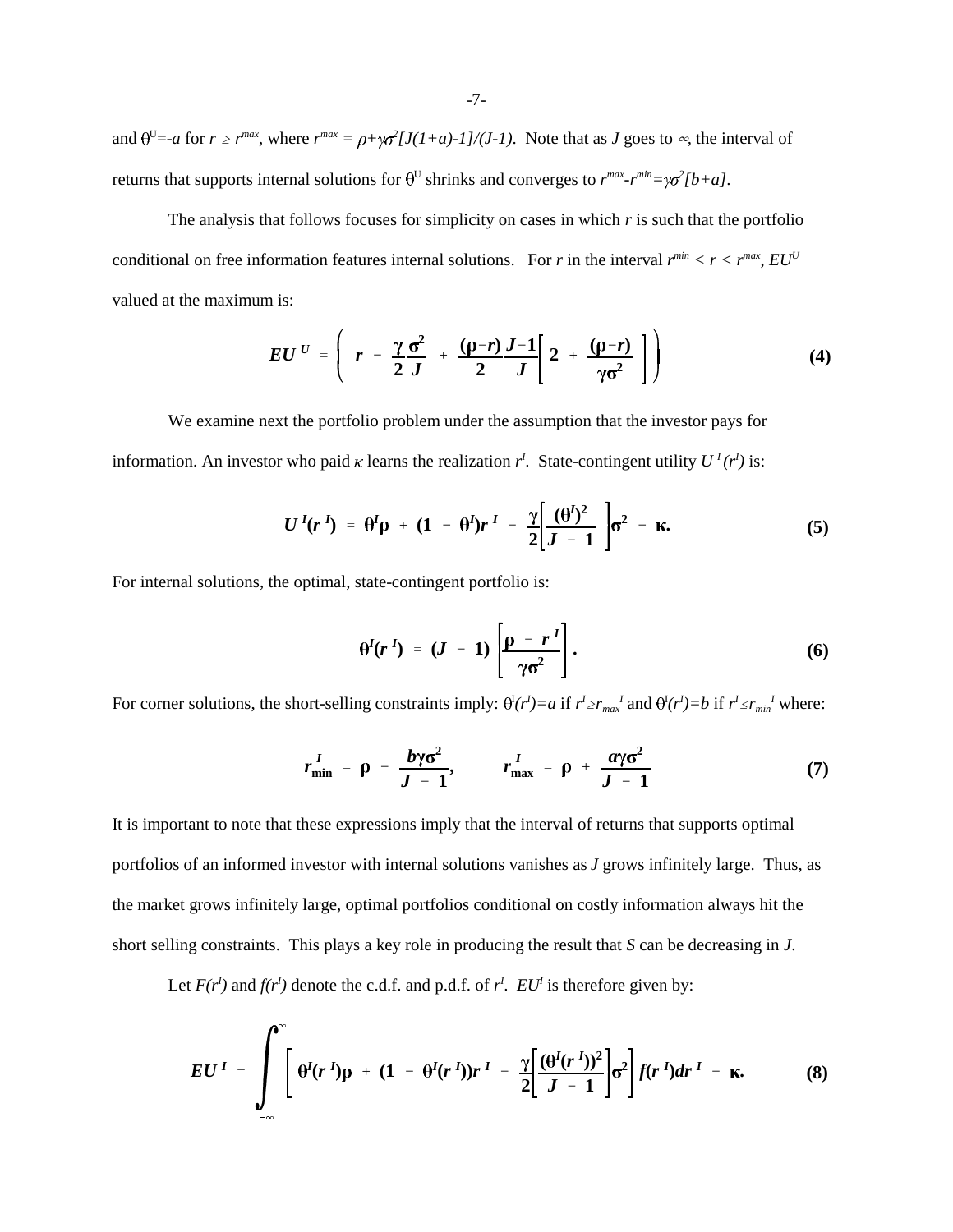We show below that, under fairly general conditions, *S* falls as *J* rises for any given κ. Thus,

globalization can reduce the incentives to gather country-specific information.

**Proposition 1:** *For any "pessimistic" rumor such that (i) short-selling constraints are not binding for the portfolio of an uninformed investor (* $r^{min} < r < r^{max}$ *) and (ii) the rumor sets the Country i return to be less or equal than the return of the world fund (* $r \le r^* = \rho$ *), and assuming that both F and f are continuously differentiable, S is decreasing in J (i.e. dS/dJ<0), for J<* $\infty$ *, if the number of countries in the global market is at least*  $J > 1/(1-[F(\rho)(b^2-a^2)+a^2]^{1/2})$ *.* 

Proof: State-contingent utility conditional on costly information (net of  $\kappa$ ) can take the following values:

If 
$$
r^l \le r_{min}^{l}
$$
:  
\n
$$
U^l(r^l) = b\rho + (1-b)r^l - \frac{\gamma\sigma^2}{2} \frac{b^2}{J-1}.
$$
\n(9)

If 
$$
r_{min}^{-1} < r^l < \rho
$$
:  
\n
$$
U^{I}(r^l) = r^l + \frac{1}{2} \frac{(\rho - r^l)^2}{\gamma \sigma^2} (J - 1).
$$
\n(10)

If 
$$
r^l \ge \rho
$$
:  
\n
$$
U^l(r^l) = -a\rho + (1+a)r^l - \frac{\gamma\sigma^2}{2} \frac{a^2}{J-1}.
$$
\n(11)

Thus, for any rumor in the interval  $r^{min} < r < r^{max}$ , *S* is given by:

$$
S = \left(b\rho - \frac{\gamma\sigma^2}{2}\frac{b^2}{J-1}\right)F(r_{\min}^I) + \int_{r_{\min}^I}^{r_{\max}^I}\left[r^I + \frac{1}{2}\frac{(\rho - r^I)^2}{\gamma\sigma^2}(J-1)\right]dF(r^I) - \left(a\rho + \frac{\gamma\sigma^2}{2}\frac{a^2}{J-1}\right)\left(1 - F(r_{\max}^I)\right) + \int_{-\infty}^{r_{\min}^I} (1 - b)r^I dF(r^I) + \int_{r_{\max}^I}^0 (1 + a)r^I dF(r^I) - \kappa
$$
\n
$$
-\left(r - \frac{\gamma}{2}\frac{\sigma^2}{J} + \frac{(\rho - r)}{2}\frac{J - 1}{J}\right[2 + \frac{(\rho - r)}{\gamma\sigma^2}\right).
$$
\n(12)

Since  $F(r^I)$  is continuously differentiable,

$$
\frac{dS}{dJ} = \frac{\gamma \sigma^2}{2(J-1)^2} \Big[ b^2 F(r_{\min}^I) + a^2 \Big( 1 - F(r_{\max}^I) \Big) \Big] + \int_{r_{\min}^I}^{r_{\max}} \frac{1}{2} \frac{(\rho - r^I)^2}{\gamma \sigma^2} dF(r^I) - \frac{\gamma}{2} \frac{\sigma^2}{J^2} - \frac{(\rho - r)}{2J^2} \Big( 2 + \frac{(\rho - r)}{\gamma \sigma^2} \Big).
$$
\n(13)

*r I*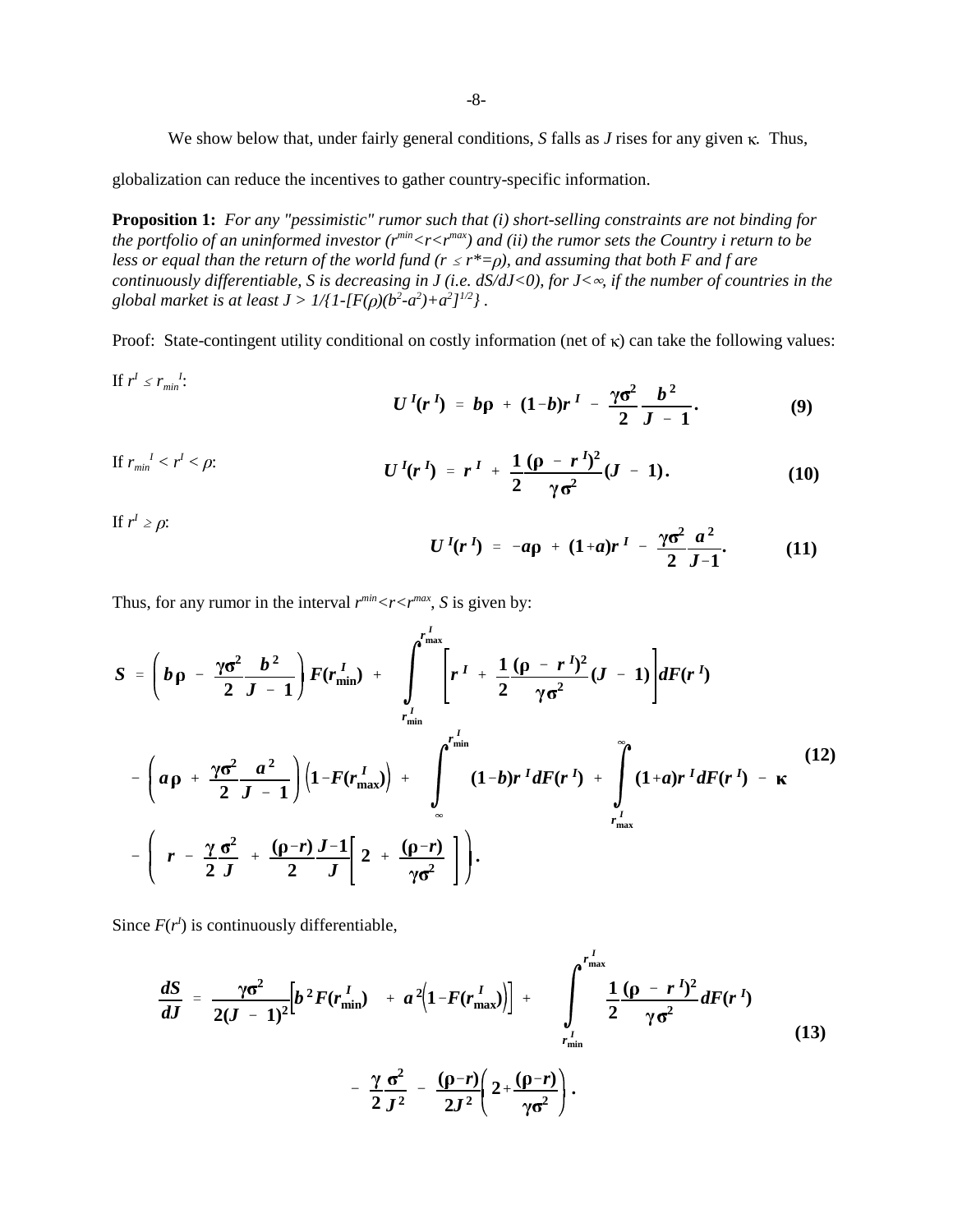Setting  $r^I = r_{min}^{I}$  in expression (13), it follows that:

$$
\frac{dS}{dJ} \leq \frac{\gamma}{2} \frac{\sigma^2}{(J-1)^2} \bigg| b^2 F(\rho) + a^2 (1-F(\rho)) - \bigg( \frac{J-1}{J} \bigg)^2 \bigg| - \frac{(\rho-r)}{2J^2} \bigg( 2 + \frac{(\rho-r)}{\gamma \sigma^2} \bigg).
$$
 (14)

Since  $r \le \rho$ , it follows that  $1/{[1 \cdot [F(\rho)(b^2-a^2)+a^2]^{1/2}}$   $< J < \infty$  is sufficient (although not necessary) for  $dS/dJ < 0.$ 

The intuition of the result is straightforward to explain if  $r = \rho$ , so that the last terms in (13) and (14) vanish. In this case, there is effectively no rumor and the problem can be restated as studying how the value of acquiring information to eliminate the uncertainty of a single asset changes as the number of assets rises.<sup>5</sup> As *J* increases, the variance of the world fund falls, making it a more effective means of diversifying risk regardless of whether information about Country *i* is gathered or not. This can be seen in the right-hand side of (13). The first two terms represent the marginal utility of *J* conditional on costly information, and the third term is the marginal utility of *J* conditional on free information. Both are positive but declining functions of *J*. As long as short-selling constraints are present, however, the marginal utility of *J* conditional on costly information eventually falls behind that conditional on free information. This occurs because short-selling constraints prevent investors from taking full advantage of costly information. If investors could hold arbitrarily large short positions, the marginal utility of *J* conditional on costly information would be independent of the size of the market (the first term in the right-hand-side of (13) would vanish and the second would be independent of *J*). Only the effect of the shrinking marginal utility of *J* under free information would remain, and hence *dS/dJ* would be increasing in *J*.

The key point of Proposition 1 is that, for any given  $\kappa$  and  $\rho$ , the utility gain derived from costly information decreases as *J* rises (i.e., the marginal utility of *J* is negative). This adverse effect of market growth has "decreasing returns," in the sense that *S* will fall as *J* rises but at a declining rate. This is

 ${}^{5}$ For an insightful analysis of the value of information without short-selling constraints see Pritsker (1994). Our results suggest, however, that the value of information differs sharply when these constraints are present.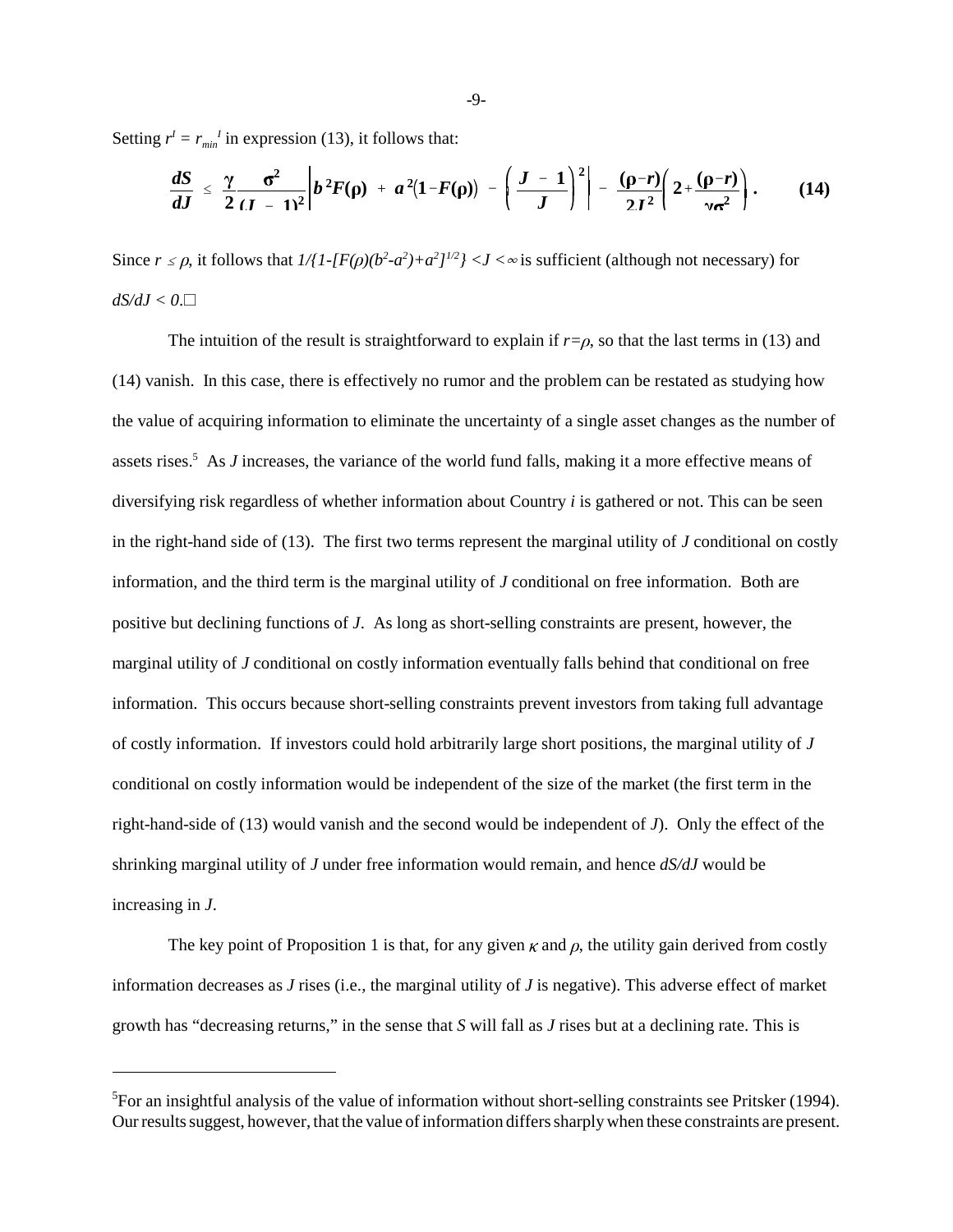because, as  $J \rightarrow \infty$  dS/dJ converges to zero, as the world fund becomes a risk-free asset. Hence, *S* converges to a constant level independent of *J* as *J* grows to infinity. Clearly, that constant utility level could be positive or negative depending on the values of  $\kappa$  and  $\rho$ , which is not an interesting finding. In contrast, the convergence of *S* in the presence of costly information and short-selling constraints (for any  $\kappa$  and  $\rho$ ) is a striking result that deviates sharply from the finding that *S* grows without bound if shortselling constraints do not exist. Hence, if the cost of information were even trivially increasing in *J,* short-selling constraints ensure that for a sufficiently large market information is never paid for.

Proposition 1 also has important policy implications. If the proposition holds, globalization works to weaken incentives for information gathering because it takes place against the background of institutional limitations or government regulations that limit the ability of investors to hold short positions. This argument implies, therefore, that policies aimed at containing market volatility by tightening short-selling constraints have at least one channel for being counterproductive: short-selling constraints contribute to reduce an investor's willingness to acquire costly information.

The sufficiency condition,  $J > 1/(1 - [F(\rho)b^2 + (1 - F(\rho))a^2]^{1/2}$ , established in Proposition 1 to ensure that *S* is decreasing in *J* after some critical *J* merits some clarification. This condition sets restrictions on the relative values of *a*, *b* and  $F(\rho)$ . Roughly speaking, the condition sets lower bounds on the tightness of short-selling constraints relative to the conditional probabilities that costly information will yield updated Country-i returns greater or smaller than the return of the world fund. A natural interpretation emerges if we label  $F(\rho)$  the probability of "bad news" (in the sense that  $F(\rho) = Pr\{r^I \leq \rho\}$ ) and  $I - F(\rho)$  the probability of "good news" (since  $I$ - $F(\rho) = Pr\{r^I \geq \rho\}$ ), keeping in mind that a higher critical *J* indicates more willingness to pay for costly information since it would take a larger number of countries for *S* to begin to decrease as *J* increases. A weaker short-selling constraint on Country *i* (i.e., higher *b*) will make critical *J* larger, the higher the probability of bad news -- that is, the more likely is that the investor will face states of nature in which short positions on Country *i* are optimal. Similarly, a weaker short-selling constraint on the world fund (i.e., higher *a*) will make critical *J* larger, the higher is the probability of

-10-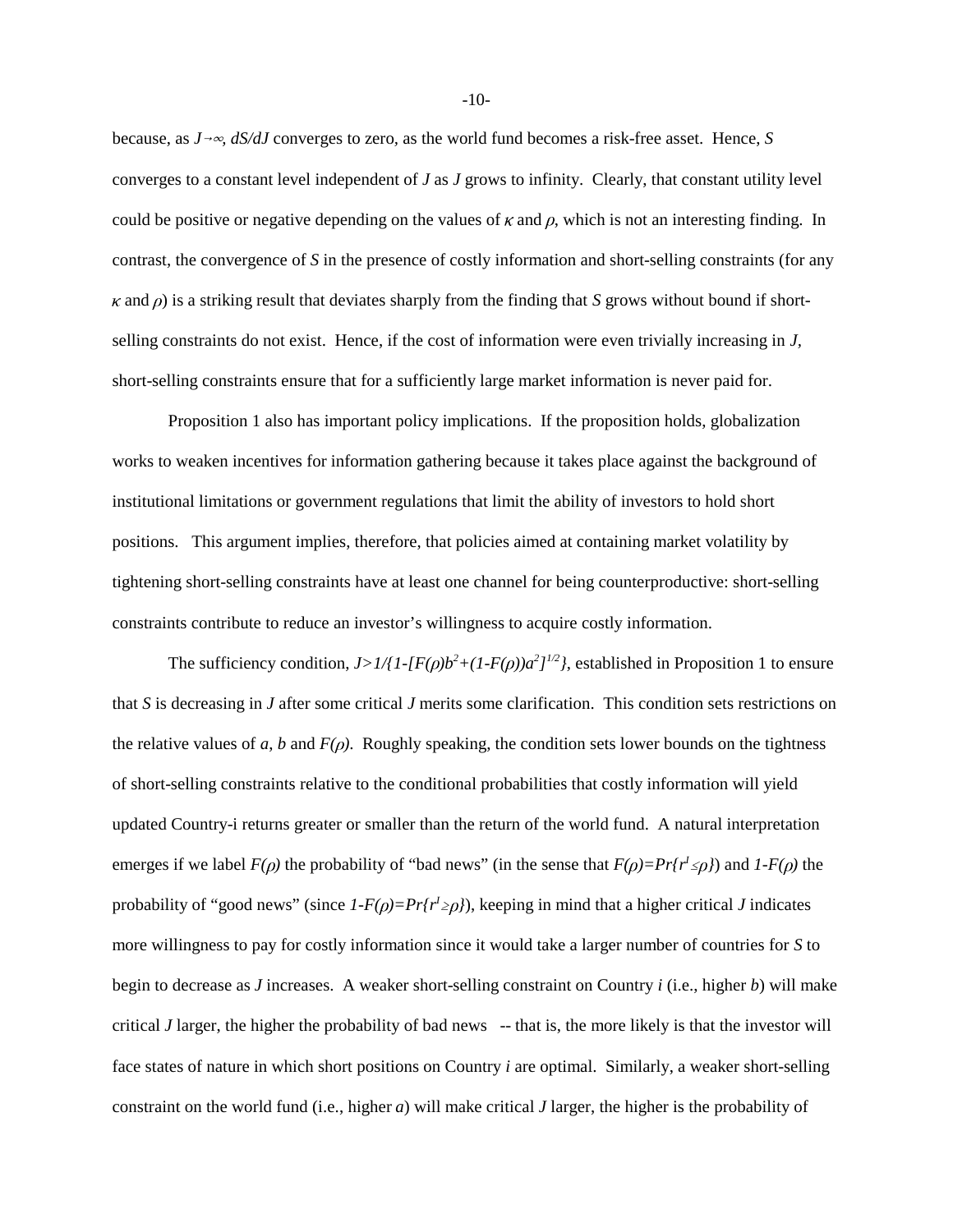good news -- that is, the more likely is that the investor will face states of nature in which short positions in the world fund are optimal. It must be recalled, however, that the condition established in Proposition 1 is only a sufficiency condition.

It follows from the previous argument that, in general, assessing the relevance of the prediction that *dS/dJ* could be negative can only be determined by assigning values to the model's exogenous parameters, adopting a functional form for *F(.)* and computing numerically the expressions in (12) and (13). Numerical simulations are also critical because (12) and (13) reflect a very specialized case in which information reveals true asset returns, instead of just updates of the mean and variance of returns, and asset returns are uncorrelated. We lack analytical results for general cases relaxing these assumptions. A thorough numerical analysis is conducted in Section 3. However, one basic example is still very illustrative of the model's potential. Assume that  $a=0$ ,  $b=1$  and f is a symmetric p.d.f such that  $E(r^l) = r = \rho$  (which, since *f* is symmetric, implies  $F(\rho) = 0.5$ ). In this case the sufficiency condition of Proposition 1 reduces to  $J > 1/(1-0.5^{1/2})$ , and  $dS/dJ$  is negative with 4 countries or more. If  $F(\rho)$  were smaller (larger) than 0.5, which implies  $E(r^l)$  larger (smaller) than  $\rho$ , the critical *J* falls (rises). This shows that when investors are "bullish" on Country *i*, in the sense that  $E(r<sup>1</sup>) > \rho$ , *S* begins to decrease with *J* for a smaller market than when investors are "bearish" on Country *i*. When costly information is *expected* to produce good news, and short-selling constraints severely limit the gains of learning bad news, incentives for buying information are weak. If we relax the short selling constraint on Country *i*, so that  $b > 1$  while keeping  $a=0$ , the sufficiency condition changes to  $J > 1/(1-b0.5^{1/2})$ . With  $b=1.25$ , so that the investor can short Country *i* for up to 25 percent of his wealth, the critical *J* increases to 9. As *b* approaches  $0.5^{-1/2}$  the critical *J* goes to infinity, and the sufficiency condition fails for  $b > 1.41$ .

Expression (13) shows that, in addition to the terms involved in the sufficiency condition, another key determinant of the critical *J* is the size of the rumor. Consider again the case in which *f* is symmetric,  $a=0$ , and  $b=1$ . A pessimistic rumor such that  $r^{min} < r < \rho$  implies that  $dS/dJ$  may be negative even if  $F(\rho)$  is somewhat larger than 1/2 (i.e. with  $r < \rho$ , the critical value of *J* falls for any given  $F(\rho)$ ).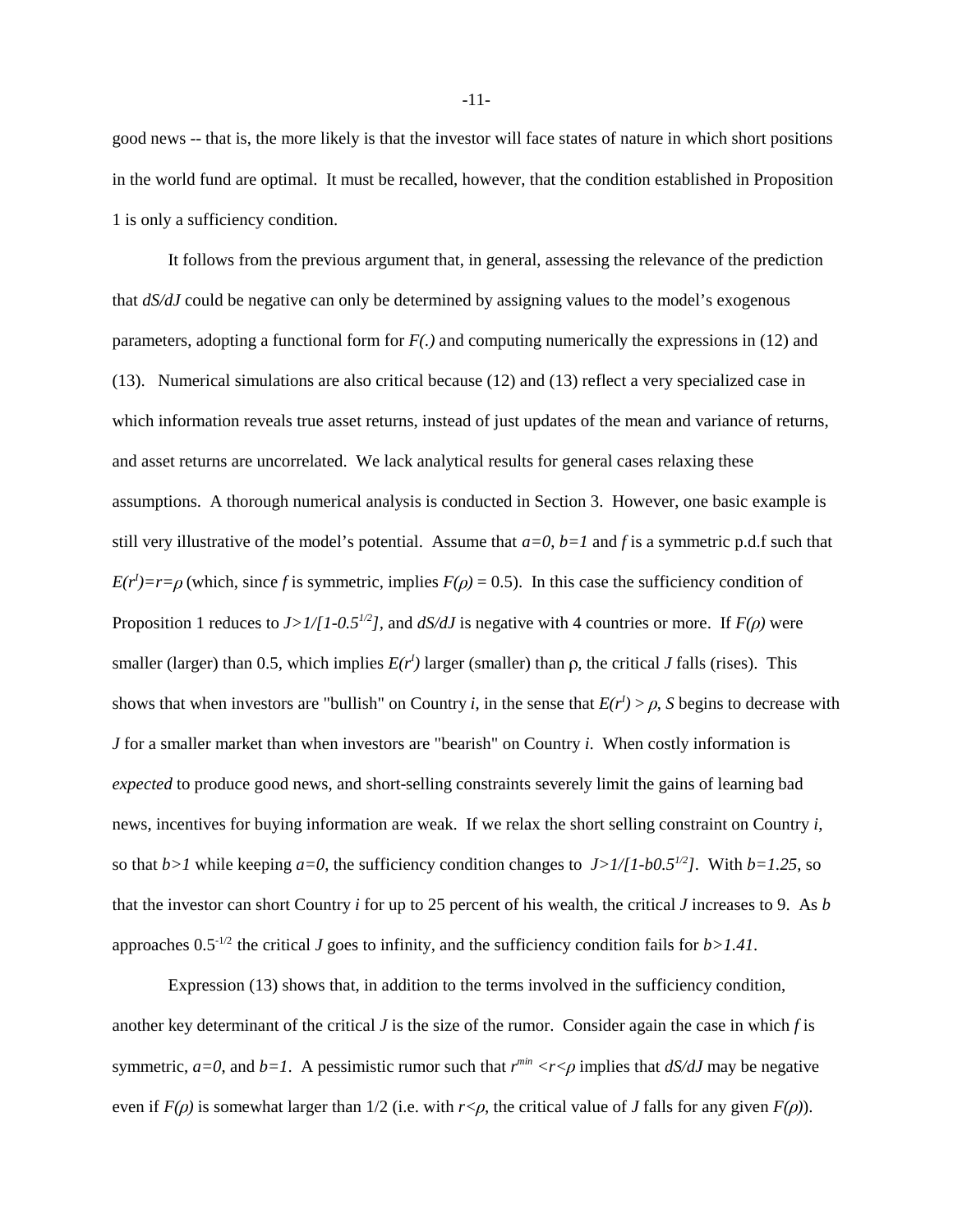This is because expected utility of uninformed investors rises with the difference  $\rho$ -r. Thus, a bad rumor contributes to reduce the benefits of gathering information on Country *i* as the market expands even if investors are bearish about Country *i* (i.e.  $E(r^l) < \rho$ ).

One important remark. As *J* rises, not only are incentives to gather information diminishing, but the impact of unverified rumors on the portfolio share assigned to a single country (relative to the initial share *1/J*) grows without bound. This is because *-d0* <sup>*U/dr* converges to *1/yo*<sup>2</sup> as *J*  $\rightarrow \infty$ . Thus, global market</sup> volatility (defined by a shift in  $1-\theta^U$  in response to a pessimistic rumor relative to the initial, rumor-free portfolio share *1/J*) increases as *J* rises, resulting in larger proportional effects on capital flows. *Contagion Driven by Performance-based Incentives*

The effects of rumors we examined above could be short-lived to the extent that they could induce a "price correction" in the affected country's securities markets that can drive expected returns high enough to undo the effect of the rumor. There are, however, several reasons why a price correction may fail to undo the effects of rumors. For instance, if the correction is seen as triggering a very distortionary policy response that will cripple the economy, the market collapse can become part of a self-fulfilling crisis (see Calvo (1996)). Another reason are the performance-based incentives we study next. These incentives produce contagion as a result of multiple equilibria in optimal portfolio shares.

Consider investors, or mutual fund managers, that face a variable cost or benefit of obtaining mean returns that deviate from the mean return of an arbitrary market portfolio, and put aside the fixed information cost by setting  $\kappa=0$ . The cost function  $\lambda(\mu(\Theta)-\mu(\theta))$  satisfies the following properties:

$$
\lambda > 0 \text{ if } \mu(\theta) < \mu(\Theta), \quad \lambda \le 0 \text{ if } \mu(\theta) > \mu(\Theta), \quad \lambda(0) = 0,
$$
  

$$
\lambda' \ge 0 \text{ with } \lambda'(x) > \lambda'(-x) \text{ for all } x = \mu(\Theta) - \mu(\theta) > 0
$$
  

$$
\lambda'' \le 0.
$$
 (15)

It is also assumed that  $\lambda'(0)$  does not exist to capture the notion of fixed costs. The conditions in (15) imply that managers pay a cost (earn a benefit) when the mean return of their portfolios is smaller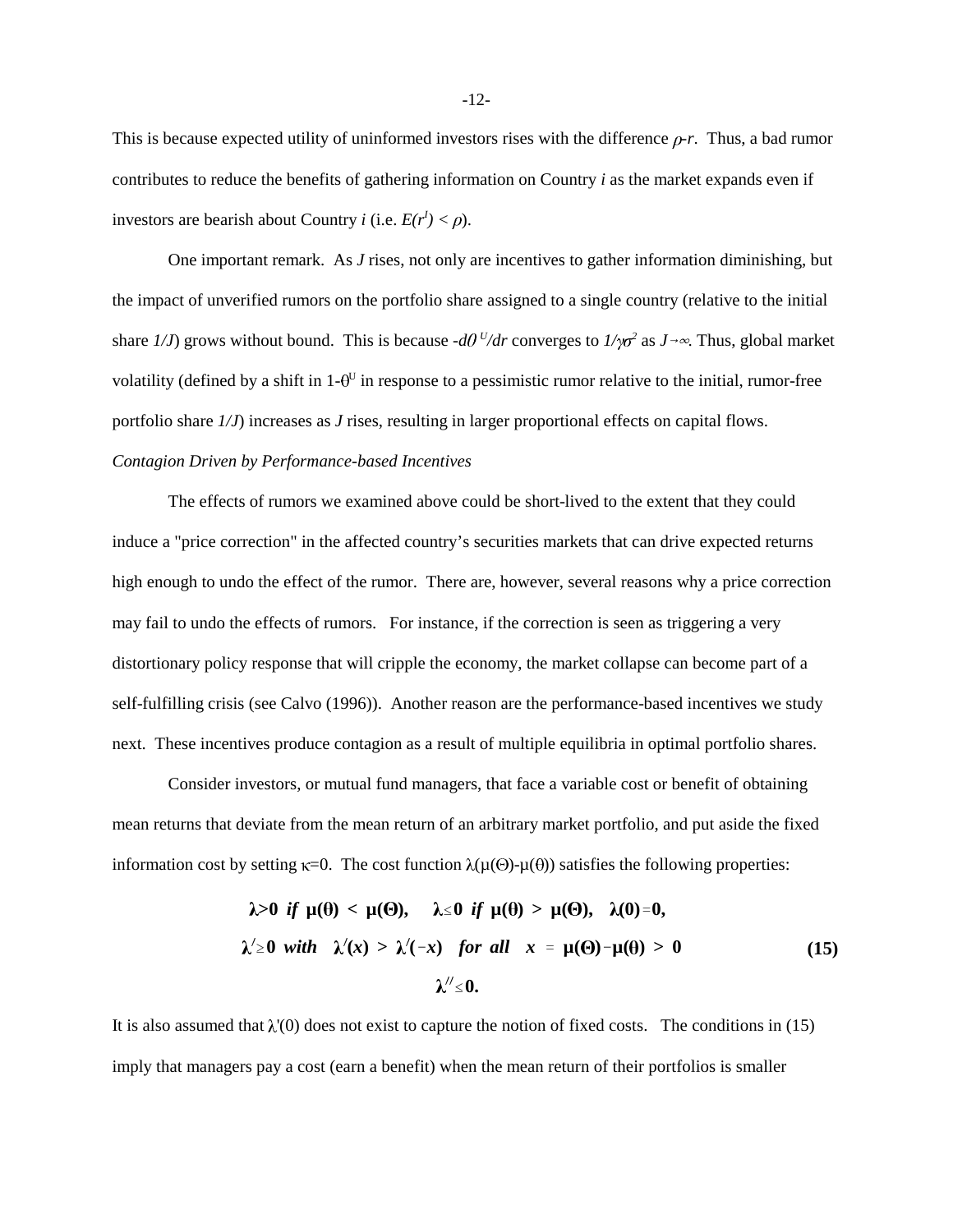(larger) than that of the market portfolio, and that the marginal cost exceeds the marginal benefit.6

The problem of a representative manager is to choose  $\theta$ , given some  $\Theta$ , so as to maximize:

$$
EU(\theta) = \theta \rho + (1 - \theta)r - \lambda(\mu(\Theta) - \mu(\theta))
$$
  
- 
$$
\frac{\gamma}{2} \bigg[ \frac{(\theta \sigma_j)^2}{J - 1} + ((1 - \theta)\sigma_i)^2 + 2\sigma_j \sigma_i \theta (1 - \theta)\eta \bigg].
$$
 (16)

We allow the variances of investing in Country *i* ( $\sigma_i^2$ ) and in all *J* countries except *i* ( $\sigma_j^2$ ) to differ, and asset returns are correlated according to the coefficient n. Also note that, since  $\mu(\theta)=\theta\rho+(1-\theta)r$  and  $\mu(\Theta) = \Theta \rho + (1-\Theta)r$ , it follows that  $\lambda(\mu(\Theta) - \mu(\theta)) = \lambda((\Theta - \theta)(\rho - r)).$ 

This portfolio allocation problem displays contagion in the sense that, for rumors within a certain range of values of  $\Theta$ , choosing  $\theta = \Theta$  is optimal for a representative investor and is also a rationalexpectations equilibrium in which all investors select the same portfolio. Any rumor in that range calling

for a different  $\Theta$  results in a herding panic in which all investors re-set their portfolios to that new  $\Theta$ .

**Proposition 2:** If in the neighborhood of the optimal portfolio  $0^*$  corresponding to an investor free of *performance incentives, the marginal cost (gain) of deviating from the mean return of the market portfolio µ( ) is sufficiently large (small), there exists a range of global, rational-expectations equilibria of individual portfolio allocations 0, such that investors optimally choose*  $0 = \Theta$ *.* 

**Proof:** We prove that, under certain conditions, the optimal response to a market portfolio  $\Theta$  it to set  $\theta = \Theta$ because  $EU'(\theta) < \theta$  for  $\theta > \Theta$  and  $EU'(\theta) > \theta$  for  $\theta < \Theta$ . The proof is as follows:

(i) The first-order condition for maximization of (16) with respect to  $\theta$  is:

$$
\rho - r - \gamma \left[ \frac{\theta \sigma_J^2}{J - 1} - (1 - \theta) \sigma_i^2 + \eta \sigma_J \sigma_i ((1 - \theta) - \theta) \right] - \lambda'(\cdot) (r - \rho) = 0. \qquad (17)
$$

(ii) Define  $E\hat{U}'(0) = p - r - \gamma[\theta \sigma_j^2/(J-1) - (1-\theta)\sigma_i^2 + \eta \sigma_j \sigma_i((1-\theta)-\theta)]$  as the marginal utility of  $\theta$  for an investor that does not face performance incentives, so  $E\hat{U}'(\theta^*)=0$  at the optimum  $\theta^*$ . Note that the second-order condition  $E\hat{U}''(0) < 0$  requires  $\sigma_j^2/(J-1)+\sigma_i^2 > 2\eta \sigma_j \sigma_i$ .

<sup>&</sup>lt;sup>6</sup>For a real-world example, consider the case of Chile's private pension funds. Each fund is required by government regulation to produce returns within a certain range of the average return for all pension funds.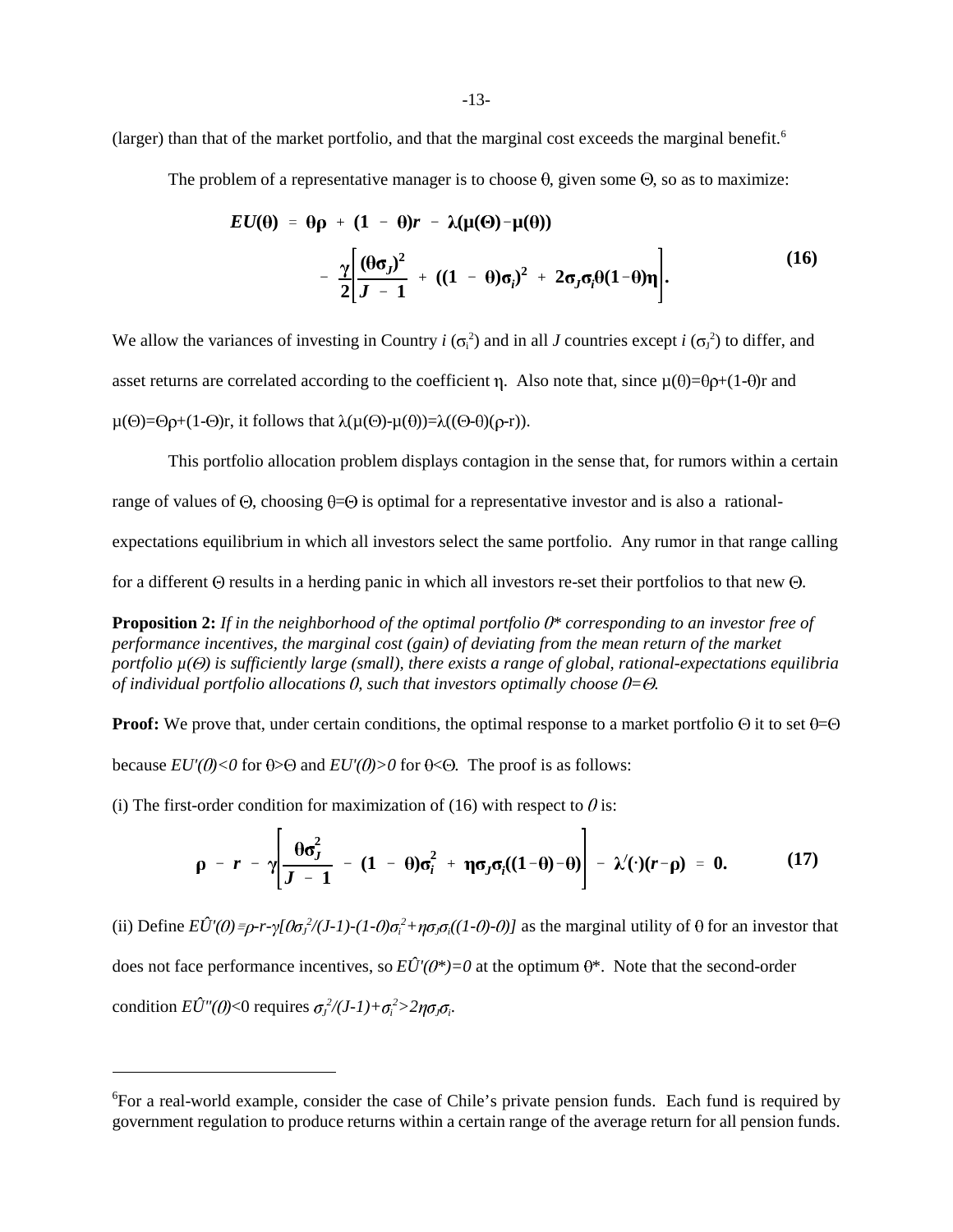$(iii)$  Given  $(ii)$ , rewrite  $(17)$  as:

$$
E\hat{U}'(\theta) - \lambda'(\cdot)(r-\rho) = 0.
$$
 (18)

(iv) The solution(s) to (17) will depend on the relative returns of Country *i* and the world fund. Clearly, if r= $\rho$  the solution  $\theta^*$  will also be the unique solution for the model with performance costs, and there is no contagion. Thus, the relevant cases are those in which  $r$  and  $\rho$  differ.

(v) Consider the case in which r> $\rho$  and assume an arbitrary market portfolio such that  $\Theta \leq \theta^*$ . Investors will not choose  $\theta > \Theta$  if it implies  $EU'(\theta) < 0$ . There are two options. First, if  $\theta > \theta^*$  clearly  $EU'(\theta) < 0$ because  $E\hat{U}'(0) < 0$ , as implied by  $E\hat{U}'(0^*) = 0$  and  $E\hat{U}''(0) < 0$ , and  $\lambda(\cdot)(r-p) > 0$ . Second, if  $\Theta < \theta \leq \theta^*$ , a necessary and sufficient condition for  $EU'(0) < 0$  is  $\lambda'(\cdot)(r-\rho) > E\hat{U}'(0)$ . Since with r> $\rho$  and  $\theta > \Theta$  the investor would obtain a mean return smaller than that of the market portfolio, this condition states that the marginal *cost* of producing below-market returns needs to be "sufficiently large" in the vicinity of  $\theta^*$  for equilibria with contagion to exist. A similar condition ensures that investors will not choose  $\theta \leq \Theta$  (i.e.  $EU'(0) > 0$  if  $\Theta < \Theta$ ). For such a  $\theta$ ,  $\Theta < \Theta \leq \theta^*$ , and  $\Theta < \theta^*$  implies  $E\hat{U}'(0) > 0$ . Thus,  $EU'(0) > 0$  if  $E\hat{U}'(0) > \lambda'(\theta)$  $\rho$ ). Note that in this case the investor would be beating the market by setting  $\theta \leq \Theta$ , so this condition states that in the neighborhood of  $\theta^*$  the marginal *gain* of beating the market must be "sufficiently small" for contagion equilibria to exist. Finally, note there are is contagion for  $\Theta \geq \theta^*$  because the condition that  $EU'(0) > 0$  for  $\theta \ll 0$  can never hold if  $\theta^* \leq \theta \ll 0$ . In this case,  $E\hat{U}'(0) \leq 0$  and  $\lambda'(\cdot)(r-\rho) > 0$ , so  $EU'(0) < 0$ . (v) An argument similar to (iv) shows that for  $r < \rho$  there is a range of contagion equilibria for some values of  $\Theta$  in the region  $\Theta \geq \theta^*$ , if  $E\hat{U}'(\theta) \leq \lambda'(\cdot)(r-\rho)$  for  $\theta \geq \Theta$  and  $E\hat{U}'(\theta) \geq \lambda'(\cdot)(r-\rho)$  for  $\theta^* \leq \theta \leq \Theta$ . In this case, there can be no contagion equilibria in the range  $\Theta \leq \theta^*$ .

The result in Proposition 2 is interesting, although it hinges critically on the assumption that, at the margin, poor performance is punished more than good performance. We are also interested in a second result showing that in the presence of these performance costs it is again the case that globalization strengthens incentives for contagion. The latter is implied by the fact that the range of contagion equilibria widens as the global market grows for a given performance cost function.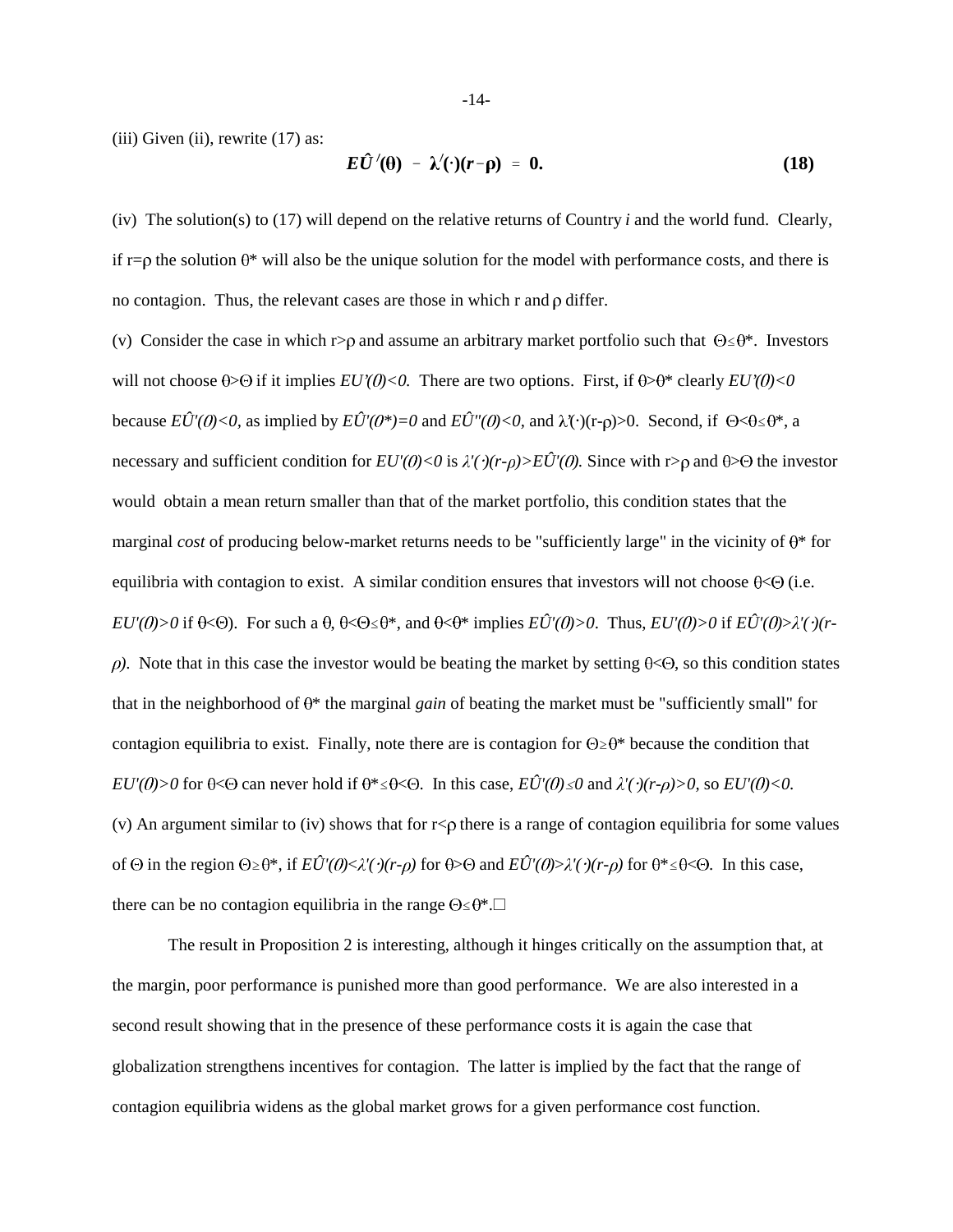**Proposition 3.** The range of contagion equilibria, defined by the values of  $\Theta$  in the interval  $0^{\text{low}} < \Theta < 0^{\text{up}}$ *for which Proposition 2 holds, widens as the global market grows (i.e.*  $O^{\psi}$ *-* $O^{\circ\psi}$  *is increasing in J).* 

**Proof:** To simplify this proof we consider the case of a linear marginal cost function, so  $\lambda''(\Theta \cdot \theta) = 0$ , and limit our attention to the case in which  $r > \rho$ , which are the assumptions adopted in the numerical exercise of the next section. Note that in this case  $\theta^{low}$  satisfies (17) for  $\mu(\theta) > \mu(\theta)$  and  $\theta^{up}$  satisfies (17) for  $\mu(\Theta) \leq \mu(\theta)$ . The total differential of (17) implies that:

$$
\frac{d\theta}{dJ} = \frac{\left(\frac{\gamma \theta \sigma_J^2}{(J-1)^2}\right)}{\sqrt{\left(\frac{\sigma_J^2}{J-1} + \sigma_i^2 - 2\eta \sigma J \sigma i\right)}}.
$$
(19)

The expression in the denominator of (19) corresponds to  $-E\hat{U}''(0)$ , and thus as long as the second-order condition stated in (ii) above holds,  $d0/dJ$  is positive and increasing in  $\theta$ . It follows that as *J* rises both  $\theta^{\mu}$  and  $\theta^{\omega}$  rise, and, since  $\theta^{\mu} > \theta^{\omega}$ ,  $\theta^{\mu}$  rises more than  $\theta^{\omega}$ , so the range of multiple equilibria widens.  $\Box$ 

The intuition for this result is simple. Given a marginal cost invariant to  $J$  or  $\theta$ , the growth of the market affects the expected marginal utility of optimal portfolios in two ways. First, as *J* rises, the effective variance of the world fund  $(\sigma_J^2/(J\text{-}I)^2)$  falls for given holdings of that fund, and thus the marginal utility of  $\theta$  rises. This effect is proportional to the portfolio share invested in the world fund, as shown in the numerator of (19). Second, the reduced variance of the world fund makes it a more attractive asset relative to Country *i*, providing an incentive to increase  $\theta$ , which in turn reduces marginal utility. This second effect is independent of  $\theta$  because the rate at which marginal utility falls as  $\theta$  rises is invariant to portfolio shares, as the denominator of (19) shows. Hence, the optimal portfolio shift induced by an increase in *J* is larger the larger the initial  $\theta$ . Notice, however, that  $d0/dJ$  is decreasing in *J* and converges to 0 as *J* goes to infinity because in a large market the world fund becomes virtually riskless. Thus, like the adverse effect of *J* on *S* in the fixed-cost case, the magnifying effect of *J* on the contagion range displays "diminishing returns."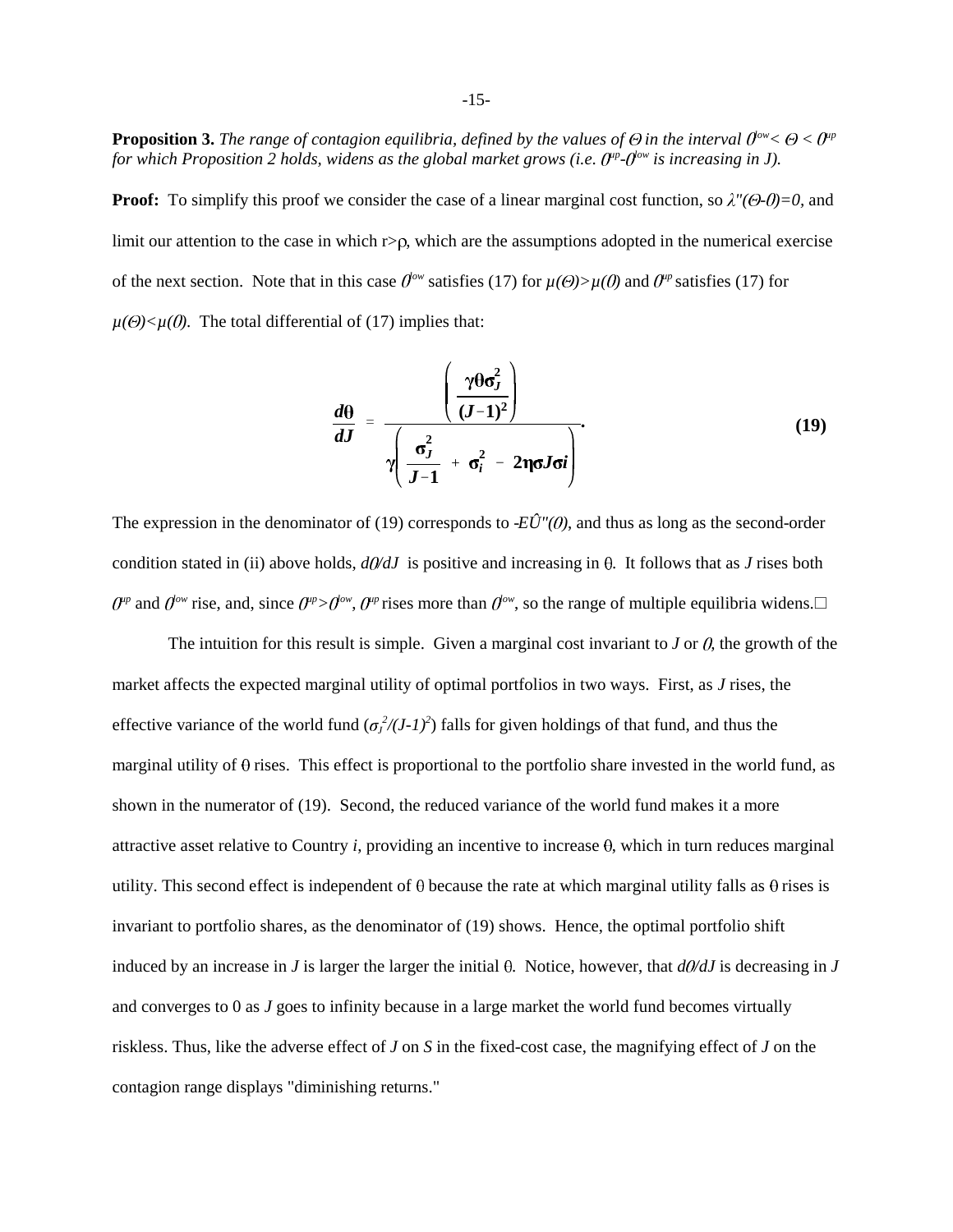All portfolios inside the contagion range are sub-optimal, except in particular cases in which the Pareto-efficient portfolio  $\theta^*$  is inside the range.<sup>7</sup> Thus, contagion is generally inefficient. Moreover, the existence of multiple optimal portfolios for a given pair of mean returns  $r$  and  $\rho$  implies that there can be capital outflows from Country *i* even in the absence of rumors about country asset returns. This also implies that a price correction following a rumor about *r* may not prevent persistent contagion effects. *A Comparison with Game-Theoretic Models of Contagion and Herding*

The framework presented above considers a global market consisting of a large number of identical investors formulating simultaneous decisions. This differs sharply from the sequential decisionmaking setup typical of game-theoretic models of herd behavior.<sup>8</sup> These models show that when information is incomplete, and the signals that transmit it are noisy, agents waiting in line to make a decision may imitate agents ahead of them, rather than use their own information (a situation referred to as an "informational cascade" that leads to herding).

Our framework could be easily incorporated into a sequential decision-making setting. Consider the case in which information can be acquired at a fixed cost.9 Assume a group of *N* investors, indexed *h=1,..N*, making portfolio choices in sequence. Each draws a noisy signal (i.e. a rumor) about *r* denoted  $r<sub>h</sub>$  which cannot be observed by the other *N-1* investors, although portfolio choices are public information. Whenever an investor pays the information cost, he learns the true value  $r<sup>1</sup>$ . Start with the choice of the first investor in a small market. Assume *S>0*, so that he pays the information cost. In this case the initial rumor does not prevail. Let *J* rise, so *S* begins to decline until *S<0*. Now the first investor does not pay for the information that would discredit the rumor. Moreover, assume that his signal is

-16-

 $^{7}$ This is because  $\theta^*$  maximizes  $E\hat{U}(0)$ , and  $EU(0)=E\hat{U}(0)$  whenever  $\theta=0$  since  $\lambda(0)=0$ .

 ${}^{8}$ Our analysis shares with the game-theoretic models of Banerjee (1992) and Bikhchandani et al. (1992) the need to assume two sources of uncertainty. They assume uncertainty about outcomes and private signals, while our fixed-cost model assumes uncertainty about ex ante asset returns and about updates of mean and variances of assets returns.

<sup>&</sup>lt;sup>9</sup>A similar example can be constructed for the case with performance costs, if they are viewed as the "sharing-the-blame" reputational effects that induce herding externalities in Scharfstein and Stein (1990).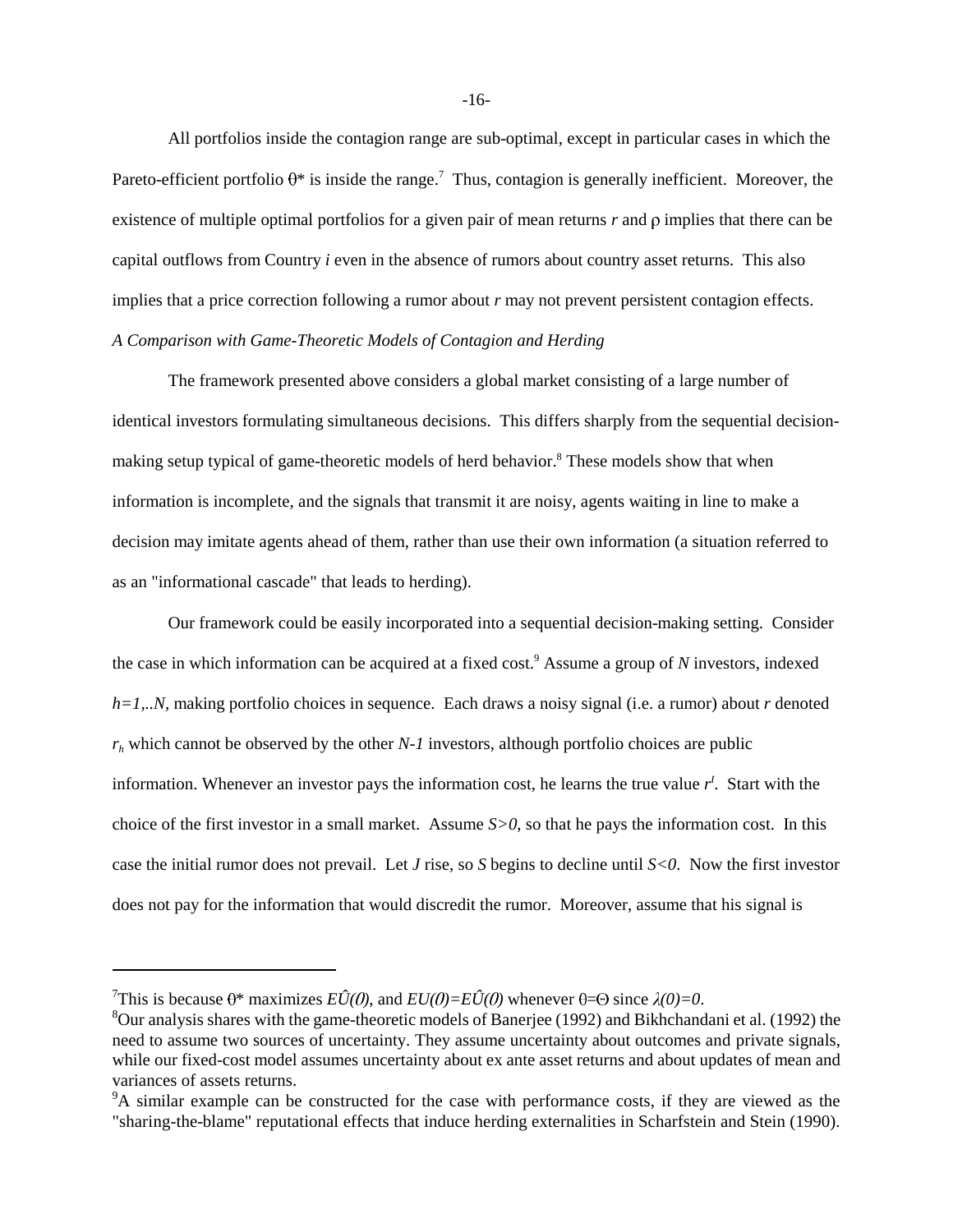$r_1 \le r^{min}$ , so his portfolio choice is  $\theta^U = 1$ . This conveys the information that  $r_1 \le r^{min}$  to all investors after him. Given an initial negligible prior against Country *i*, if all investors after the first get signals  $r_h > r^{min}$ , for  $h=2...N$ , and if signals are of the same quality (as in the restaurants example of Banerjee (1992)), all investors go by the prior and choose  $\theta = 1$ , disregarding private signals favoring Country *i*. The information cost is never paid and all investors hold the same portfolio reacting to the initial rumor.

The "informational cascades" models require the assumption that investors choose their portfolios in a well-organized sequential setting, which seems at odds with the simultaneous sell offs observed recently in global capital markets. The models also feature equilibria in which private information is not discarded (i.e., depending on the ordering in which sequential decision-makers are lined up, there are "informational cascades" without herding). As a result, the origin of herding is not just in information differences across investors, or in their willingness to acquire new information, but depends critically on the ordering in which a set of investors arrive in the market to make their decisions.

The contagion models examined by Shiller (1995) also have an interesting connection with our model. Contagion by word-of-mouth provides microfoundations for the process leading from one value of  $\Theta$  to another and for rumors regarding the value of *r*. There is ample anecdotal evidence of word-ofmouth contagion in the spreading of rumors during the Mexican crisis. One dramatic example was the sharp fall of the peso in November 11, 1995, triggered by the rumors of a coup and the resignation of the finance minister, both of which originated in U.S. capital markets (see Calvo and Mendoza (1996)). The rumors were quickly discredited, but the peso recovered only a small fraction of its losses.

## **3. Numerical Simulations**

 This section examines the quantitative implications of the model. The objective of the exercise is not to test the model's ability to explain actual investment behavior, but simply to explore the potential magnitude of the effects that result from the informational frictions we studied analytically in Section 2.

## *3.1 Benchmark Calibration and Stylized Facts*

The numerical analysis starts from a benchmark designed to mimic two sets of stylized facts:

-17-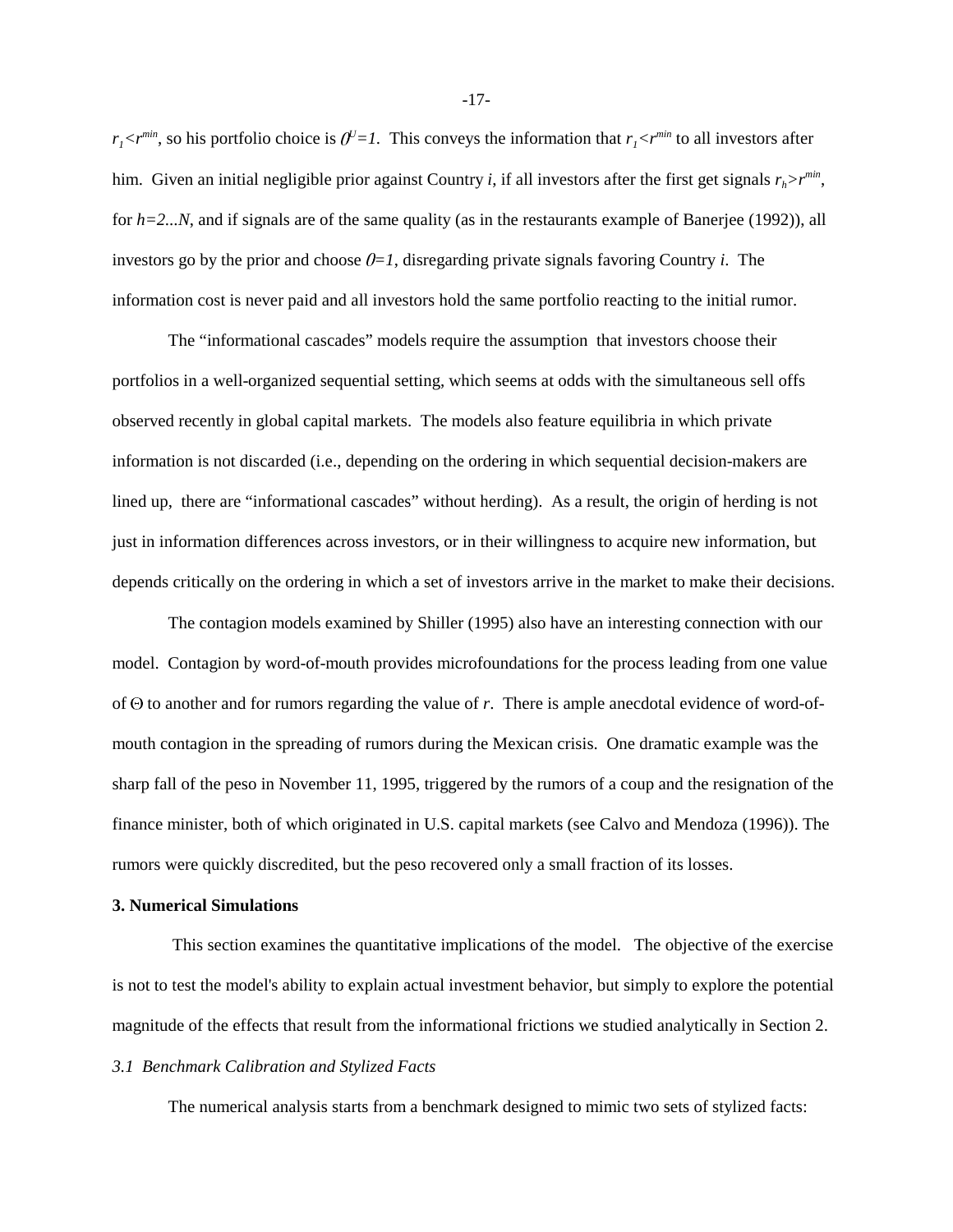-18-

### *(A) Composition of global portfolios and statistical moments of asset returns:*

The calibration determines a value of the coefficient of absolute risk aversion,  $\gamma$ , consistent with existing estimates of the mean and variance-covariance structure of asset returns, and data on net holdings of foreign equity by global investors, assuming a conventional mean-variance setup without information or performance costs. The equation that relates  $\gamma$  to  $\theta$  and the statistical moments of asset returns is derived by solving (17) for  $\gamma$  setting  $\lambda'(\cdot)=0$ . We plugged various estimates of the mean and variance-covariance structure of asset returns and the composition of global portfolios from different sources in the resulting expression, and concluded that plausible values of  $\gamma$  range between near 0 and 0.5.10We chose the middle point *0.25* for the benchmark. Note, however, that there are also several data combinations that produce negative values of  $\gamma$ , highlighting the flaws of the mean-variance model.

One example of the above calculations is as follows. Consider a two-country world consisting of the United States and "the rest of the world" as defined in Bohn and Tesar (1994).<sup>11</sup> This implies the following settings: (1)  $\rho$ =0.62 percent and  $\sigma$ =4.46 percent, which are the mean and standard deviation of monthly excess returns on U.S. equity for the period January 1981-October 1993, (2) *r=0.69* percent,  $\eta = 5.41$  percent, and  $\eta = 0.462$ , which are the "rest-of-the-world's" mean, standard deviation and U.S.correlation of asset returns, measured in U.S. dollars and assuming unhedged currency risk, and (3)  $\theta$ =0.964, which reflects the average holdings of foreign equity by U.S. investors measured at less than 4 percent of their portfolios. These parameters imply  $\gamma = 0.004$ .

#### *(B) Indicators of international information and their impact on asset return assessments*

The best publicly-available measure of country-specific information is embodied in existing estimates of country credit ratings. In our simulations we use the credit ratings constructed by

 $10$ See, for example, Bohn and Tesar (1994), Lewis (1995), and Tesar and Werner (1994).

 $11$ Bohn and Tesar (1994) examined net purchases of foreign stocks by U.S. investors in 17 industrial countries (Australia, Austria, Belgium, Germany, Spain, France, Italy, Netherlands, Switzerland, the U.K., Ireland, Japan, Canada, Denmark, Finland, Norway, Sweden, and South Africa) and 4 emerging markets (Hong Kong, Mexico, Singapore, and Malaysia). They measured returns in dollars relative to the U.S. Tbill.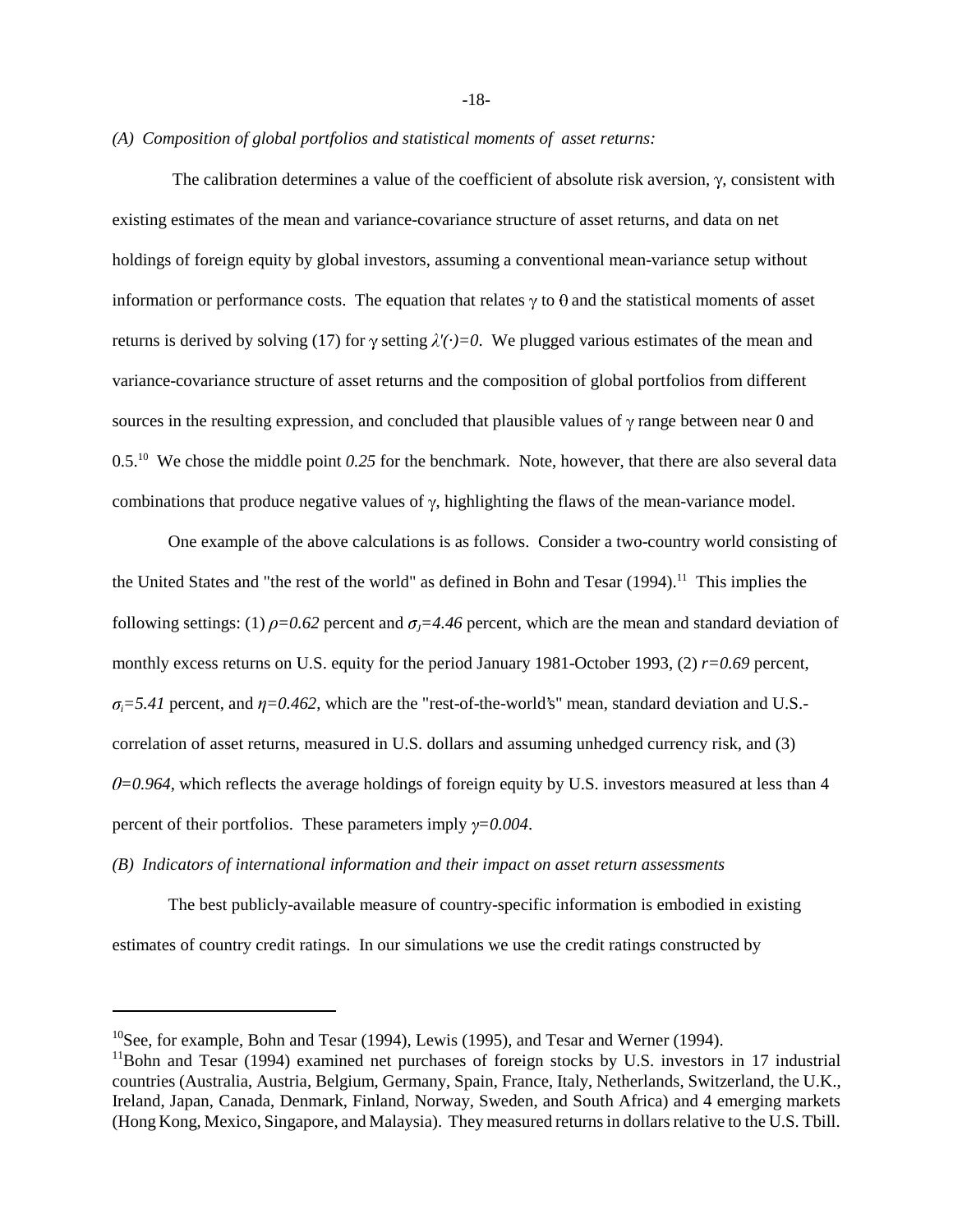international banks for their lending operations, and compiled and published every six-months, in March and September, by the *Institutional Investor.* We examined these CCRs to assess how much investors may find investment conditions to have changed in individual countries every time they gather new information. Figure 1 plots the time-series average of each country's CCR against the corresponding standard deviation, using data for the period September, 1979 to March, 1996. Figure 2 is a similar plot that includes only OECD and Latin American countries.

One key stylized fact that emerges from Figures 1 and 2 is that innovations to CCRs at the semestral frequency are much larger in emerging markets than they are in either industrialized or leastdeveloped economies. The variability of credit ratings is very low both in countries that represent "good risks" (i.e. those with average CCRs exceeding 80, as in the OECD) and in countries that are "bad risks" (i.e. those with CCRs lower than 20, as several countries in Sub-Saharan Africa), while the variability of CCRs is much higher in countries that represent "moderate risks" (i.e. emerging markets). This evidence suggests that when asset trading restrictions among industrial countries were lifted in the 1980s, the newly-created global market consisted of countries of roughly similar risk quality, and where investment conditions were relatively uniform and stable over time. In contrast, the globalization of equity markets in the 1990s expanded to emerging markets where not only asset returns are intrinsically more risky, but where information gathered on economic, social, and political issues results in much larger innovations to credit ratings than in OECD countries.

In order to proceed with the simulations, we also need a framework for mapping the information of the CCRs into probability distributions from which updates of means and variances of asset returns are drawn once  $\kappa$  is paid. This mapping is derived from a framework proposed by Erb et al. (1996) to estimate the mean and variance of asset returns in 80 countries for which CCRs exist but equity markets do not exist. These authors examined the relationship between the mean and variance of asset returns and the information captured by CCRs in countries *with* equity markets. Robust log-linear relationships were estimated and used to forecast moments of asset returns in countries *without* equity markets.

-19-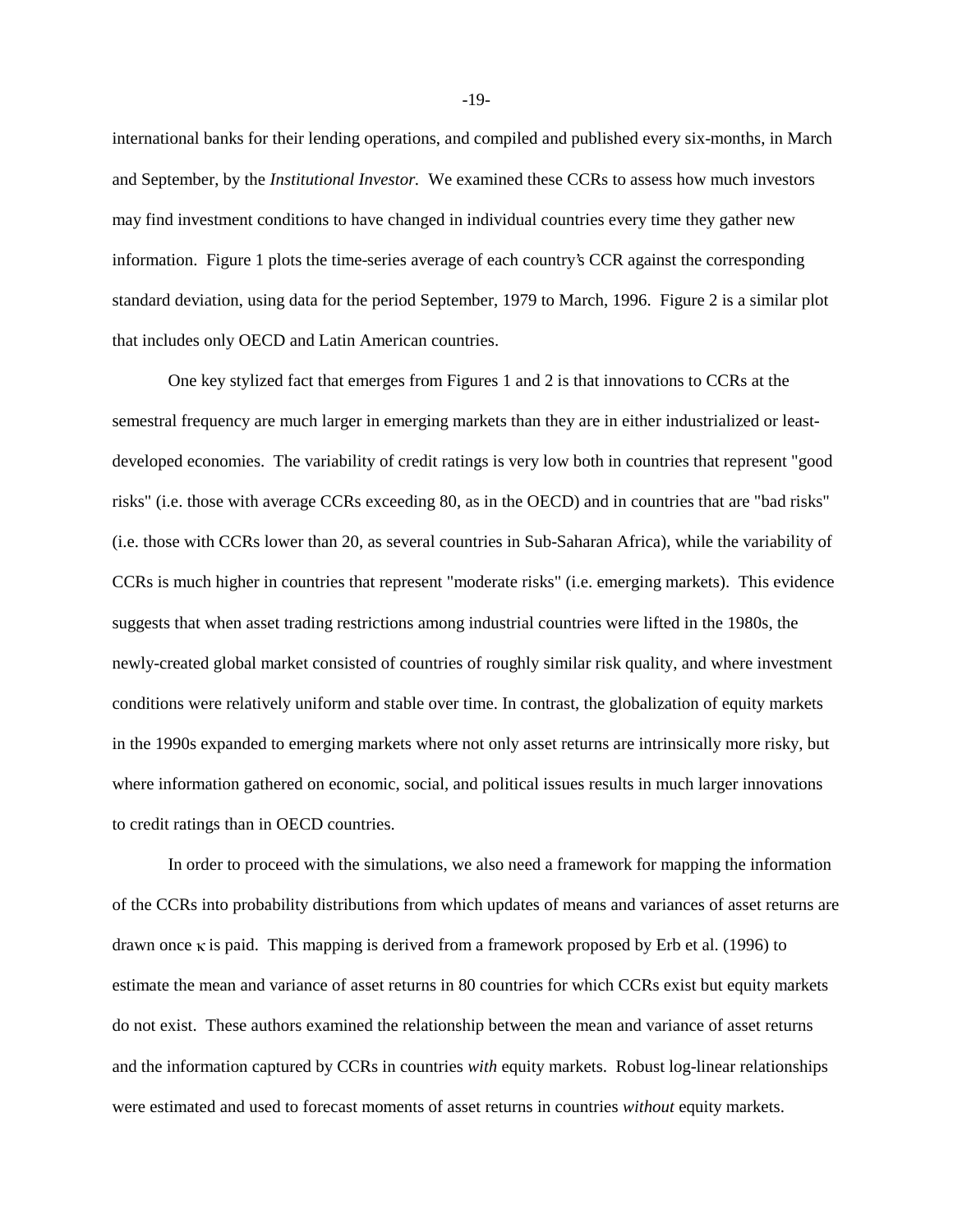Erb et al. (1996) estimated panel regressions of the form  $x_{h+1} = \alpha^x + \beta^x Ln(CCR_{h} + u_{h+1}^x)$ , where  $x =$ the semestral mean (*µ*) or standard deviation (*sd*) of asset returns in country *h*. Thus, assuming normal distributions of the variables involved, and standard homogeneity assumptions across country elements in the panel, the moments that describe these distributions are:  $E[r^l_{\;h}] = \alpha^{\mu} + \beta^{\mu} E[Ln(CCR_{\mu})],$  $E[\sigma_h^I]=\alpha^{sd}+\beta^{sd}E[Ln(CCR_h)], \sigma_{r\,h}^I=(\beta^u)^2VAR[Ln(CCR_h)]+\sigma_{u\,u}^{u\,2}$ , and  $\sigma_{\sigma}^I=(\beta^{sd})^2VAR[Ln(CCR_i)]+\sigma_{u\,u}^{sd\,2}^{2.12}$ 

The magnitude of the updates of the mean and variance of returns that this framework can produce is illustrated in Figure 3. This chart plots updates of the mean and standard deviation of returns for each country with an equity market in the sample of Erb et al. (1996) based on the September, 1996 CCRs against each country's CCR. Updates are measured as a difference relative to statistical moments based on historical equity-market data (also from Erb et al.). The chart shows that new information arriving in September, 1996 generally resulted in positive updates of mean returns and reduced estimates of the variability of returns. Emerging markets with CCRs between 20 and 70 showed larger upward adjustments in expected returns, and larger downward revisions in standard deviations of returns, while updates for OECD countries were generally small.

It is important to note that although the *Institutional Investor* provides CCRs at a trivial cost, the information imbedded in them is not free from the perspective of our model. CCRs are costly at the relevant moment in which investors need the information. These costs are incurred by the banks that generate individual credit ratings for lending decisions long before the *Institutional Investor* aggregates and publishes them. Banks act immediately on the information they collect and process, and their individual ratings only become partially public in the aggregate published ratings.

## *3.2 Fixed Information Costs and the Growing Disincentive for Information Gathering*

The quantitative analysis of the fixed cost setup is based on graphs of the expected utility gain of paying for information gross of the fixed cost,  $\hat{S} = S + \kappa$ .  $\hat{S}$  can also be interpreted as the maximum fixed

 $12A$  Table listing these moments for a large sample of countries computed using the regression coefficients from Erb et al. (1996) and the actual CCR data is available from the authors on request.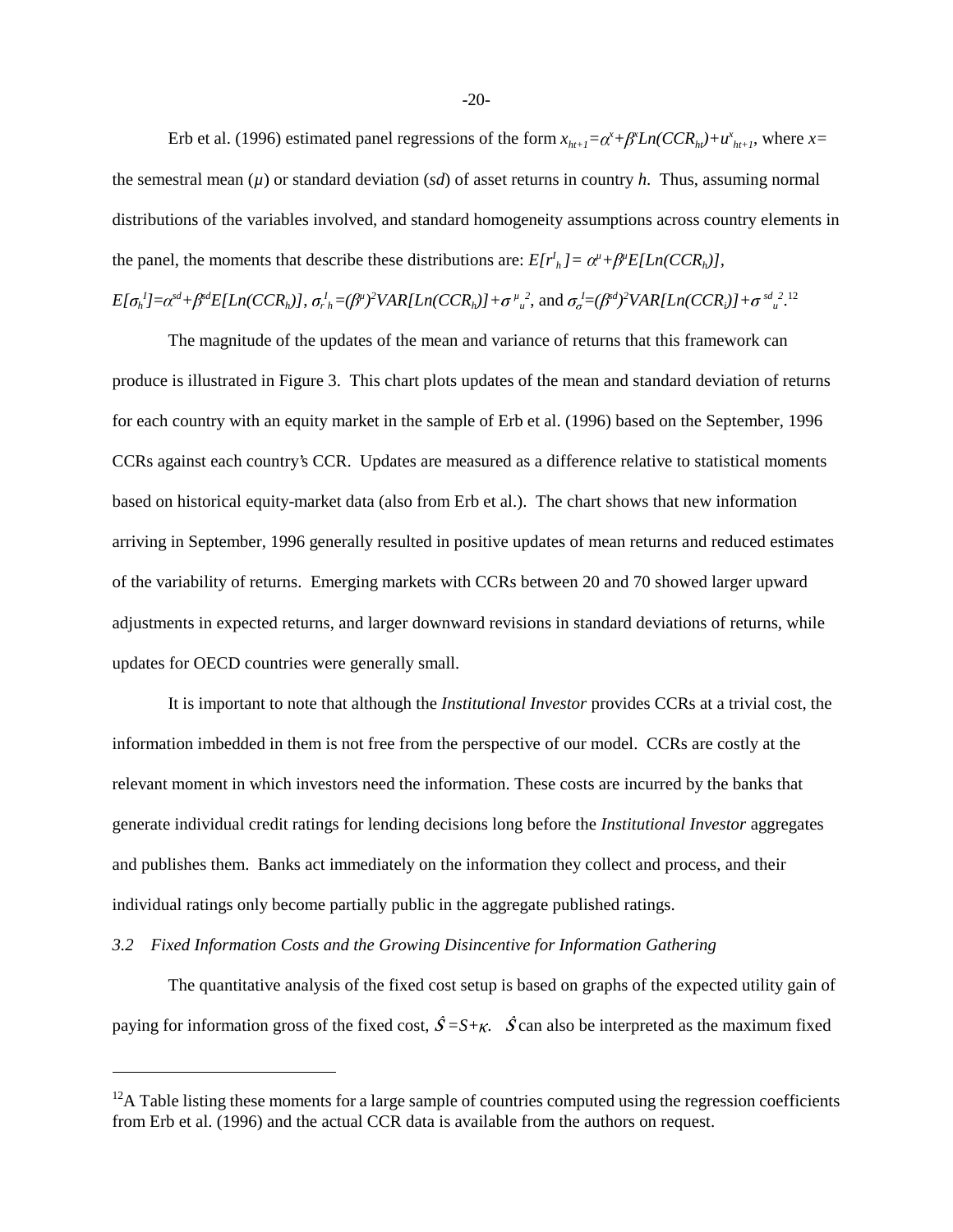information cost investors would be willing to pay in terms of mean portfolio return (i.e.,  $\kappa^{max}$  such that  $S(\kappa^{max})=0$ ). Since we are dealing with a fixed cost, clearly  $dS/dJ = d\hat{S}/dJ$ .

The simulations proceed using the following expression for  $EU<sup>t</sup>$ :

The simulations proceed using the following expression for 
$$
EU^t
$$
:  
\n
$$
EU^t + \kappa = \int_{-\infty}^{\infty} \int_{-\infty}^{\infty} \theta^l (r^I, \sigma_i^I) \rho + (1 - \theta^I (r^I, \sigma_i^I)) r^I
$$
\n
$$
- \frac{\gamma}{2} \left[ \frac{(\theta^I (r^I, \sigma_i^I) \sigma_j)^2}{J - 1} + ((1 - \theta^I (r^I, \sigma_i^I)) \sigma_i^I)^2 + 2 \sigma_j \sigma_i^J \eta \theta^I (r^I, \sigma_i^I) (1 - \theta^I (r^I, \sigma_i^I)) \right] f(r^I) g(\sigma_i^I) dr^I d\sigma_i^I.
$$
\n(20)

where f and g are normal probability distribution functions and  $\theta^I(r^I, \sigma_i^I)$  is the optimal portfolio conditional on learning updates  $(r^I, \sigma_i^I)$ . The simulations allow *J* to vary from 2 to 3000 countries, and consider three values of rumors about the Country *i* return,  $r = (r^{low}, \rho, r^{high})$ , where  $r^{low}(r^{high})$  is the minimum (maximum) Country-*i* return that supports an internal solution for  $\theta^U$  when  $J=2$  and Country *i* and the world fund are uncorrelated. The double integral in (20) is computed by Gauss-Legendre quadrature. Integration limits are adjusted gradually, starting from limits equal to  $\pm 2\sigma_r^I$  and  $\pm 2\sigma_\sigma^I$ , until the double integral captures 98 percent of the joint c.d.f. of  $r<sup>I</sup>$  and  $\sigma_i^I$ . The short-selling constraints are set initially at  $a=0$  and  $b=1$ , and the effects of relaxing both constraints are examined later.

# *Case I.- Identical Ex Ante Returns and "Truth-Revealing" Information in the OECD*

The simulations begin by exploring the quantitative implications of the basic case discussed in Section 2, in which  $a=0$ ,  $b=1$ , and  $F(\rho)=0.5$  (i.e.,  $E(r^l)=\rho$ ), calibrated to data for relatively stable OECD markets. The basic case also required the assumptions that: (a) asset returns are uncorrelated,  $\eta = 0$ , (b) ex ante all countries are identical,  $r^* = \rho$  and  $\sigma_i = \sigma_j$ , and (c) costly information reveals the true Country-*i* asset return,  $E[\sigma_i^I]=\sigma_o^I=0$ . Note that since all countries are identical initially, the scenario in which  $r=p=r^*$  is the variant of the basic case in which  $\hat{S}$  measures simply the value of information to eliminate the uncertainty of one asset in the portfolio (since  $r=r^*$ , there is in fact no rumor). The basic case also satisfies the consistency condition under rational expectations (i.e.,  $E(r^I) = r^*$ ).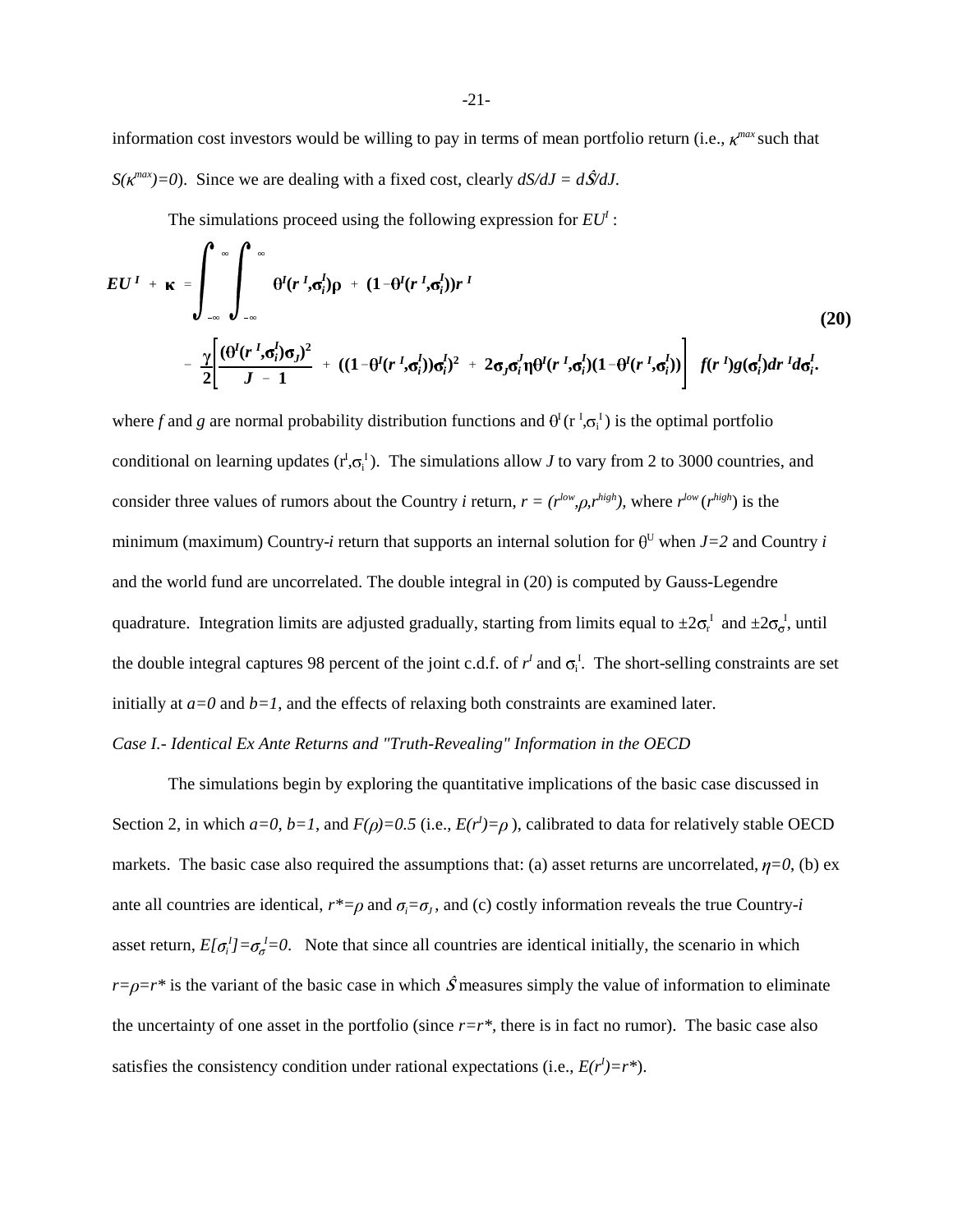The values of  $\rho$ ,  $\sigma_j$ , and  $\sigma_i^I$  are set to  $\rho = 15.31$  percent,  $\sigma_j = 22.44$  percent, and  $\sigma_i^I = 6.46$  percent respectively. The first two moments are arithmetic averages of the annualized mean and standard deviation of monthly stock returns in U.S. dollars over the period 1979-1995 for OECD countries with "stable markets," and the third moment is an average of the estimates of  $\sigma_h^I$  computed using the regression coefficients from Erb et al. (1996) as explained earlier. "Stable OECD markets" include OECD members during the entire 1979-1995 period for which the standard deviation of returns did not exceed 30 percent. This excludes Greece, New Zealand, Portugal, and Turkey.

Figure 4 plots  $\hat{S}$  for *J* up to 100 countries, although the simulations ran to *J*=3000 to confirm the convergence of  $\hat{S}$ . The plot confirms Proposition 1.  $\hat{S}$  is decreasing in *J* for pessimistic rumors such that  $r \leq \rho$  (i.e.  $r = r^{\text{low}}$ ,  $\rho$ ) and is increasing in *J* for the optimistic rumor  $r = r^{\text{high}}$ .  $\hat{S}$  is decreasing in *J* even for  $J \leq 4$  reflecting the fact that the condition established in Proposition 1 is only a sufficiency condition. If, for instance,  $\sigma_i^I$  is increased from 6.46 to 500,  $\hat{S}$  is increasing in J for J<4, but for higher *J* it becomes decreasing as indicated by the sufficiency condition.

In this basic case, investors facing rumors such that  $r \leq \rho$  are willing to pay hefty information costs exceeding 30 percent of mean portfolio return for  $J = 2$ . As *J* grows to about a dozen countries,  $\hat{S}$ falls sharply but still converges to a relatively large amount of 3.7 percent. Thus, for large *J*, the maximum fixed information cost investors would pay is roughly 1/3 of the initial mean portfolio return (15.3 percent). Still, only 12 countries are required for the adverse effect of globalization on information gains to be in full force, and this effect cuts information gains by a factor of 8.6.

To assess the sensitivity of these results to the short-selling constraints, a set of simulations were conducted for the  $r = \rho$  scenario by setting  $a = \varepsilon$ ,  $b = 1 + \varepsilon$ , for  $\varepsilon = (0, 0.05, 0.1, 0.5, 1, 10, 10^9)$ . A value of  $\varepsilon = 0.5$ , for example, implies that investors are allowed short positions in which their holdings of the world fund or Country *i* exceed their total wealth by up to 50 percent. The results showed that Figure 4 remains essentially unaltered for up to  $\varepsilon$ =0.5. When  $\varepsilon$ =1,  $\hat{S}$  is moderately increasing in *J* for 50<*J*<100 and converges to about 8 percent, which is still significantly lower than the starting point of 32 percent for

-22-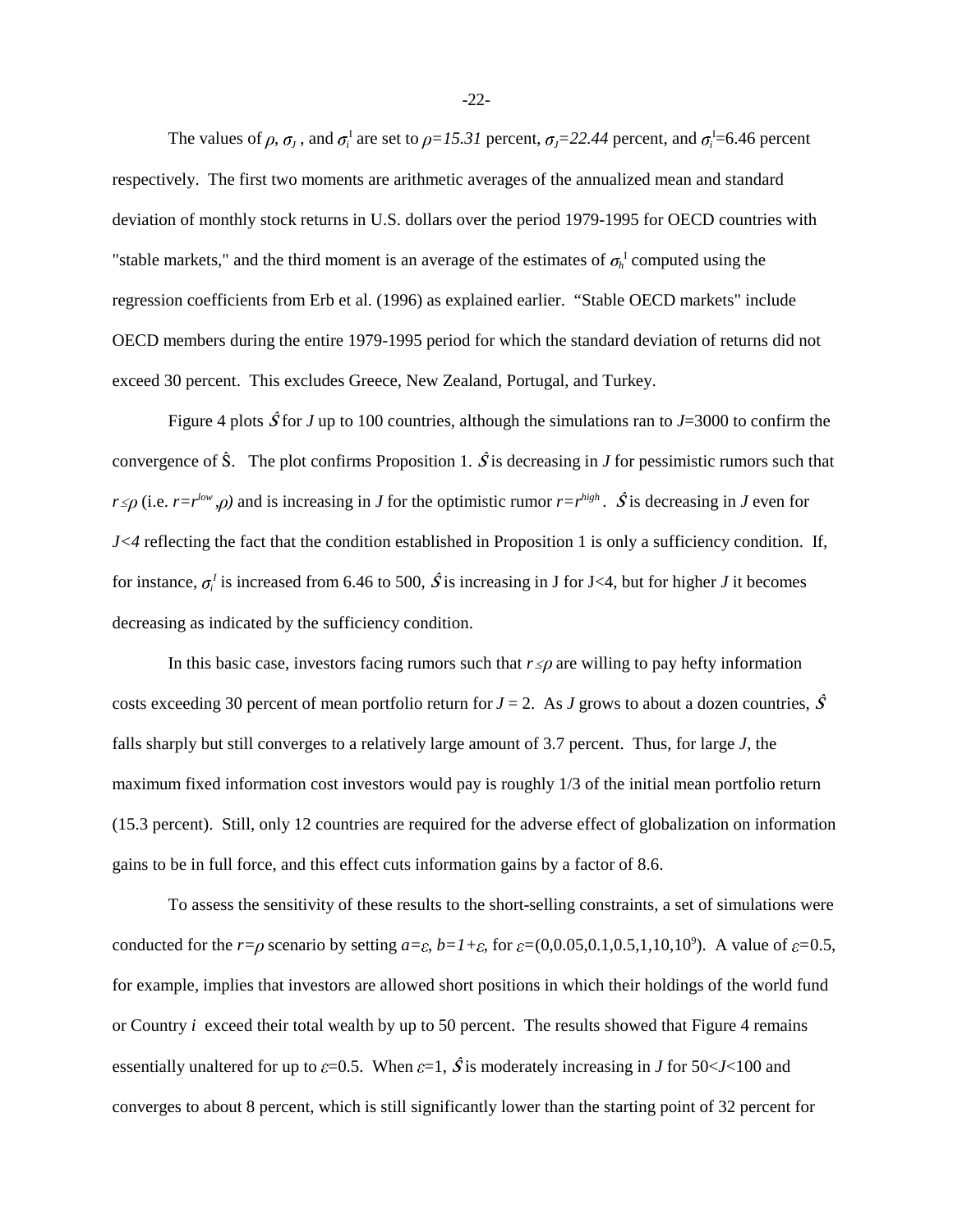*J*=2. When  $\varepsilon$ =10, the increasing segment is larger and the rate of increase higher, with  $\hat{S}$  converging to about 45 percent. The last case,  $\varepsilon = 10^9$ , approximates the scenario without short-selling constraints, so  $\acute{S}$ converges to a linear function with positive slope. Hence, this analysis suggests that the predictions of the model are fairly robust to the levels of short-selling constraints, unless the latter are assumed to be unrealistically weak.<sup>13</sup>

#### *Case II.- Identical Ex Ante Returns with OECD Information Updates*

Next we focus on the case in which information cannot reveal true asset returns. Hence, investors only learn updates of the mean and variance of returns when they pay  $\kappa$ . The experiment is calibrated again to "stable" OECD markets, incorporating now the mean and variance of updates of the Country *i* mean return and its standard deviation. This is done by computing arithmetic averages for the relevant countries again applying the formulae from Erb et al. (1996). This implies setting:  $E(r^I) = 15.18$ ,  $E[\sigma_i^I] = 21.81$ ,  $\sigma_i^I = 6.46$ , and  $\sigma_d^I = 1.84$ . We maintain the assumptions that ex ante all countries are perceived to be identical, so  $r^* = \rho$  and  $\sigma_i = \sigma_j$ , and that asset returns are uncorrelated. The first assumption is not too unrealistic for the group of countries considered, but the second is seriously at odds with the data and hence is relaxed below.

Figure 5 plots  $\hat{S}$  for Case II. A comparison with Figure 4 shows that expected utility conditional on costly information is significantly smaller when information cannot reveal true asset returns. In the case of the neutral rumor  $r=r^*=$  (the middle panels of Figures 4 and 5),  $\hat{S}$  falls from 32 to 1 percent for  $J=2$ , and from about 3.7 to 0.15 percent with  $J\geq 20$ . A cost of 0.15 percent is 0.6 percent of the ex ante mean return of the portfolio ( $r^*=p=15.31$ ), so in this circumstances investors are significantly more reluctant to pay information costs than in the previous case. Only in the presence of *very* pessimistic rumors in small markets, investors are still willing to pay large information costs --  $r^{low}$  for *J*=2 is -110.6

 $13$ Aiyagari and Gertler (1998) report that the maintenance requirement on stocks purchased on margin debt is 0.25 and that the effective margin constraint on futures and options trading is between 0.15 and 0.2.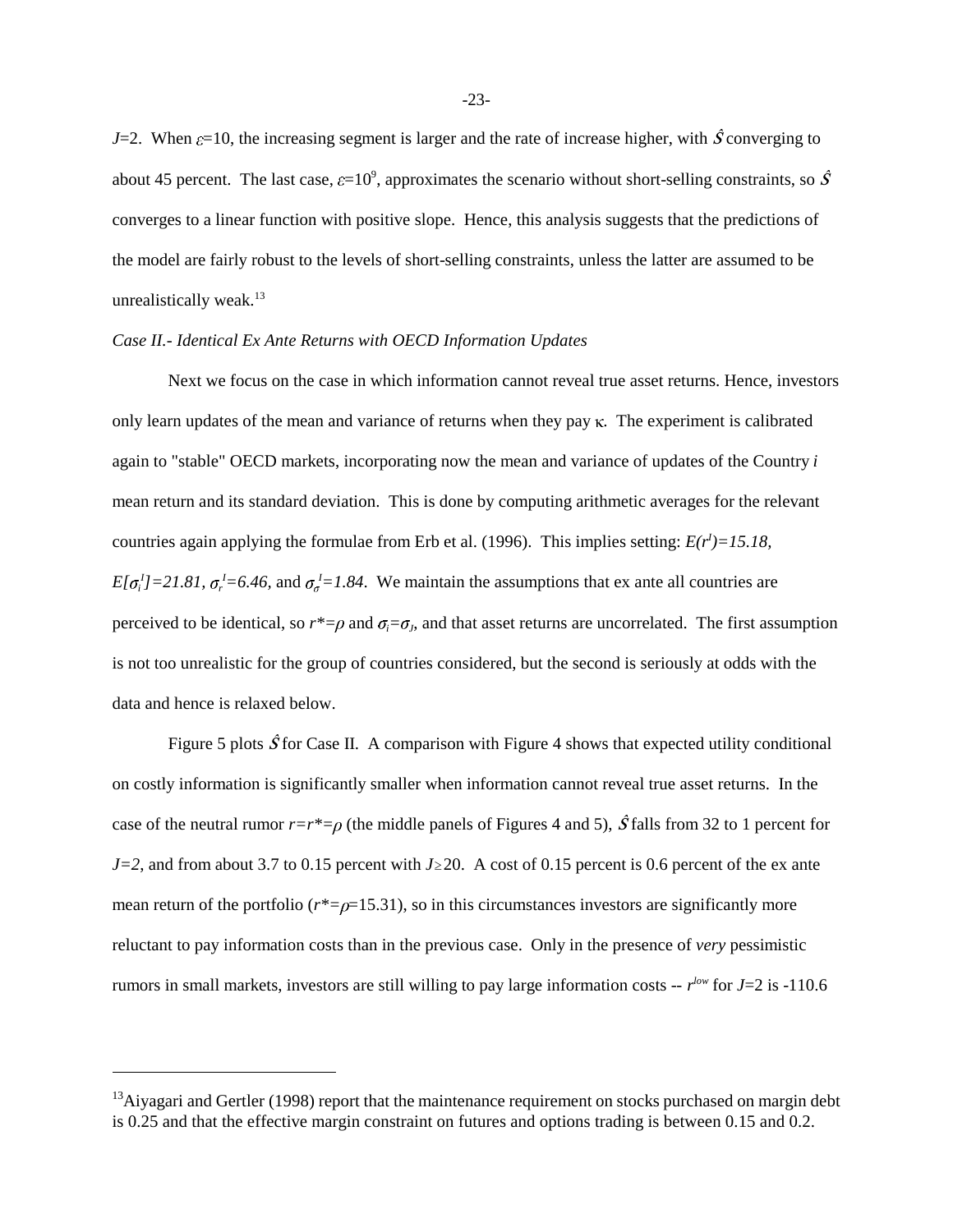percent, and in this case  $\hat{S}$  exceeds 32 percent, as shown in the top panel of Figure 5. Moreover, in a market with at least 20 countries,  $\hat{S}$  converges to less than 0.45 percent for any rumor  $r^{low} \leq r \leq \rho$ .

We consider next the fact that the actual correlation of asset returns is not zero, as we have assumed so far. The correlation of returns across stable OECD markets ranges from 0.3 to 0.6 (see Bohn and Tesar (1996), Lewis (1995) and Erb et al. (1996)). Thus, we simulate the model by setting  $\eta=0.35$ .<sup>14</sup> Positive correlation in returns across Country *i* and the world fund yields even smaller gains of information gathering, with the value of  $\hat{S}$  for  $r^{low}$  and  $J=2$  falling from 32 to 22 percent. This seems natural because of the implicit assumption that the asset returns of the *J-1* countries in the world fund are uncorrelated. As a result, when positive correlation between Country *i* and the world fund is allowed, the assets in the world fund provide better diversification opportunities and this undermines the gains of gathering information on Country *i*. This finding is not modified significantly if the experiment is altered to introduce also correlation of returns across countries in the world fund at the same level of 0.35. Thus, from a quantitative standpoint, taking into account the fact that returns across OECD countries are positively correlated works to strengthen disincentives to pay country-specific information costs.

# *Case III.- Segmented Emerging Markets*

The global capital market includes today a growing list of emerging markets which are often viewed as a group segmented from stable OECD markets. In this context, the question to ask may be whether it is optimal to acquire information about a single country when most of the *J-1* countries are also volatile emerging markets. To simulate this scenario, we consider a case in which all countries are identical emerging markets ex ante, with probabilistic parameters set using arithmetic averages for the Latin American countries with equity markets in the sample of Erb et al. (1996) -- Argentina, Brazil, Chile, Colombia, Mexico, Peru and Venezuela. The resulting parameterization is:  $E(r^I) = 33.12$ ,  $E[\sigma_i^I] = 34.57$ ,  $\sigma_r^I = 49.31$ ,  $\sigma_\sigma^I = 14.04$ ,  $r^* = \rho = 31.21$ , and  $\sigma_i = \sigma_f = 50.03$ .

<sup>&</sup>lt;sup>14</sup>Given the means and variances of asset returns, and the value of  $\gamma$ , higher correlation coefficients would violate the second-order conditions of the optimization problems of informed and uninformed investors.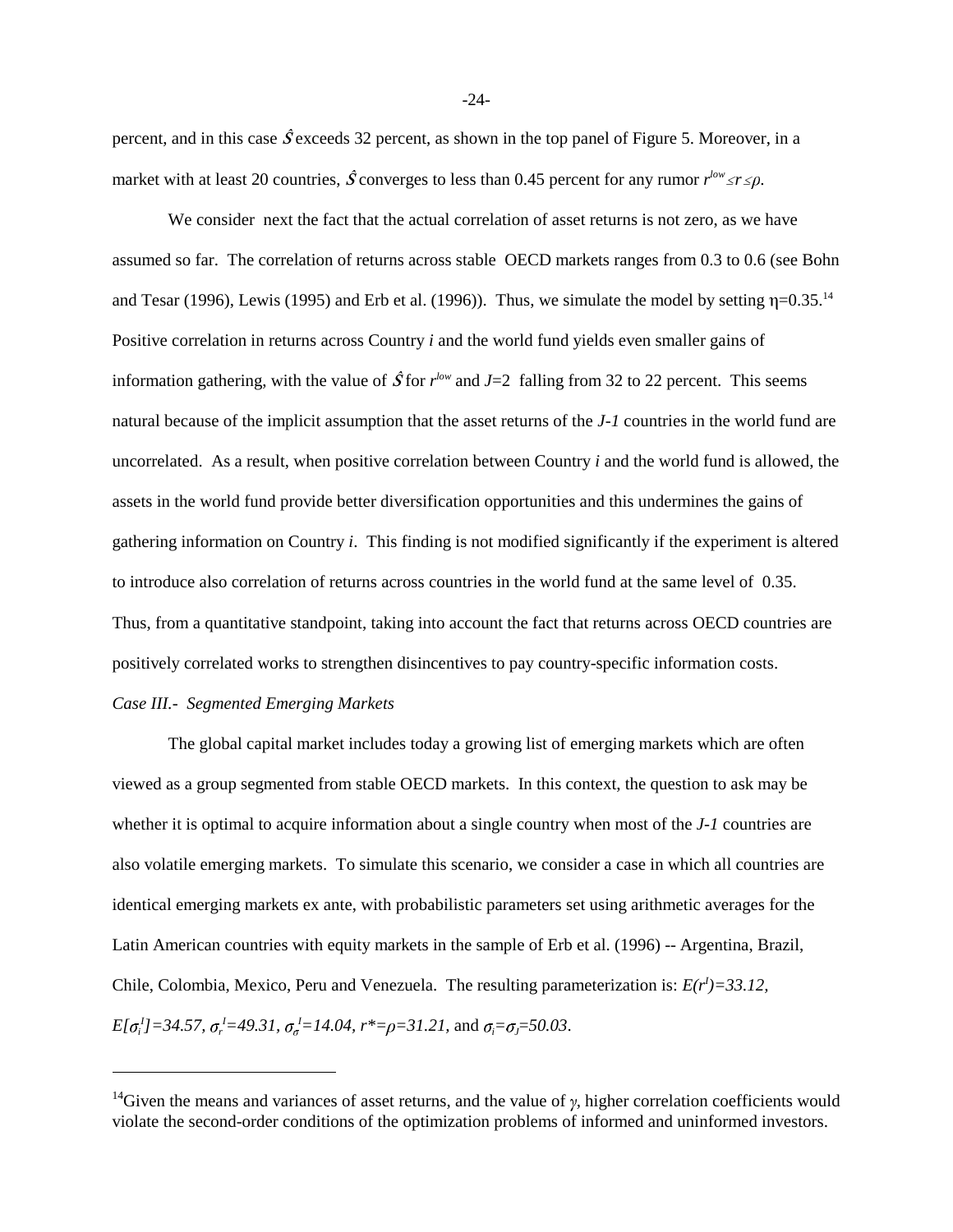The plot of  $\hat{S}$  in Figure 6 shows that, when  $r=p$ , the maximum fixed information cost agents are willing to pay declines to about 7 percent for  $15 \le J \le 300$ . This cost represents about 1/5 of the ex ante mean portfolio return (which is now 31.2 percent). Information gains continue to fall very sharply as the market grows, and the adverse effect of market growth on  $\hat{S}$  is nearly fully transmitted with about 20 countries. In sharp contrast with Cases I and II, however,  $\hat{S}$  does not converge to a positive constant. It reaches a minimum at *J*=58 and then it becomes an increasing function of *J.* Still, it takes a market with at least 500 countries to reach a point where a modest reversal of the initial sharp decline in  $\hat{S}$  can be noticed. These results are again robust to a significant relaxation of short-selling constraints. With short-selling constraints set to allow short positions as large as 100 percent of wealth (i.e.,  $a=1, b=2$ ),  $\hat{S}$ reaches a minimum of 7.6 percent at  $J=25$ , and it takes about 400 countries for a modest reversal of the sharp initial fall to be noticeable.

Case III assumes that new information yields average updates of the mean and standard deviations of returns equivalent to 1.06 and 0.69 of the corresponding moments computed with historical equity market data. However, Figure 3 showed that updates vary widely across countries. For instance, in the cases of Argentina, Colombia, Philippines, Taiwan and South Africa, information produced sharply lower expected returns than equity market data, while updates of the standard deviation vary from sharp reductions to moderate increases. In Colombia's case, for example, the average update of the mean return is 0.77 of the equity market forecast, while the standard deviation of returns is virtually the same with or without gathering information. Our model predicts that in this case the value of  $\hat{S}$  for a neutral rumor  $r=r^*$  is 7 percent if *J*=2. As the market grows to include 20 countries,  $\hat{S}$  falls to about 0.5 percent for any rumor  $r^{low} \le r \le r^*$ . With the ex ante mean portfolio return at 31.2 percent, this implies that investors in a large market will not pay costs exceeding only 1.6 percent of the ex ante return. *Capital Flows*

We quantify next the capital flows that may take place when investors react to rumors. Consider a situation in which investors may liquidate the assets of an emerging market to seek the "safety" of

-25-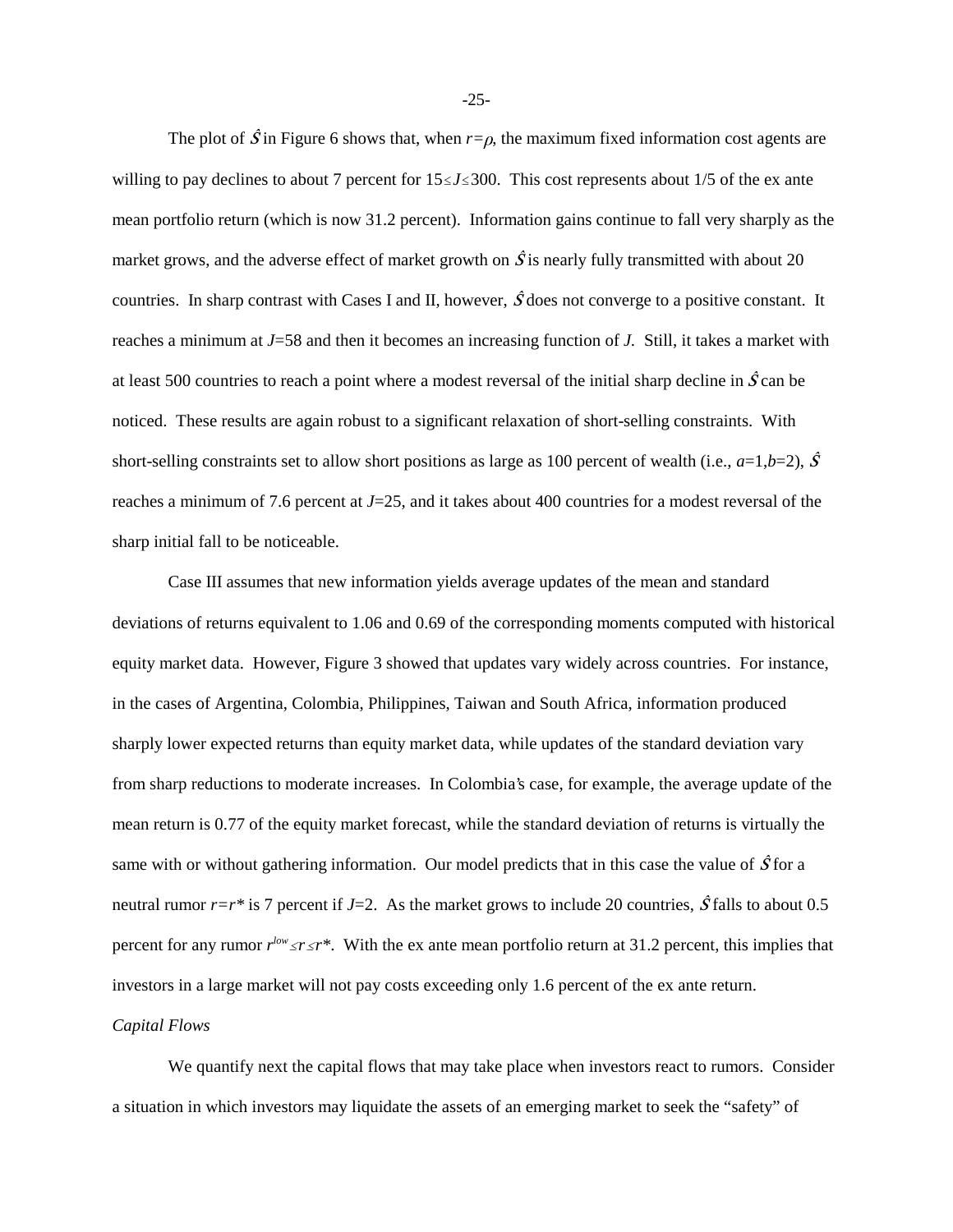OECD markets. The model is simulated setting parameters so that the *J-1* countries represent again stable OECD markets and Country *i* is calibrated to Mexico using the corresponding data and formulae from Erb et al. (1996). In this scenario, if  $\infty$  6.5 percent (or about 2/5 of the ex ante mean portfolio return of 15.4 percent), pessimistic rumors about Mexico would prevail. A rumor that reduced the expected return on Mexican equity from the equity market forecast of 22.4 percent to the level of the OECD mean return of 15.3 percent leads to a reduction in the share of the world portfolio invested in Mexico from 1.7 percent to 0.7 percent -- a reduction of 40 percent. According to the *Bolsa de Valores de Mexico* (the Mexican stock exchange), direct foreign holdings of Mexican equity exceeded \$50 billion by the end of 1997, so a 40 percent cut implies an outflow of about \$20 billion.<sup>15</sup> A very large amount for a country where central bank foreign reserves exceed that figure by a narrow margin. Note, however, that this calculation does not take into account any correction of prices within the stock market, which would imply that the dollar value of the liquidated stock would likely fall sharply, and hence the ensuing capital outflow would be smaller. Still, even if price adjustments cut the capital outflow by 75 percent, the residual \$5 billion remains a large figure similar in magnitude to the large speculative attacks against the Mexican peso in March, November and December of 1994. Moreover, as argued in Section 2, price corrections may not contain the effects of rumors if there is multiple equilibria in portfolios shares.

## *3.3 Performance Costs and Multiple Optimal Portfolios*

The simulations conclude with an analysis of the multiplicity of optimal portfolios resulting from performance costs. We maintain the settings of the last example involving Mexico and the OECD. The variable performance cost function is of the form:  $\lambda = \varphi(\mu(\Theta) - \mu(\theta))$  with  $\varphi = 15$  for  $\mu(\Theta) > \mu(\theta)$  and  $\varphi =$ 0 otherwise. The sensitivity of the results to the value of  $\varphi$  is examined later.

The solution is illustrated in Figure 7. The solid, upward-sloping line is expected marginal utility without performance costs plotted as a function of the share of the portfolio invested in Mexico ( $E\hat{U}'(1-0)$ )

-26-

<sup>&</sup>lt;sup>15</sup>Quoted in the Mexican newspaper *Reforma*, 1/15/1998, p. 1A, citing as source the Mexican stock exchange.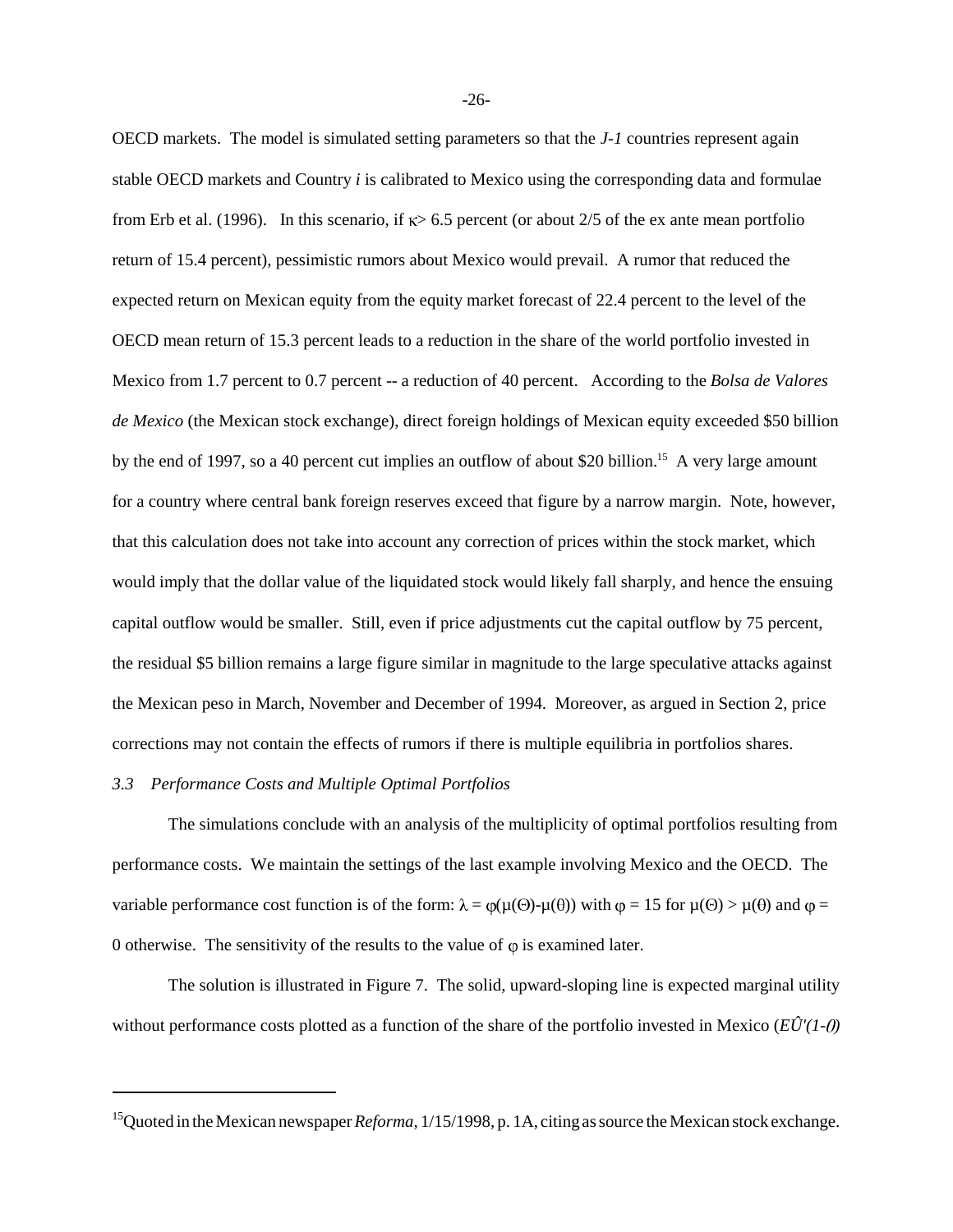in the notation of Section 2), and for  $J=2$ . The horizontal dotted lines represent the constant marginal cost (gain) of producing below-market (above-market) mean returns (i.e.,  $\varphi$ ). The lower and upper bounds of the contagion range are delimited by the intersections of  $E\hat{U}'(1-\theta)$  with the marginal cost and gain lines. If the market calls any portfolio to the right (left) of the lower (upper) bound, Proposition 2 holds and the investor's optimal choice is to mimic the market. The plot shows that, when  $J=2$ , the share of portfolio invested in Mexico may fluctuate between 20.2 and 22.5 percent, or about 2.3 percentage points, simply as a result of contagion driven by variable performance costs.

Proposition 3 is illustrated in Figure 7 by adding more OECD countries. This shifts the line that represents  $E\hat{U}'(1-\theta)$  clockwise (to the crossed lines) and thus widens the contagion range. With  $J=10$  the contagion range widens by about 1/2 of a percentage point, with the portfolio share invested in Mexico varying between 3.8 percent and 6.6 percent.

The total performance costs avoided by displaying contagion are small. When *J*=20, and assuming  $\Theta = \theta^*$ , the maximum cost paid for choosing the largest  $\theta$  within the contagion range is 1/10 of the mean portfolio return. Thus, contagion can potentially induce large capital flows in and out emerging markets even in the presence of small performance costs. The marginal cost, however, is large in the sense that it represents a punishment for poor performance equal to 15 times the difference between the mean return paid by the market and that paid by the investor's portfolio. Note also that the size of the contagion range converges to about 2.8 percentage points as  $J$  approaches  $\infty$ .

Next we measure the capital flows triggered by performance costs. Assume that the investors' total wealth corresponds to the holdings of foreign equity by U.S. investors. The latest *Benchmark Survey of U.S. holdings of Foreign Securities* conducted by the Treasury Department reports that by end-March 1994 the holdings of foreign equity by U.S. investors amounted to \$566 billion. The model predicts that with *J=20* the fraction of U.S. foreign equity invested in Mexico fluctuates between 2.53

-27-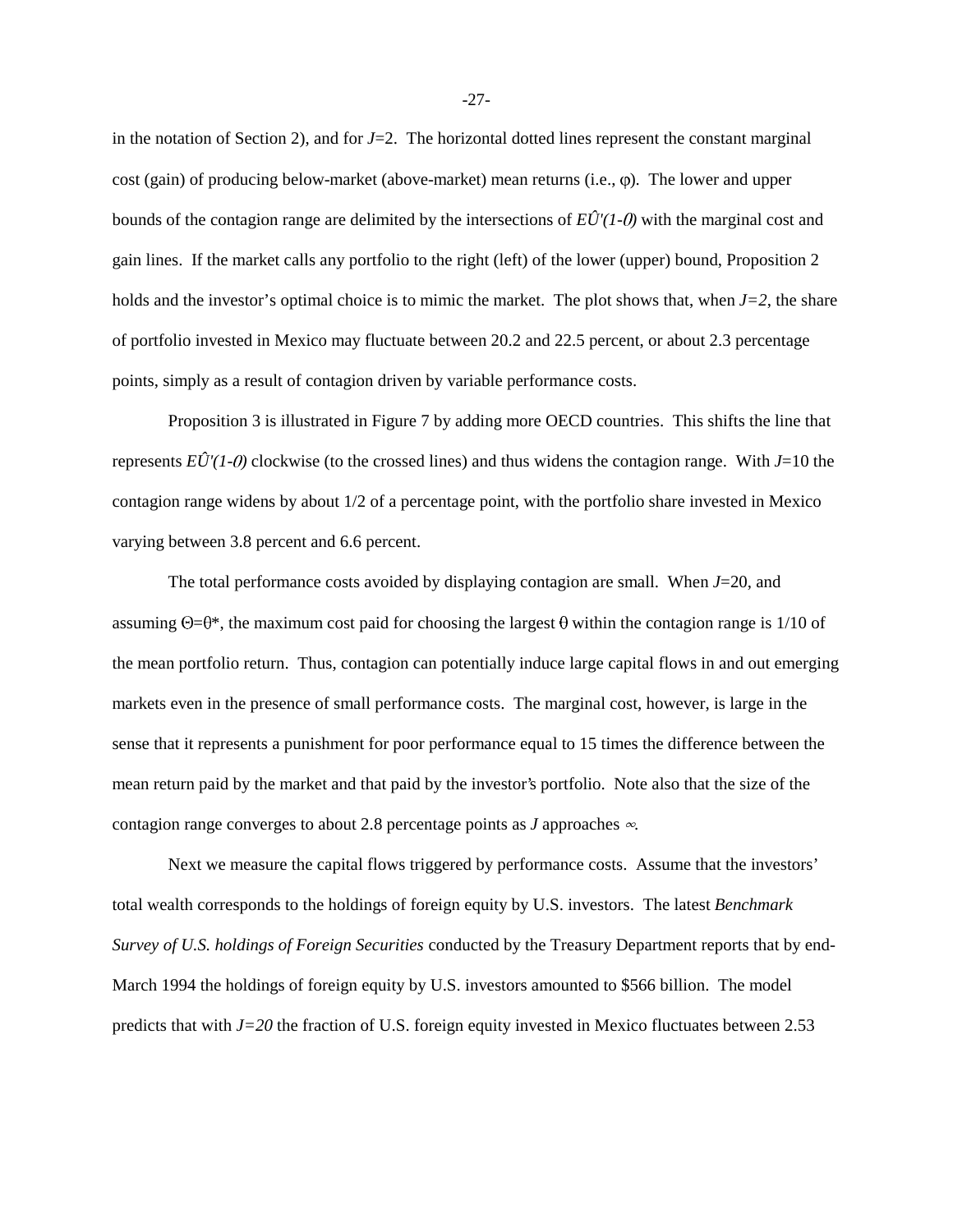and 5.31 percent.<sup>16</sup> Thus, contagion triggered by performance costs can account for sudden capital flows in and out of Mexico as large as \$15.7 billion. Adding investment in bonds, the total foreign security holdings of U.S. investors reach about \$870 billion, and thus contagion could account for Mexican capital flows of up to \$24.2 billion. As noted earlier, flows of this magnitude can be an important determinant of balance-of-payments crises.

Figure 7 also illustrates the role that the assumed properties of the performance cost function play in generating the contagion range. Without performance costs, the model has a unique solution at the point where  $E\hat{U}'(1-0)$  crosses the horizontal axis. Moreover, even if performance costs existed, a unique equilibrium would still prevail if the marginal cost were equal to the marginal gain. The discontinuity of  $\lambda$  at  $\theta = \Theta$  is also critical. If  $\lambda$  were a smooth upward-sloping function investors would choose a value of  $\theta$  different from  $\Theta$  and hence update the market portfolio until the market agrees on a portfolio so that  $E\hat{U}'(0) = \lambda'(0-\Theta) = 0$ .

Figure 8 examines the sensitiveness of the results to changes in different parameters of the model: the marginal cost and gain,  $\varphi$ , the correlation of asset returns,  $\eta$ , the coefficient of absolute risk aversion *y*, and the variances of asset returns,  $\sigma_j$  and  $\sigma_i$ . The parameter variations are constrained to satisfy the second-order condition specified in Proposition 2. This analysis shows that the results are generally robust to parameter variations. Marginal costs in excess of 15 result in a larger range of contagion equilibria, while lower values obviously reduce it. The opposite holds as we vary the value of the marginal gain. The contagion range is maximized when there is no marginal gain. A higher degree of risk aversion reduces sharply the size of the contagion range, but values of  $\gamma$  higher than 1/2 are grossly inconsistent with data on the composition of actual portfolios. For risk aversion coefficients between the benchmark value (1/4) and 1/2 the reduction in the contagion range is modest, while the range widens considerably for risk aversion coefficients lower than 1/4. The correlation of returns does

-28-

<sup>&</sup>lt;sup>16</sup>Interestingly, the Treasury's *Survey* estimates the U.S. holdings of Mexican equity at 6.2 percent of the total holdings of foreign equity by U.S. investors.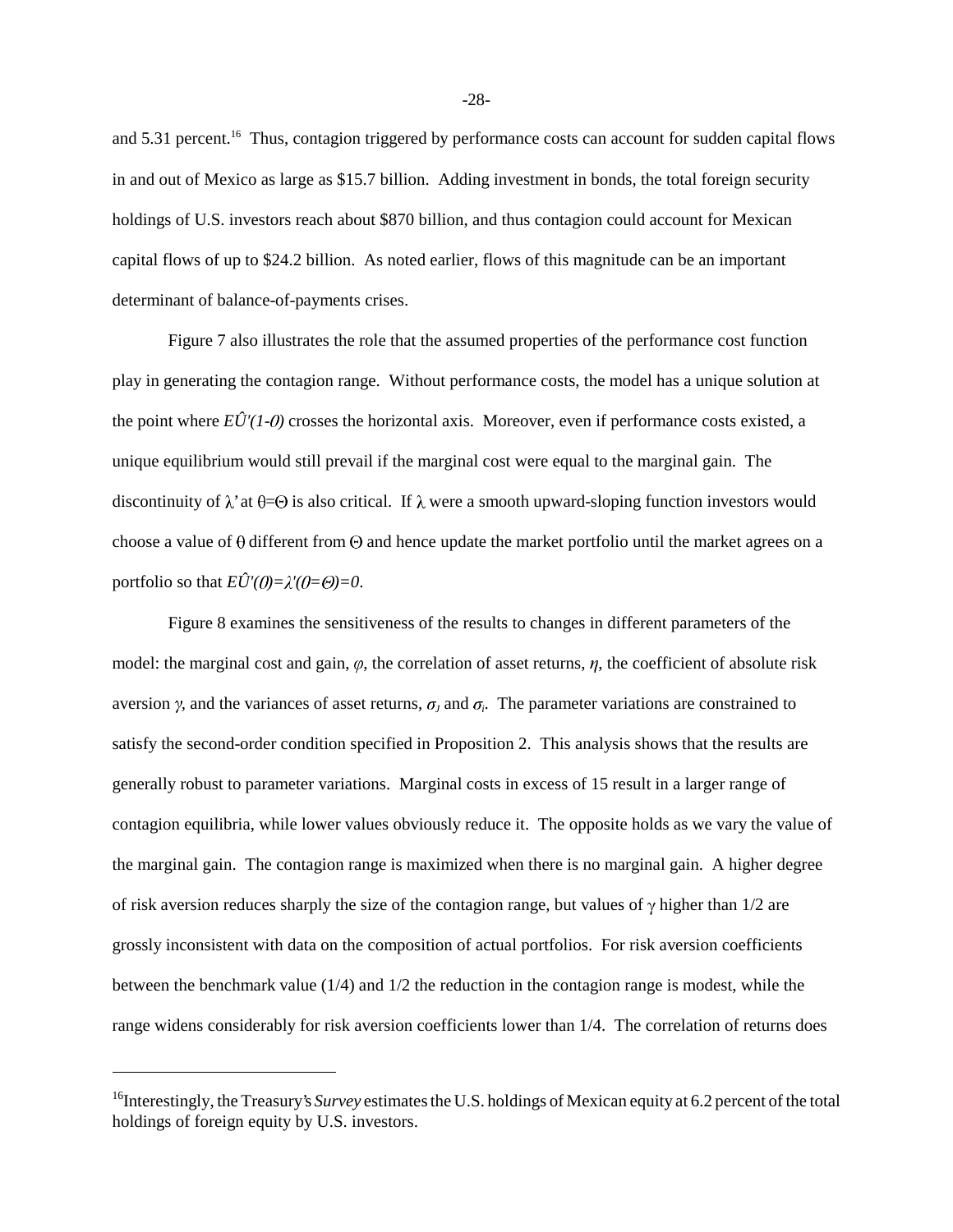not affect noticeably the size of the contagion range until it becomes unrealistically high The contagion range is a declining function of the variances of asset returns in Country *i* and abroad. However, the effect of the variance of the world fund dissipates with as few as 10 countries, and the range narrows very slightly for values of  $\sigma_i$  above the Mexican estimates used in Figure 7 (i.e. 46.2 percent). For  $\sigma_i$ below 46 percent and  $J=10$ , the size of the contagion range widens very rapidly as  $\sigma_i$  falls.

Despite the large capital flows that contagion can produce, the implied welfare costs are small. We measured welfare costs by the percentage change in consumption needed for a portfolio inside the contagion range to yield the same utility of the Pareto optimal portfolio chosen in the absence of performance costs (i.e.  $\theta^*$ ), making use of the model's direct utility function: *-exp(-* $\gamma$ *C)*. The welfare costs are at most 2.5 percent, and for portfolio share variations of 100 basis points around  $\theta^*$  the costs are actually smaller than 1/4 of a percentage point.

#### **4. Concluding Remarks**

This paper proposes a model of portfolio choice with imperfect information in which financial globalization reduces incentives for incurring the costs of gathering and processing country-specific information and thereby strengthens contagion effects. This occurs because: (a) globalization may reduce the gains from paying fixed information costs, and (b) in the presence of variable performance costs, globalization widens the range of portfolios inside of which investors find it optimal to mimic market portfolios. Numerical simulations showed that these two frictions can be quantitatively significant and can induce large capital outflows unrelated to country-specific fundamentals.

The analysis shows that informational frictions per se *cannot* produce contagion. Contagion requires that these frictions be combined with particular institutional or regulatory features of financial markets. In the case of fixed information costs, the gain of paying for costly information declines as the market grows only if investors face short-selling constraints. In the case of variable performance costs, a contagion range of multiple optimal portfolios exists only if the structure of incentives is such that the marginal cost of being beaten by the market exceeds the marginal gain of beating the market. In this

-29-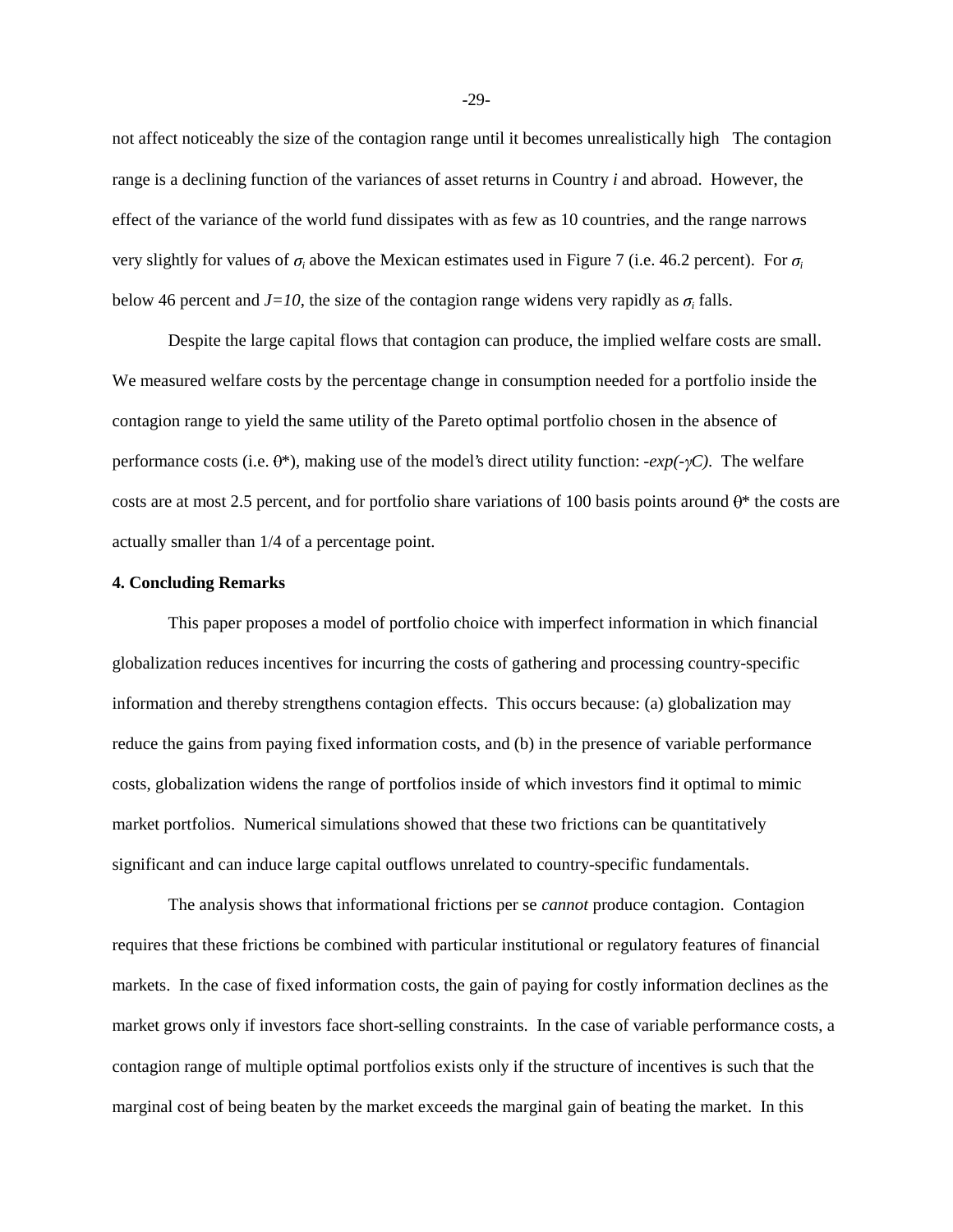context, policies that otherwise may seem useful instruments to help contain the volatility of capital flows, such as short-selling constraints or regulations on average returns across institutional investors, can in fact contribute to exacerbate the problem.

The role of fixed information costs deserves further consideration. One could argue that any sensible fixed information cost would be a trivial amount as a fraction of the large absolute wealth invested in securities markets or managed by securities firms. While this point is well taken, it also has a strong potential for complicating the issue further, instead of resolving it. Consider, for example, that clusters of investors group into mutual funds up to the point that for them the fixed cost is indeed trivial, and hence become "sophisticated traders," while there remains a group of agents that acting in isolation find the cost prohibitive and thus invest in mutual funds. Aiyagari and Gertler (1998) and Calvo (1999) have shown that in a setting like this, if limits on short bond positions impose binding margin constraints on securities firms, there could be equilibria in which equity prices and equity holdings fluctuate more than predicted by "fundamentals" in response to systemic shocks to "sophisticated traders."

The informational frictions examined here are reminiscent of those driving the models of informational efficiency developed by Grossman and Stiglitz (1976, 1980). Our analysis differed in that we studied the implications of market size for the gain of gathering costly information in a partialequilibrium setting with exogenous asset returns. In contrast, the Grossman-Stiglitz result that incentives to gather costly information are reduced by the anticipation that prices may reveal that information emphasizes the general equilibrium determination of prices. Their argument suggests, however, that a general equilibrium extension of our model may yield even smaller gains of gathering costly information because endogenous changes in returns would reveal some or all of the costly information at no cost.

The findings of this paper raise the question of whether globalization is necessarily welfare improving, and suggest that capital controls may be desirable because of the welfare costs induced by contagion. Our model, however, is not well suited for tackling this issue because the inefficiencies produced by contagion (in a setting in which all agents are "globally diversified" investors marginally

-30-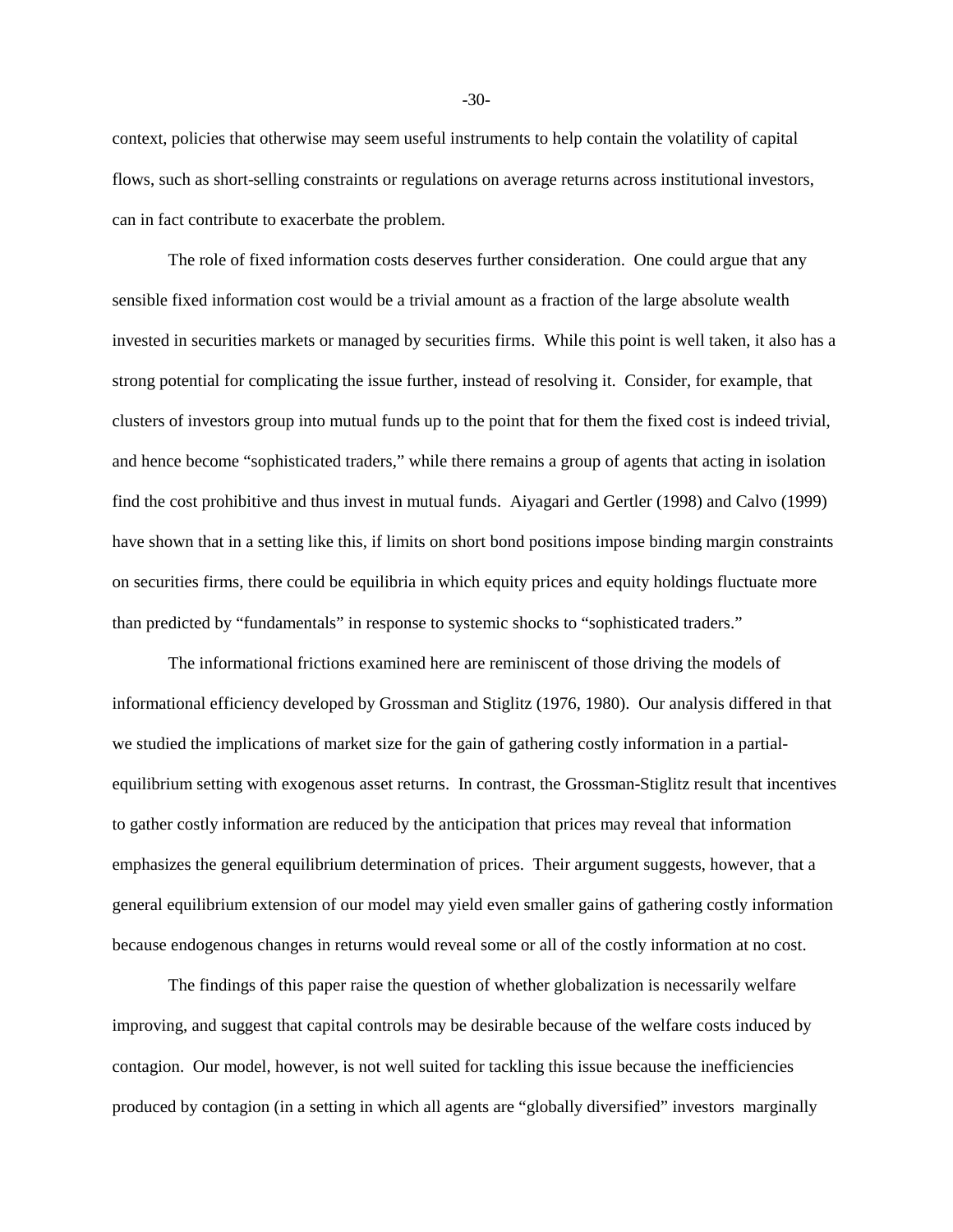affected by runs on a particular country) resulted in trivial welfare costs. The welfare costs of volatile capital flows may increase significantly if one departs from this ideal world. One alternative is to consider distortions that lead to self-fulfilling crises. For example, in Calvo (1996) a sudden run on government bonds by global investors forces large tax hikes which in turn cripple the ability of the private sector to yield future tax revenue and lead to a self-fulfilling default on public debt. Another alternative is to consider an economy that depends on capital inflows to finance imports, and uses the latter as inputs in domestic production. Some agents in this economy derive income only from labor services and do not access global capital markets. This model would still have to be carefully studied, however, since welfare costs resulting from ruling out world asset trading to manage country-specific risk in conventional neo-classical models have been found to be trivial (see Mendoza  $(1991)$ ).<sup>17</sup>

Further research is clearly needed before specific recommendations can be made on the nature and extent of limitations that are desirable to impose on capital mobility. We need to develop quantitative models that can take into account both the costs and benefits of the globalization of securities markets, and the potentially counterproductive features of instruments that could seem useful to lessen the volatility of capital flows, such as short-selling and margin-call constraints. In the final analysis, the dismal economic performance of the developing world during the 1980s serves as a dramatic reminder of the fact that simply shutting down or limiting access to capital markets can have catastrophic consequences. In light of the events of recent years, however, non-intrusive regulations like the automatic trading halts at work in the New York Stock Exchange are difficult to disagree with.

We started the paper by quoting Keynes's and, given our findings and the above policy discussion, it seems appropriate to end the paper by quoting Keynes again:

"*When the capital development of a country becomes a by-product of the activities of a casino, the job is likely to be ill-done...It is usually agreed that casinos should, in the public interest, be inaccessible and expensive (Keynes (1936), p. 159).*

-31-

<sup>&</sup>lt;sup>17</sup>This applies only to models in which growth and fluctuations are unrelated. If volatility affects growth, the gains of diversification can be large (see Obstfeld (1994) and Mendoza (1997)).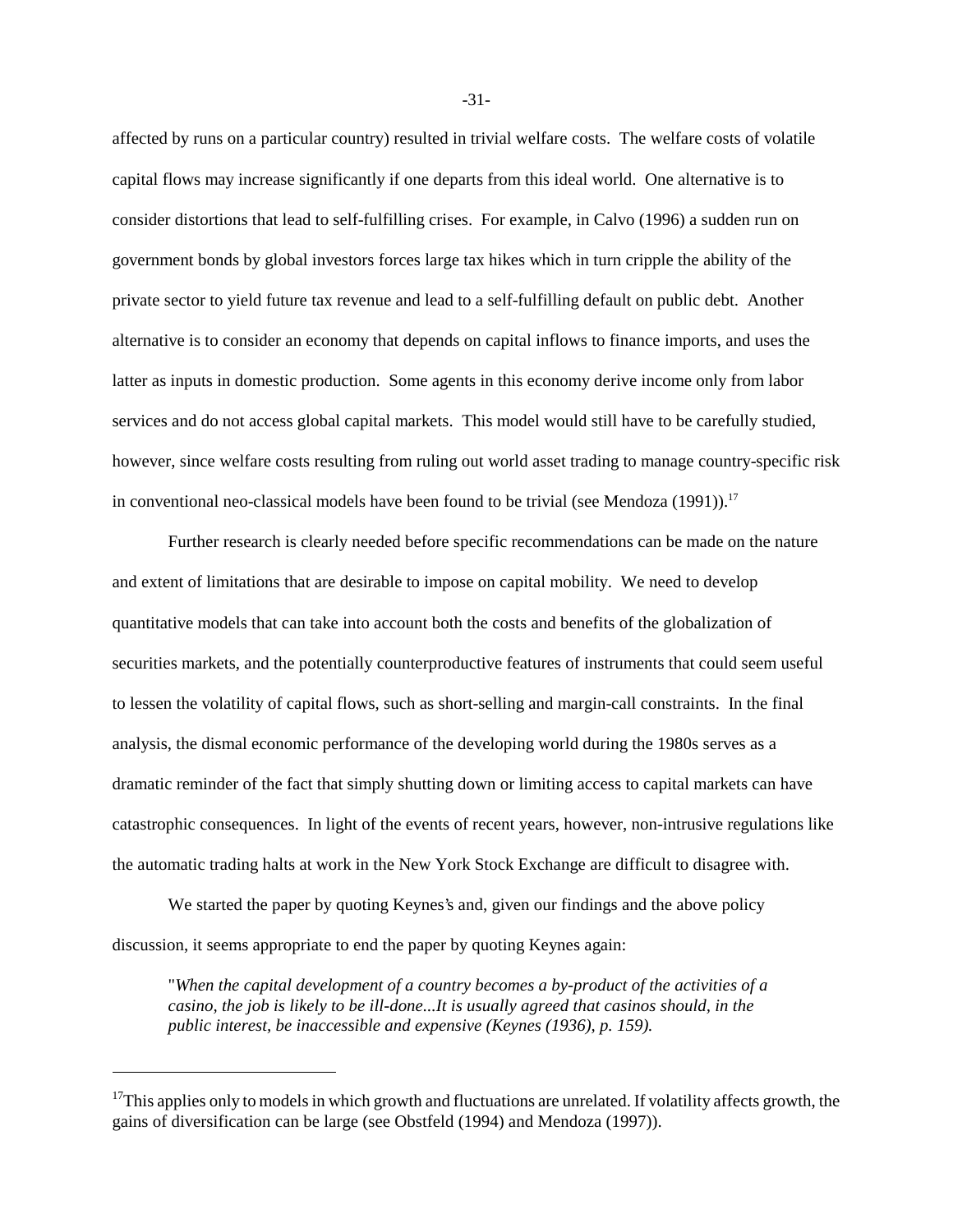# -32-

## **References**

Aiyagari, Rao and Mark Gertler (1998), "Overreaction of Asset Prices in General Equilibrium," forthcoming, *Journal of Economic Dynamics*

Banerjee, Abhijit V. (1992), "A Simple Model of Herd Behavior," *Quarterly Journal of Economics,* v. CVII, pp. 797-817.

Bikhchandani, Sushil, David Hirshleifer, and Ivo Welch, (1992), "A Theory of Fads, Fashion, Custom, and Cultural Change as Informational Cascades," *Journal of Political Economy*, V. 100, pp.992-1026.

Bohn, Henning and Linda L. Tesar (1994), Can Standard Portfolio Theory Explain International Portfolio Investment?", mimeo, Dept. of Economics, University of California-Santa Barbara.

Calvo, Guillermo A. (1998), "Varieties of Capital Market Crises," in G. Calvo and M. King (eds.) *The Debt Burden and its Consequences for Monetary Policy*, Proceedings of a Conference held by the International Economic Association at the Deutsche Bundesbank, London, Macmillan.

, (1999), "Understanding The Russian Virus," mimeo, University of Maryland

Calvo, Guillermo A. and Enrique G. Mendoza, (1996) "Mexico's Balance-of-Payments Crisis: A Chronicle of a Death Foretold," *Journal of International Economics*, November.

Calvo, Sara and Carmen M. Reinhart (1995), "Capital Flows to Latin America: Is there Evidence of Contagion Effects." Mimeo, World Bank, Washington D.C..

Erb, Claude B., Campbell R. Harvey, and Tadas E. Viskanta (1996), "Expected Returns and Volatility in 135 Countries," *Journal of Portfolio Management*, v. 22, no. 3, pp. 46-58.

Frankel, Jeffrey A. and Sergio L. Schmukler, (1996), "Country Fund Discounts, Asymmetric Information, and the Mexican Crisis of 1994: Did Local Residents Turn Pessimistic Before International Investors"?, mimeo, University of California at Berkeley.

Grossman, Sanford J. and Joseph E. Stiglitz, (1976), "Information and Competitive Price Systems," *American Economic Review*, v. 66, pp. 246-253.

 and (1980), "On the Impossibility of Informationally Efficient Markets," *American Economic Review*, v. 70, pp. 477-498

Keynes, John Maynard (1936), *The General Theory of Employment, Interest, and Money*, Harcourt, Brace, and Co., New York.

Lewis, Karen K. (1995), "Stocks, Consumption, and the Gains from International Risk-Sharing," mimeo, Wharton School of Business, University of Pennsylvania.

Mendoza, Enrique G., (1991), "Capital Controls and the Dynamic Gains from Trade in a Business Cycle Model of a Small Open Economy," *IMF Staff Papers*, v. 38, 480-505.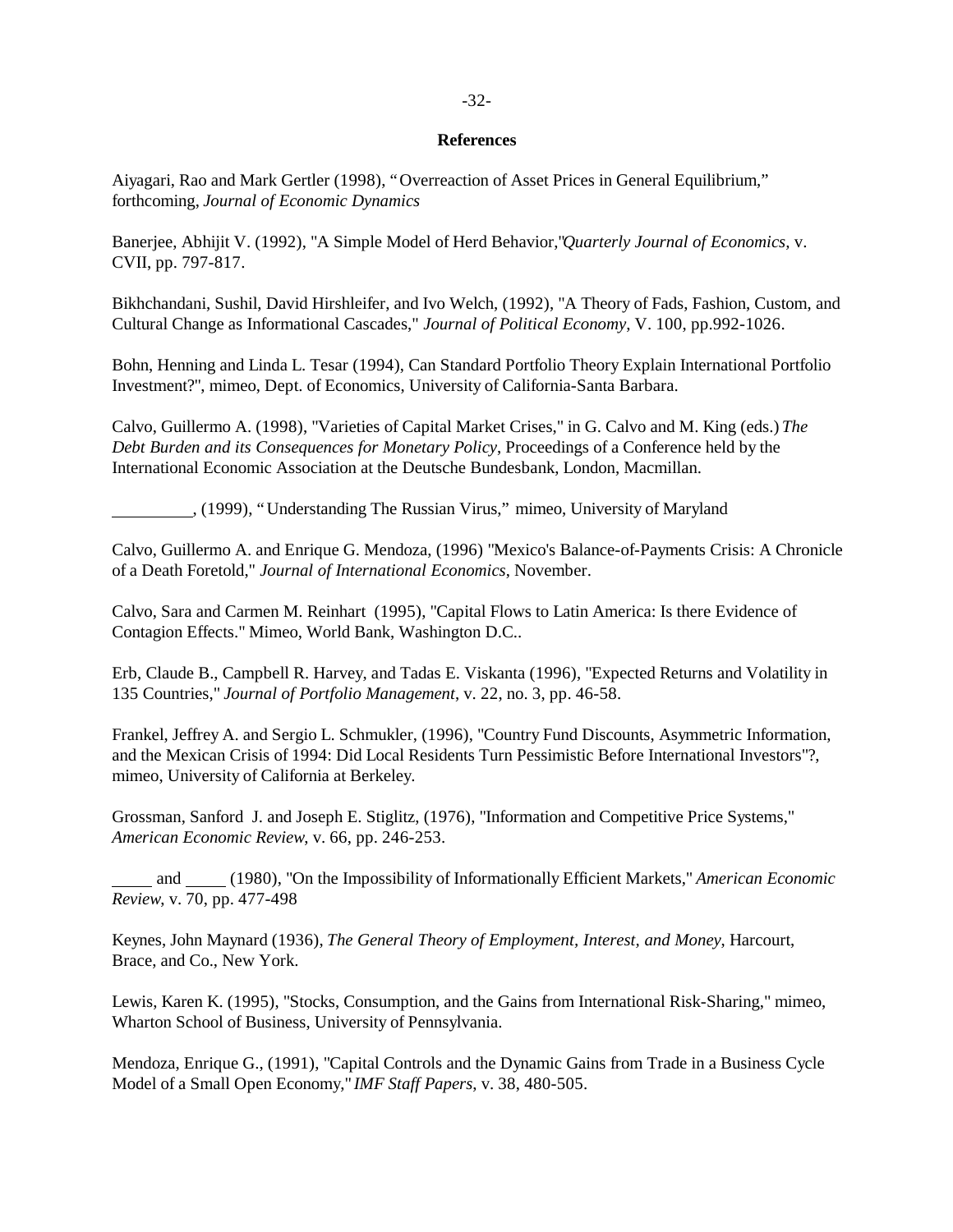Obstfeld, Maurice (1994), "Risk-Taking, Global Diversification, and Growth," *American Economic Review*, v. 84, pp. 1310-1330.

Pritsker, Matt G. (1994), "The Value of Information to an Individual Agent," mimeo, Board of Governors of the Federal Reserve System, Washington D.C.

Scharfstein, David S. and Jeremy C. Stein (1990), "Herd Behavior and Investment," *American Economic Review*, v. 80, pp.465-479.

Shiller, Robert J. (1995), "Conversation, Information, and Herd Behavior," *American Economic Review: Papers and Proceedings*, May.

 and John Pound (1986), "Survey Evidence on Diffusion of Interest Among Institutional Investors," NBER working paper No. 1851.

 and John Pound (1987), "Are Institutional Investors Speculators," *Journal of Portfolio Management*, Spring, pp.46-52.

Tesar, Linda L. and Ingrid M. Werner (1994), "U.S. Equity Investment in Emerging Stock Markets," mimeo, Dept. of Economics, University of California-Santa Barbara.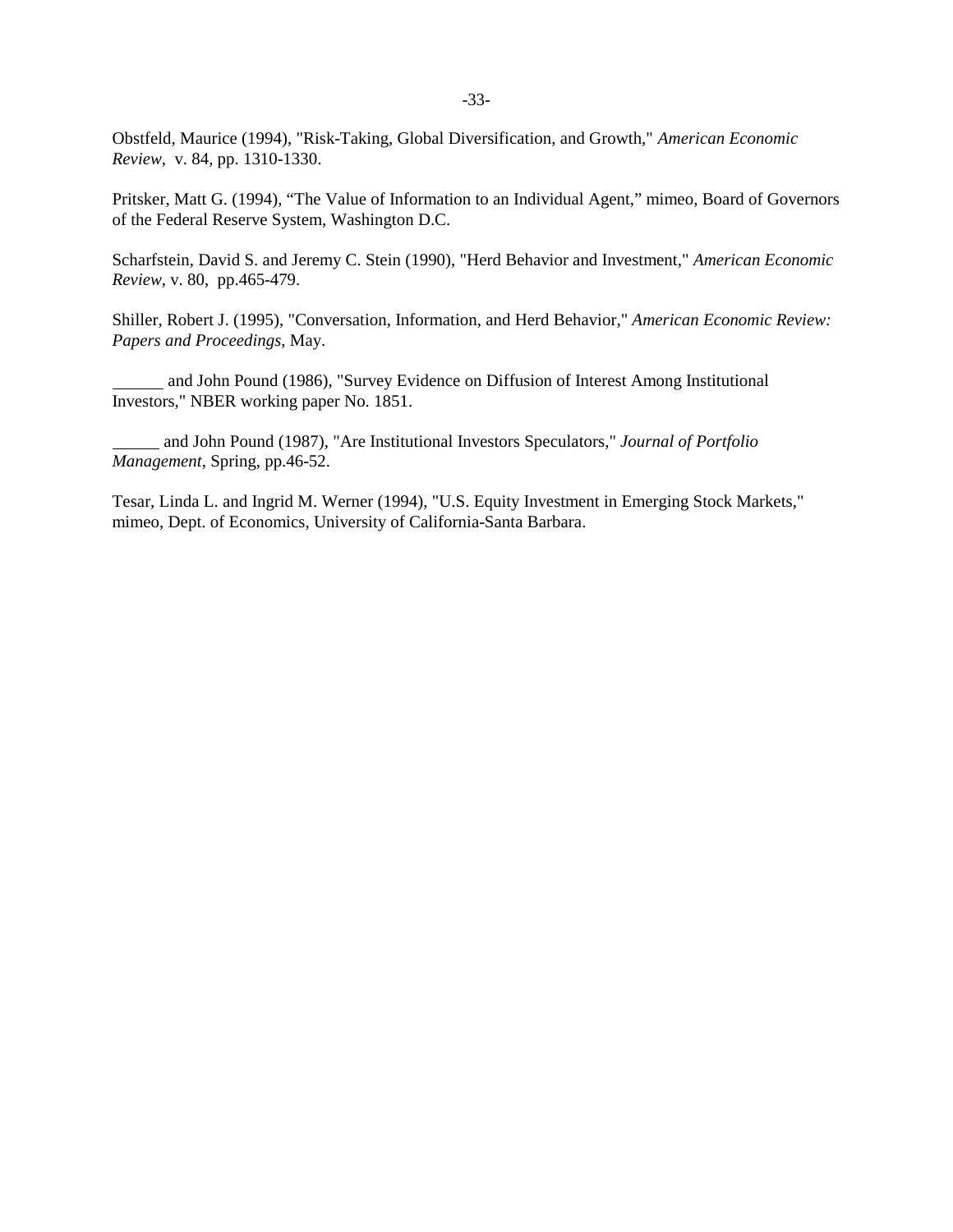**Figure 1 Variability of Country Credit Ratings** 



**Figure 2. Variability of OECD and Latin American Credit Ratings**

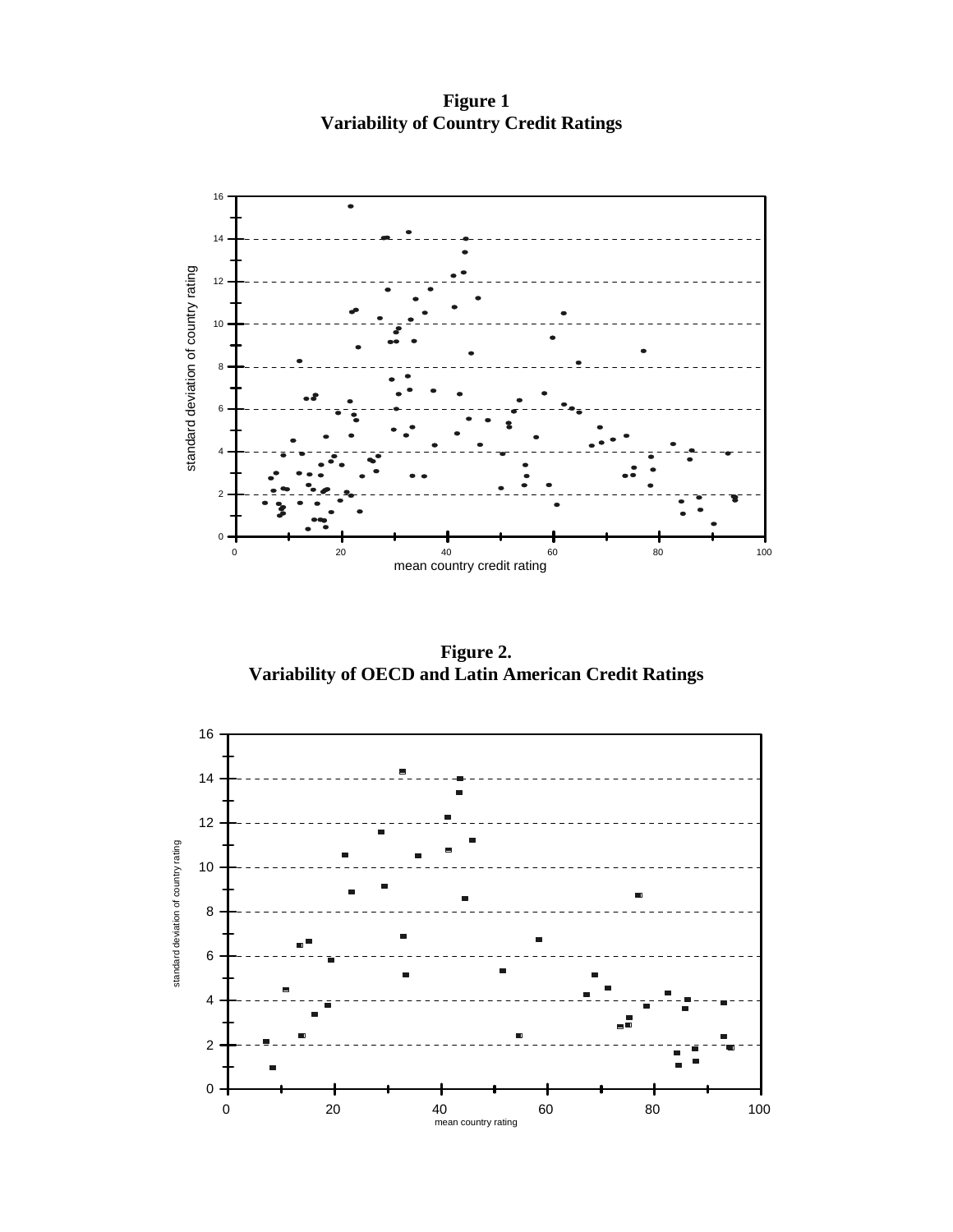**Figure 3. Updates of the Mean and Standard Deviation of Returns**



mean standard deviation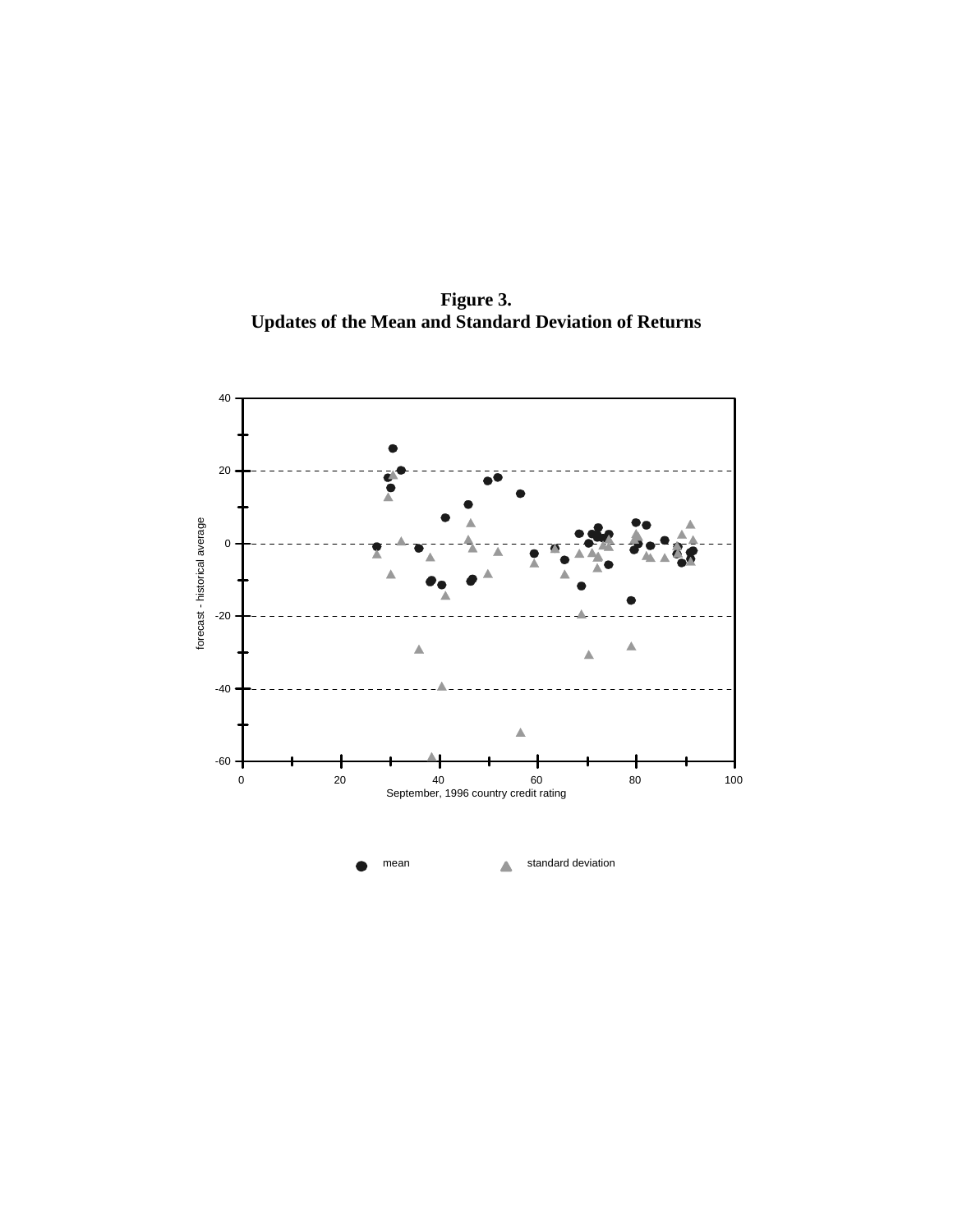FIGURE 4 GAIN OF INFORMATION GATHERING AND MARKET SIZE: CASE I Smallest Rumor



Rumor equal to World Mean Return





number of countries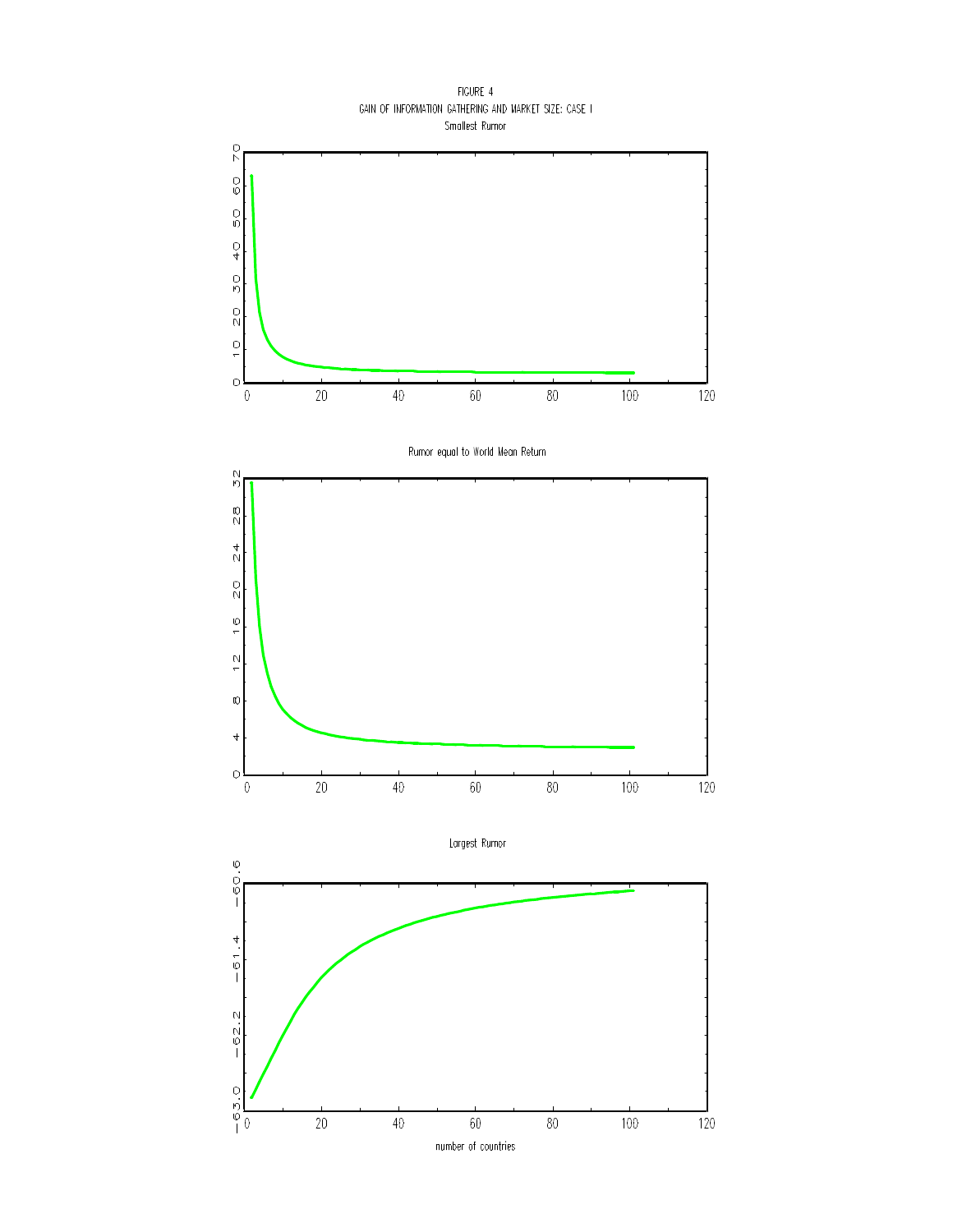FIGURE 5 GAIN OF INFORMATION GATHERING AND MARKET SIZE: CASE II Smallest Rumor



Rumor equal to World Mean Return



Largest Rumor

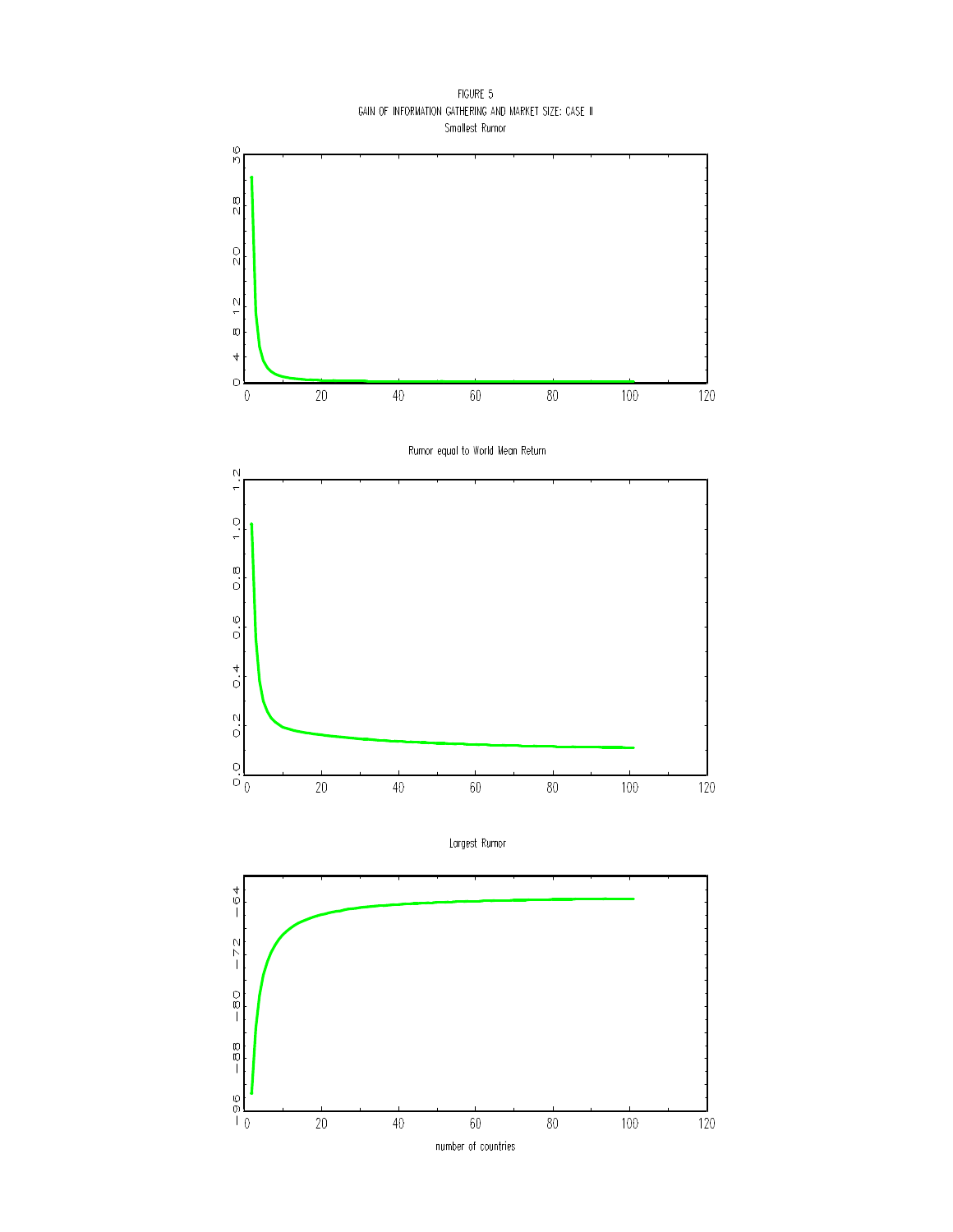#### FIGURE 6 GAIN OF INFORMATION GATHERING AND MARKET SIZE: CASE III Smallest Rumor



number of countries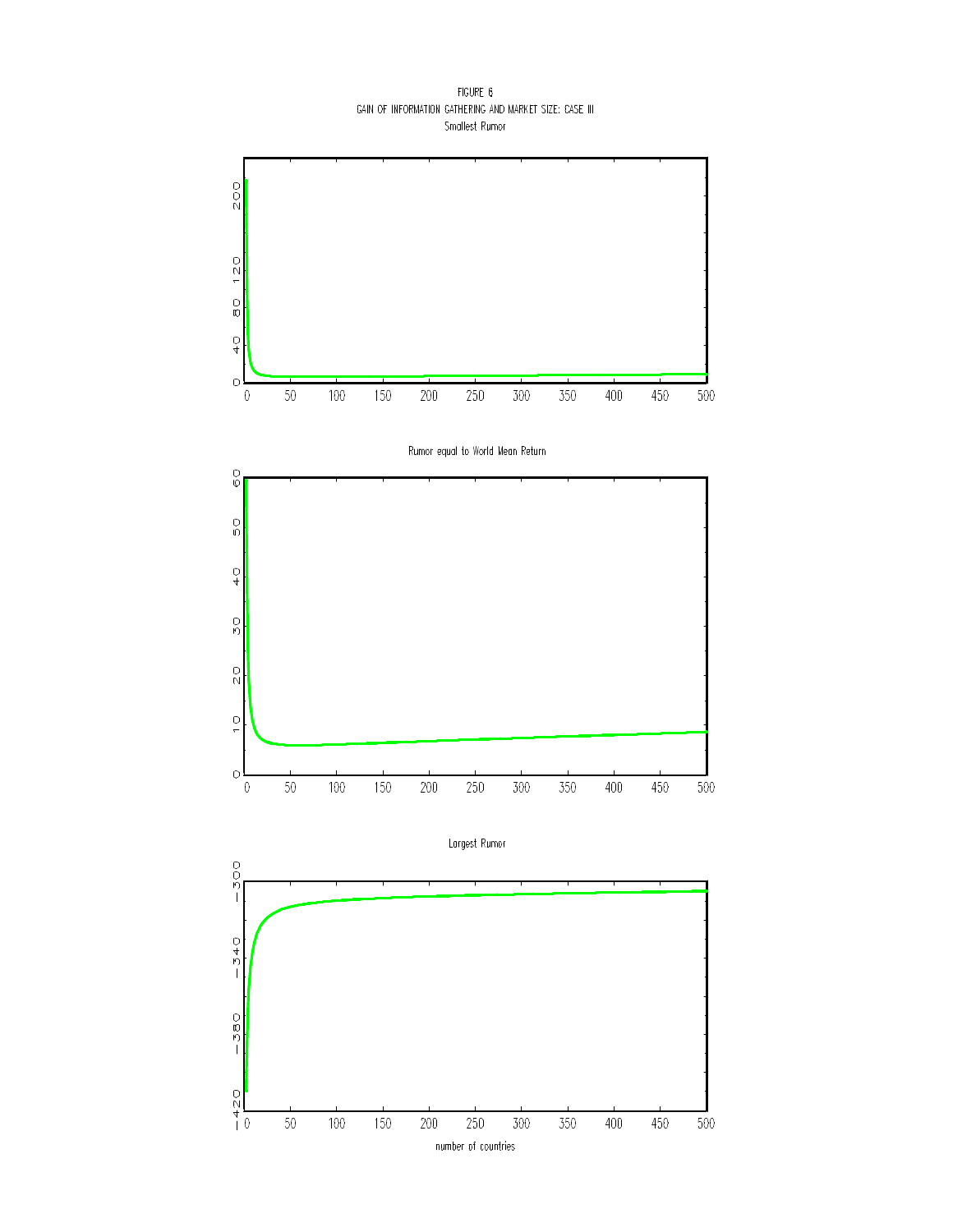

Figure 7. The Range of Multiple Optimal Portfolios in the Presence of Performance Costs